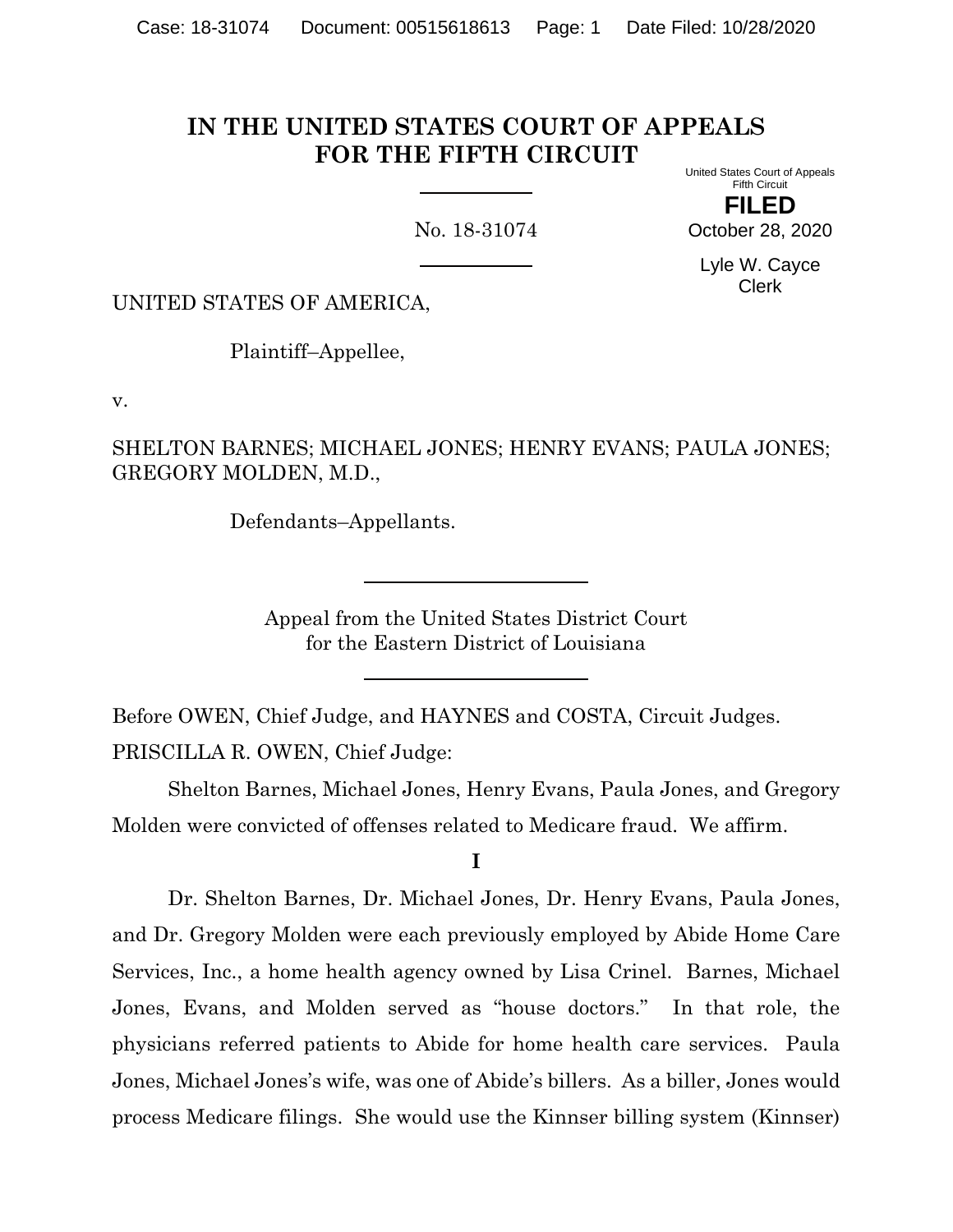to ensure that all appropriate documentation existed for each bill. As part of Abide's business model, it would "provide home health services to qualified patients and then bill Medicare accordingly."

Medicare reimburses providers for home health care services if a particular patient is (1) eligible for Medicare and (2) meets certain requirements. Those requirements include, *inter alia*, that the patient is "homebound,' under a certifying doctor's care, and in need of skilled services."<sup>[1](#page-1-0)</sup> Certifying a patient for home health care begins with an initial referral, which typically originates with the patient's primary care physician.[2](#page-1-1) Next, "a nurse goes to the patient's home to assess if [he or] she is homebound, completing an Outcome and Assessment Information Set [(OASIS)]."[3](#page-1-2) From the OASIS assessment, the nurse develops a plan of care on a form known as a "485" for the prescribing physician's review. Only a physician can approve a 485 plan. Physicians are expected to review the forms to ensure they are accurate. These forms, as well as a face-to-face addendum certifying that the nurse met with the patient, are then routed to Medicare.<sup>[4](#page-1-3)</sup> This process permits payment for one 60-day episode. Patients can then be recertified for subsequent episodes.

Medicare determines how much will be paid for each episode based, in part, on the patient's diagnosis. Each diagnosis has a corresponding code derived from the International Statistical Classification of Diseases and Related Health Problems 9th Revision (an ICD-9 code). Reimbursements are higher for some diagnoses than others. So-called "case-mix diagnoses" such as rheumatoid arthritis, cerebral lipidosis, and low vision, receive higher payments than other, comparatively simpler diagnoses. As a result, false or

<sup>1</sup> *United States v. Ganji*, 880 F.3d 760, 777 (5th Cir. 2018).

<span id="page-1-2"></span><span id="page-1-1"></span><span id="page-1-0"></span><sup>2</sup> *Id.* at 764.

<sup>3</sup> *Id.*

<span id="page-1-3"></span><sup>4</sup> *Id.*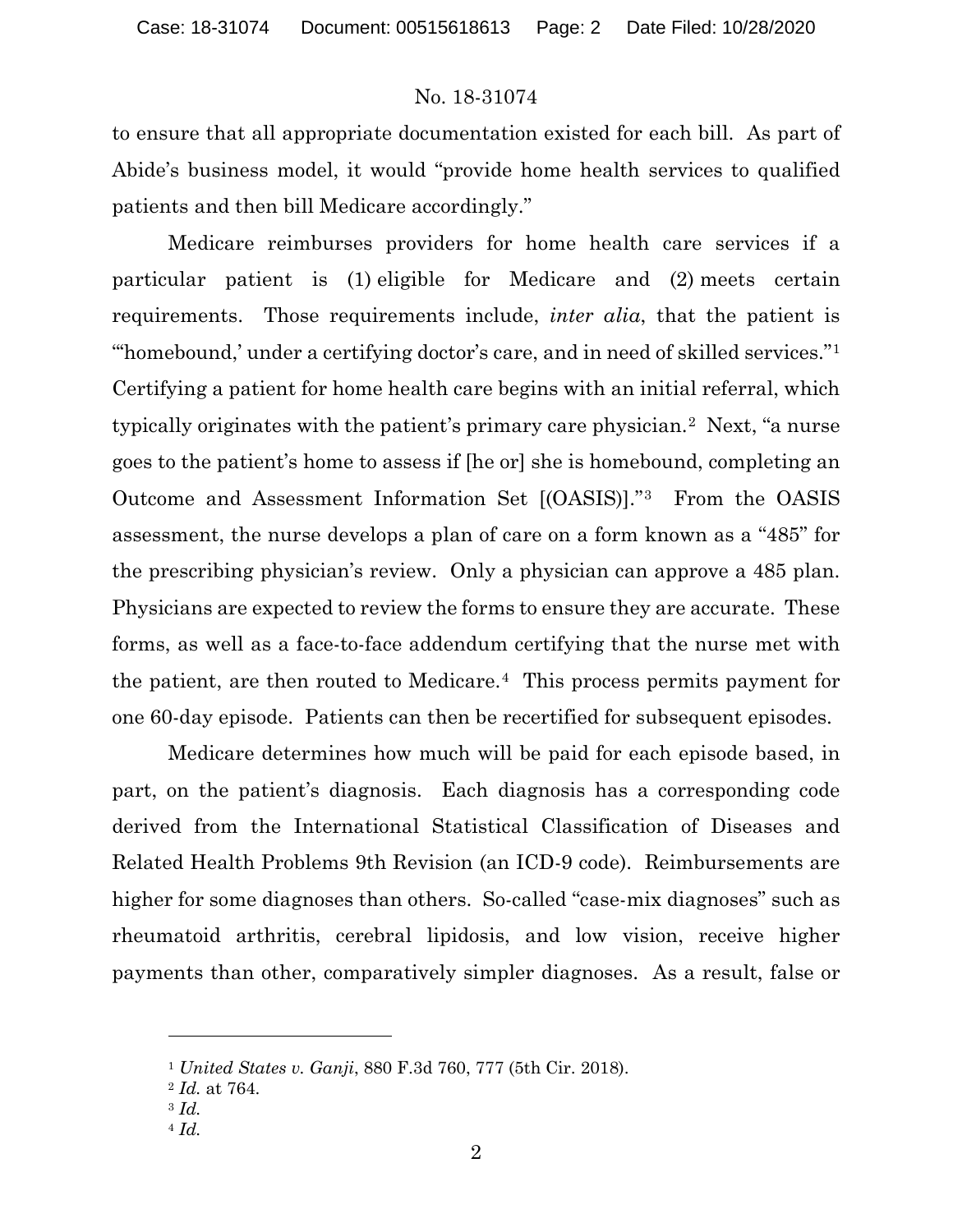erroneous entries on the OASIS form can ultimately result in higher Medicare reimbursements.

The government came to suspect that Abide was committing health care fraud. Specifically, the government alleged that "Abide billed Medicare based on plans of care that doctors authorized for medically unnecessary home health services." According to the government, several patients who had received home health care from Abide did not, in fact, need such services. Each physician had "approved [case-mix] diagnoses to patients on . . . 485s that were medically unsupported." Paula Jones had also participated in the scheme. Through Kinnser, Abide employees were able to predict how much Medicare would reimburse for a particular episode of home health care. If the episode did not meet Abide's "break-even point," Jones would send "the files back to the case managers to see if they could get the score up." These and other actions "fraudulently inflated Medicare's reimbursement to Abide."

Relatedly, the government also came to suspect that Abide was "pay[ing] doctors, directly or indirectly, for referring patients." The government alleged that Crinel (the owner of Abide) had paid the physicians for patient referrals. Some of these payments were "disguised as compensation for services performed as [medical directors]" for Abide. The government also alleged that Paula Jones's salary, which had doubled during her time working for Abide, was based on her husband's referrals. This conduct, the government alleged, constituted a violation of 42 U.S.C. §§ 1320a-7b(b)(1), (b)(2)—the anti-kickback statute.

Barnes, Michael Jones, Evans, Paula Jones, and Molden were each charged with conspiracy to commit health care fraud and conspiracy to violate the anti-kickback statute. Each physician was also charged with several counts of substantive health care fraud. Finally, Barnes was charged with obstructing a federal audit in violation of 18 U.S.C. §§ 2 and 1516. According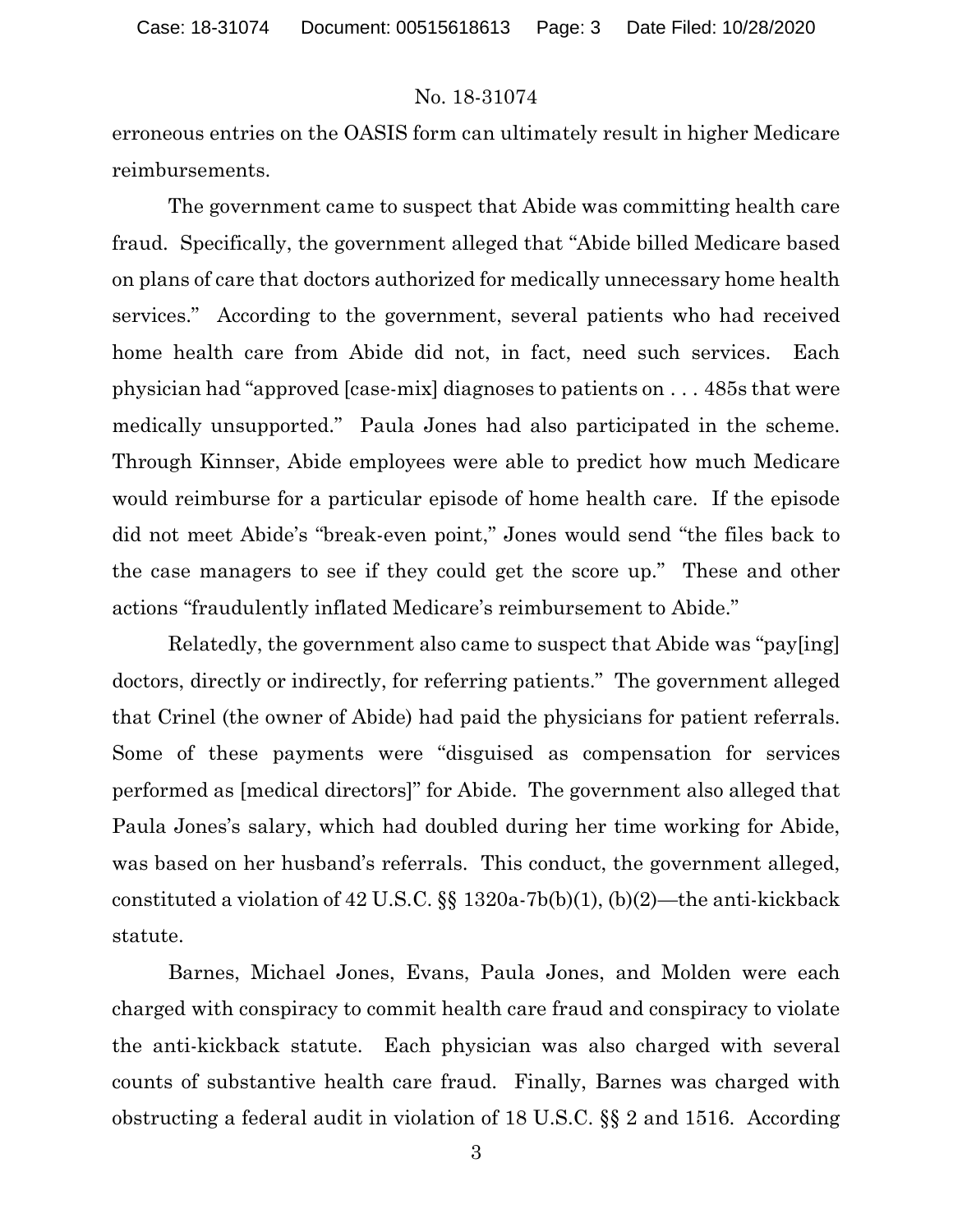to the government, upon learning he was under audit, Barnes falsified documents to justify his fraudulent certifications.

At trial, Crinel, Wilneisha Jakes (Crinel's daughter and an Abide employee), Rhonda Maberry (an assistant manager at Abide), and Eleshia Williams (Barnes's biller) testified for the government. Dr. Lutz also testified for the government. He evaluated the medical records of several of Abide's patients and opined as to whether home health care was medically necessary. The defendants presented several witnesses; Evans also testified in his own defense. The jury convicted Barnes, Michael Jones, Paula Jones, and Molden of conspiracy to commit health care fraud and conspiracy to violate the antikickback statute. Barnes, Evans, Michael Jones, and Molden were each found guilty of several counts of substantive health care fraud. The jury also convicted Barnes of obstructing a federal audit. Thereafter, each was sentenced to a term of imprisonment. This appeal followed.

## **II**

We first consider the issues raised by Shelton Barnes.

## **A**

Barnes challenges the sufficiency of the evidence supporting each of his convictions. "[P]reserved sufficiency-of-the-evidence challenges" are reviewed de novo.[5](#page-3-0) Under that standard, "we review[ ] the record to determine whether, considering the evidence and all reasonable inferences in the light most favorable to the prosecution, any rational trier of fact could have found the essential elements of the crime beyond a reasonable doubt."[6](#page-3-1)

<span id="page-3-0"></span><sup>5</sup> *United States v. Gibson*, 875 F.3d 179, 185 (5th Cir. 2017) (citing *United States v. Davis*, 735 F.3d 194, 198 (5th Cir. 2013)).

<span id="page-3-1"></span><sup>6</sup> *Id.* (alteration in original) (quoting *United States v. Vargas-Ocampo*, 747 F.3d 299, 303 (5th Cir. 2014) (en banc)); *see also United States v. Grant*, 683 F.3d 639, 642 (5th Cir. 2012) ("'The evidence need not exclude every reasonable hypothesis of innocence or be wholly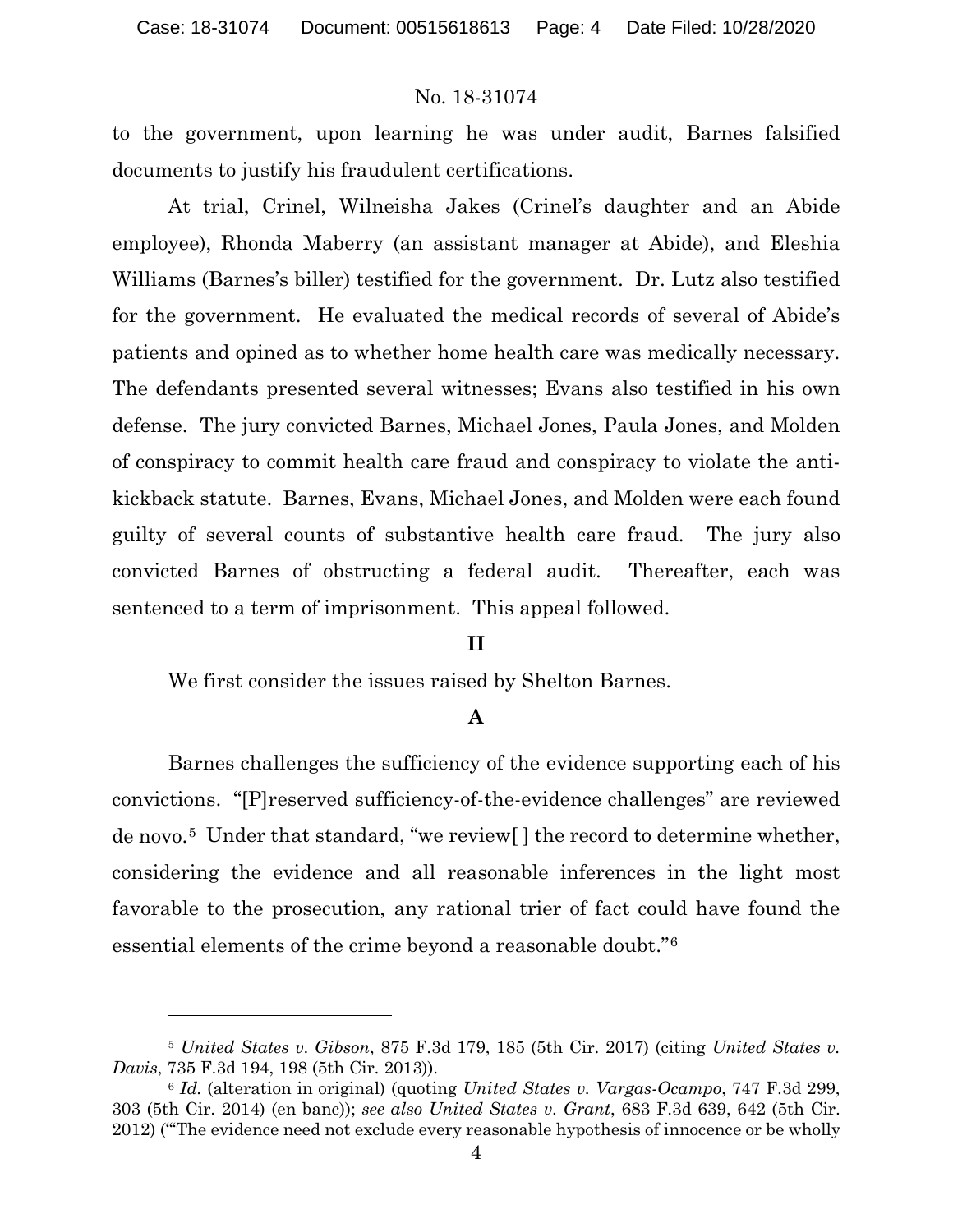**1**

Barnes was convicted on both counts of conspiracy identified in the indictment. Count 1 alleged that he conspired to commit healthcare fraud, in violation of 18 U.S.C. §§ 1347 and 1349. Section 1347 punishes "[w]hoever knowingly and willfully executes, or attempts to execute, a scheme or artifice . . . to defraud any health care benefit program . . . in connection with the delivery of or payment for health care benefits, items, or services."[7](#page-4-0) To convict on Count 1, the government was required to prove: "(1) two or more persons made an agreement to commit health care fraud; (2) the defendant knew the unlawful purpose of the agreement; and (3) the defendant joined in the agreement willfully, that is, with the intent to further the unlawful purpose."[8](#page-4-1) 

Count 2 alleged that Barnes conspired with others to "knowingly and willfully solicit and receive . . . kickbacks and bribes . . . in return for referring individuals for" Medicare services in violation of 42 U.S.C. §§ 1320a-7b(b)(1), (b)(2), and 18 U.S.C. § 371. As summarized in *United States v. Gibson*, the anti-kickback statute "criminalizes the payment of any funds or benefits designed to encourage an individual to refer another party to a Medicare provider for services to be paid for by the Medicare program."[9](#page-4-2) To convict on Count 2, the government was required to establish: "(1) an agreement between two or more persons to pursue [the] unlawful objective; (2) the defendant's knowledge of the unlawful objective and voluntary agreement to join the

inconsistent with every conclusion except that of guilt,' in order to be sufficient." (quoting *United States v. Moreno*, 185 F.3d 465, 471 (5th Cir. 1999))).

<sup>7</sup> 18 U.S.C. § 1347(a).

<span id="page-4-2"></span><span id="page-4-1"></span><span id="page-4-0"></span><sup>8</sup> *Gibson*, 875 F.3d at 185-86 (footnote omitted) (citing *United States v. Willett*, 751 F.3d 335, 339 (5th Cir. 2014)).

<sup>9</sup> *Id.* at 187 (quoting *United States v. Miles*, 360 F.3d 472, 479 (5th Cir. 2004)).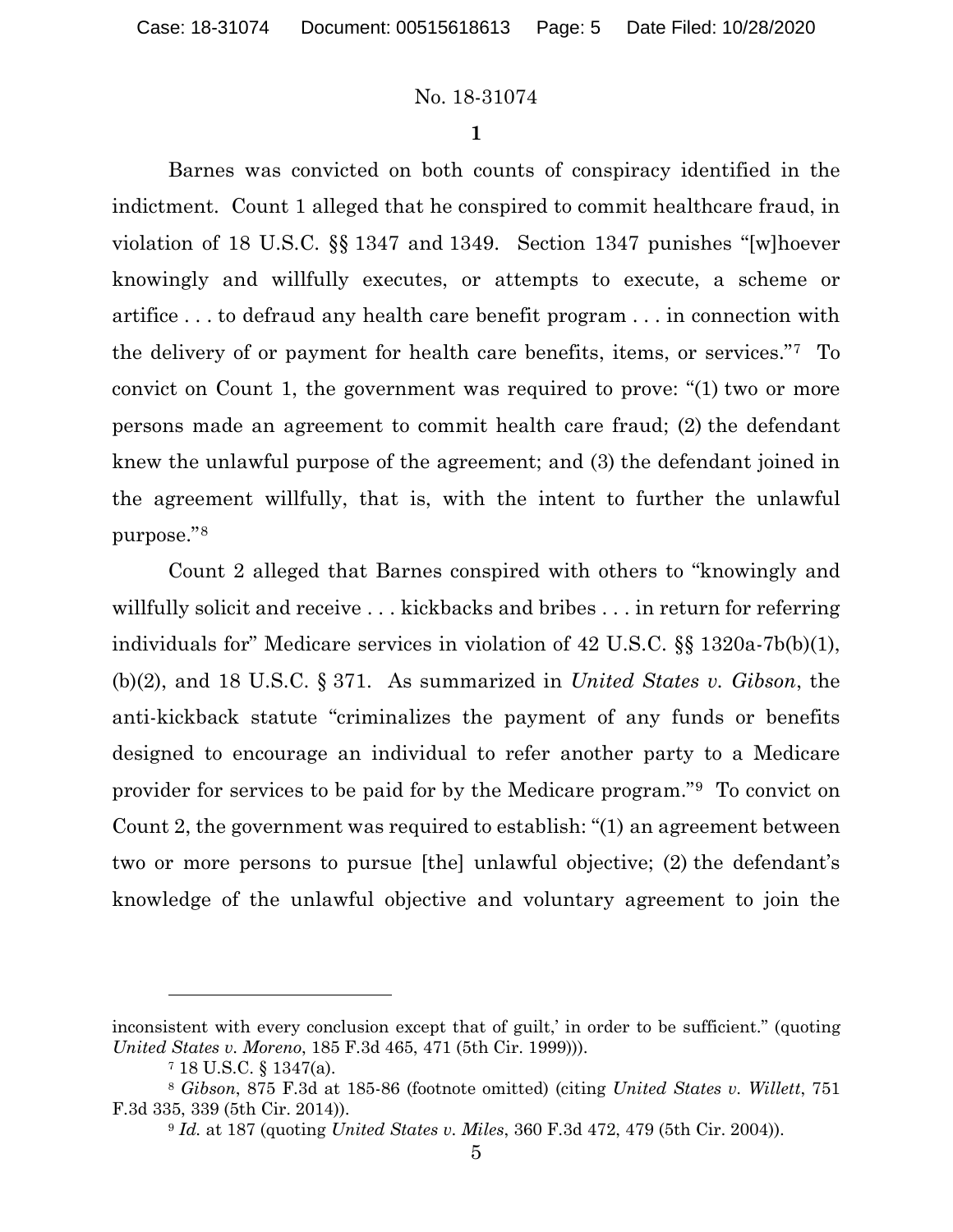conspiracy; and (3) an overt act by one or more of the members of the conspiracy in furtherance of the objective of the conspiracy."[10](#page-5-0)

The *sine* qua non of a conspiracy is an agreement.<sup>[11](#page-5-1)</sup> We have previously recognized that "[a]greements need not be spoken or formal."<sup>[12](#page-5-2)</sup> "[T]he [g]overnment can use evidence of the conspirators' concerted actions to prove an agreement existed."[13](#page-5-3) Nevertheless, "[p]roof of an agreement to enter a conspiracy is not to be lightly inferred."[14](#page-5-4) "'Mere similarity of conduct among various persons and the fact that they have associated with or are related to each other' is insufficient to prove an agreement."[15](#page-5-5) "Conspirators do not enter into an agreement by happenstance . . . ."[16](#page-5-6)

On appeal, Barnes relies heavily on our previous decision in *United States v. Ganji* in arguing that there was insufficient evidence to convict him of either conspiracy. In *Ganji*, Elaine Davis, the owner of a home health care agency, and Dr. Ganji, a physician associated with Davis's agency, were charged and ultimately convicted of conspiracy to commit health care fraud and substantive health care fraud.[17](#page-5-7) We reversed on sufficiency-of-theevidence grounds.[18](#page-5-8) As to each conspiracy conviction, we concluded the government failed to establish either individual entered into an agreement to commit health care fraud.[19](#page-5-9) Unlike "the vast majority of concert of action cases," the government did not produce an "insider" who could testify as to

<sup>15</sup> *Id.* at 767-68 (quoting *United States v. White*, 569 F.2d 263, 268 (5th Cir. 1978)). <sup>16</sup> *Id.* at 768.

<sup>10</sup> *Id.* at 187-88 (quoting *United States v. Njoku*, 737 F.3d 55, 64 (5th Cir. 2013)).

<sup>11</sup> *See United States v. Ganji*, 880 F.3d 760, 767 (5th Cir. 2018).

<sup>12</sup> *Id.*

<sup>13</sup> *Id.*

<span id="page-5-9"></span><span id="page-5-8"></span><span id="page-5-7"></span><span id="page-5-6"></span><span id="page-5-5"></span><span id="page-5-4"></span><span id="page-5-3"></span><span id="page-5-2"></span><span id="page-5-1"></span><span id="page-5-0"></span><sup>14</sup> *Id.* (alteration in original) (quoting *United States v. Johnson*, 439 F.2d 885, 888 (5th Cir. 1971)).

<sup>17</sup> *Id.* at 764-66.

<sup>18</sup> *Id.* at 778.

<sup>19</sup> *Id.* at 773.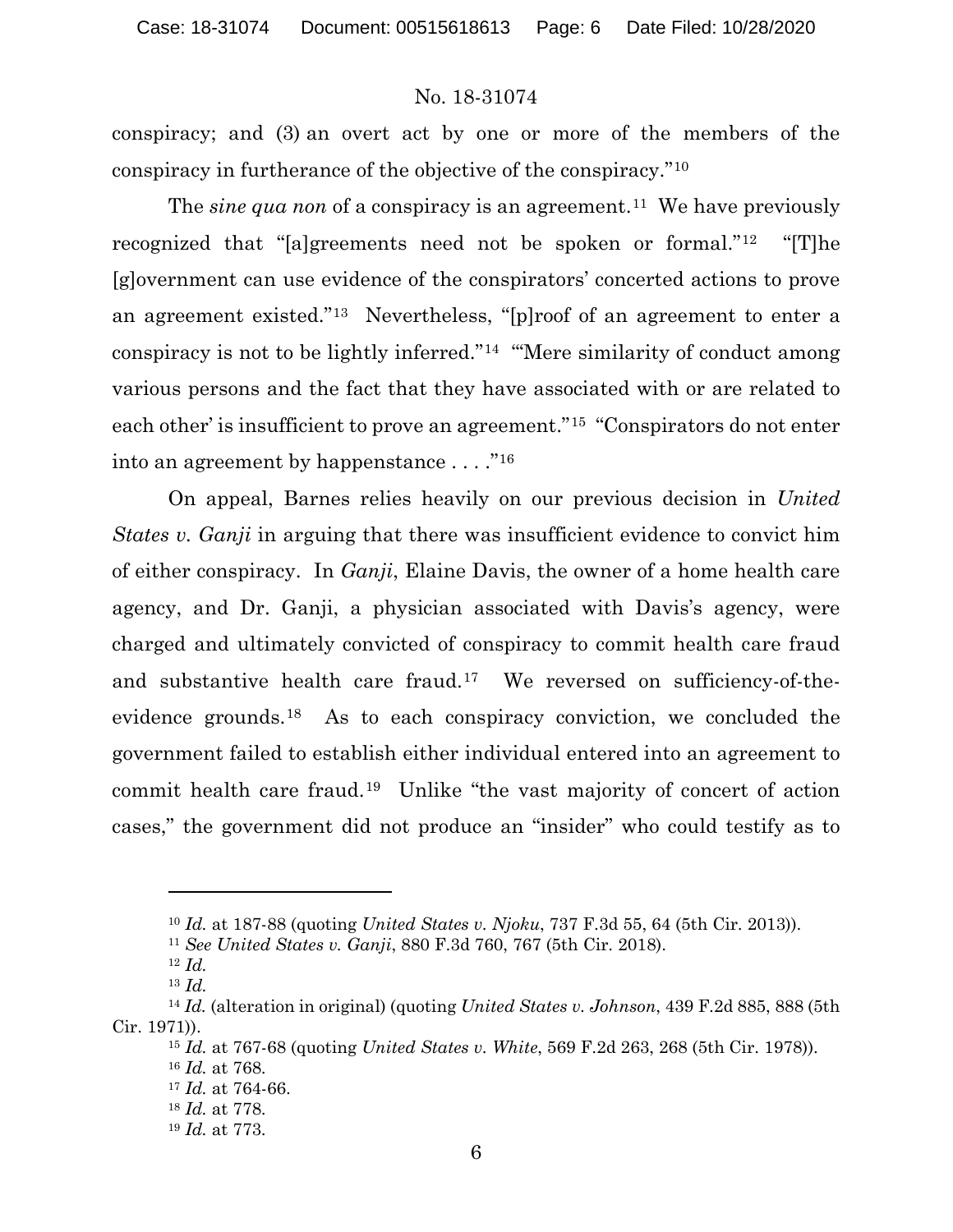either Dr. Ganji's or Davis's involvement in the alleged conspiracy.<sup>[20](#page-6-0)</sup> Moreover, "[t]he quality and probative strength of the [g]overnment's 'concerted action' evidence in [*Ganji* fell] well short of the [requisite] threshold."[21](#page-6-1) As to the substantive health care fraud convictions, we concluded "there [was] insufficient evidence to show that [either individual] *knowingly*  executed a scheme to defraud Medicare."[22](#page-6-2) According to Barnes, "[t]he facts described [in *Ganji*] are practically identical, or more than substantially so, to the facts brought out at trial." We disagree.

As to Count 1, Maberry testified to signing Barnes's name on 485s, and to certifying falsely that patients were under Barnes's care. The jury heard evidence that Barnes was aware of this conduct. Moreover, Crinel testified that Barnes was paid for patient referrals, which established a potential motive for Barnes's conduct. Importantly, Crinel had also pleaded guilty to conspiring with Barnes to commit health care fraud. Finally, the government presented statistical evidence reflecting that Barnes billed for case-mix diagnoses with significantly greater frequency than other providers in Louisiana and the country as a whole. As the district court noted, the numbers are significantly different such that they are "too large to have happened by chance." Collectively, this evidence more than sufficiently establishes the elements of conspiracy.

Regarding Count 2, Wilneisha Jakes's and Crinel's testimony provide sufficient evidence of a conspiracy to violate the anti-kickback statute. During Jakes's testimony, she admitted that: (1) Barnes was paid for patient referrals; (2) his employment agreement was created merely to establish a paper trail; and (3) she entered into an agreement with Barnes to pay him for his referrals.

<span id="page-6-0"></span><sup>20</sup> *Id.* at 771.

<span id="page-6-1"></span><sup>21</sup> *Id.* at 770; *see id.* at 773.

<span id="page-6-2"></span><sup>22</sup> *Id.* at 778 (emphasis added).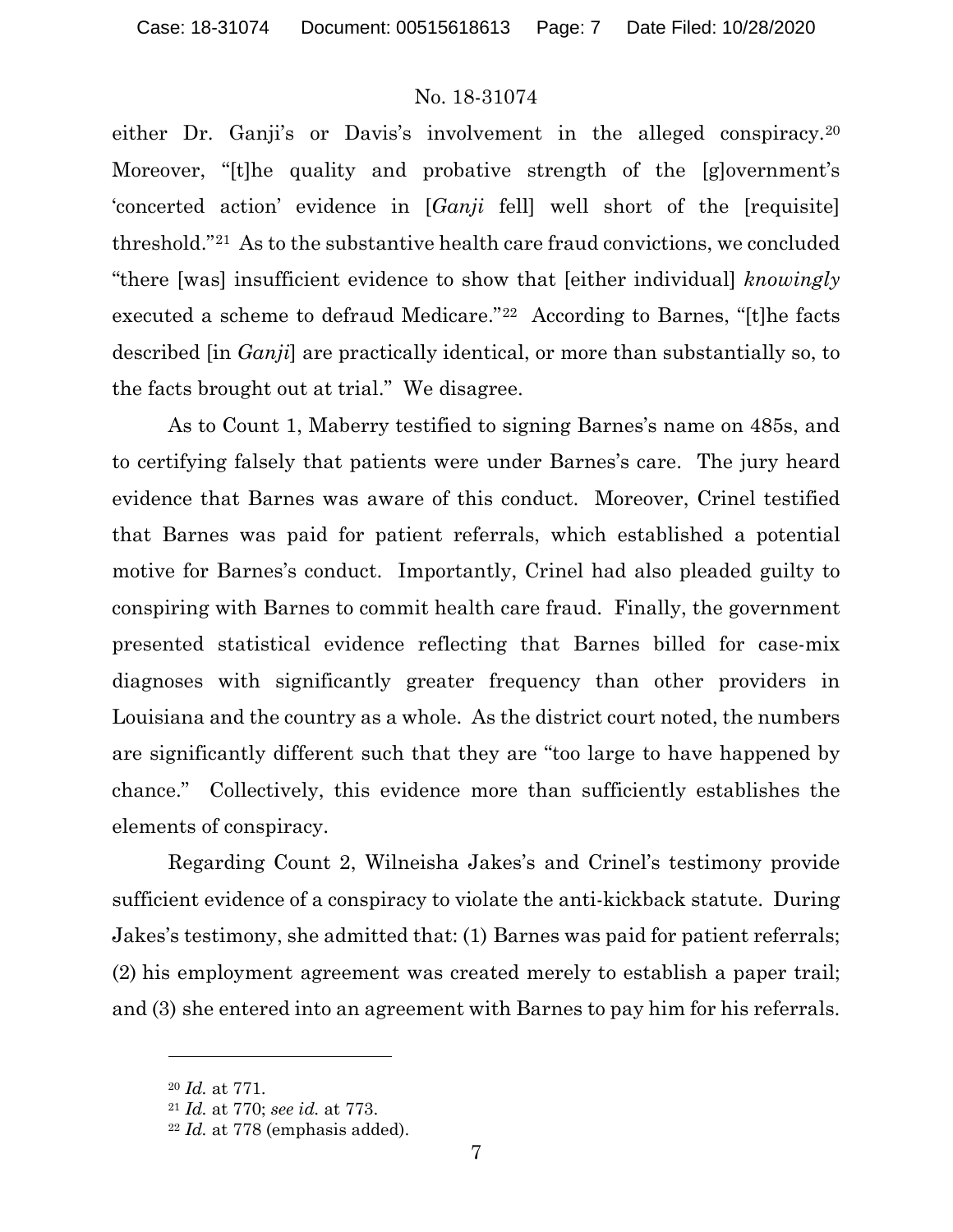Likewise, Crinel testified that Barnes was being paid for patient referrals. As with Count 1, because she pleaded guilty to conspiring with Barnes to violate the anti-kickback statute, her testimony regarding Barnes's role in the conspiracy was especially probative.

Of course, Barnes's case bears some similarities to *Ganji*. But we strongly disagree with his assessment that his case is "practically identical, or more than substantially so," to *Ganji*. Perhaps the most significant difference is the fact that this case is one of "the vast majority of concert of action cases[] [in which] the [g]overnment presents an insider with direct evidence of the conspiratorial scheme."[23](#page-7-0)

**2**

Counts 3 through 17 each alleged a separate violation of 18 U.S.C. § 1347. Counts 3 through 7 concerned patient HaHa; Counts 8 through 10 concerned patient KiSt; and Counts 11 through 17 concerned patient ArGi.

Barnes again relies on *Ganji*, and specifically this court's recognition that to convict a physician of violating 18 U.S.C. § 1347 the prosecution "must provide evidence that the accused doctor executed a fraudulent scheme with *knowledge* that the patient was not homebound."<sup>[24](#page-7-1)</sup> According to Barnes, his convictions should be overturned because the government did not produce one scintilla of evidence that Barnes "*knew* [HaHa, KiSt, or ArGi were] not homebound."[25](#page-7-2)

Despite Barnes's contentions, the government presented sufficient evidence that Barnes knew these patients were not home-health-care eligible. Maberry, Barnes's nurse practitioner, told him that not all of the patients he certified as homebound were, in fact, homebound. Moreover, the substantial

<span id="page-7-0"></span><sup>23</sup> *Id.* at 771.

<span id="page-7-1"></span><sup>24</sup> *Id.* at 777 (emphasis added).

<span id="page-7-2"></span><sup>25</sup> *Id.* at 778.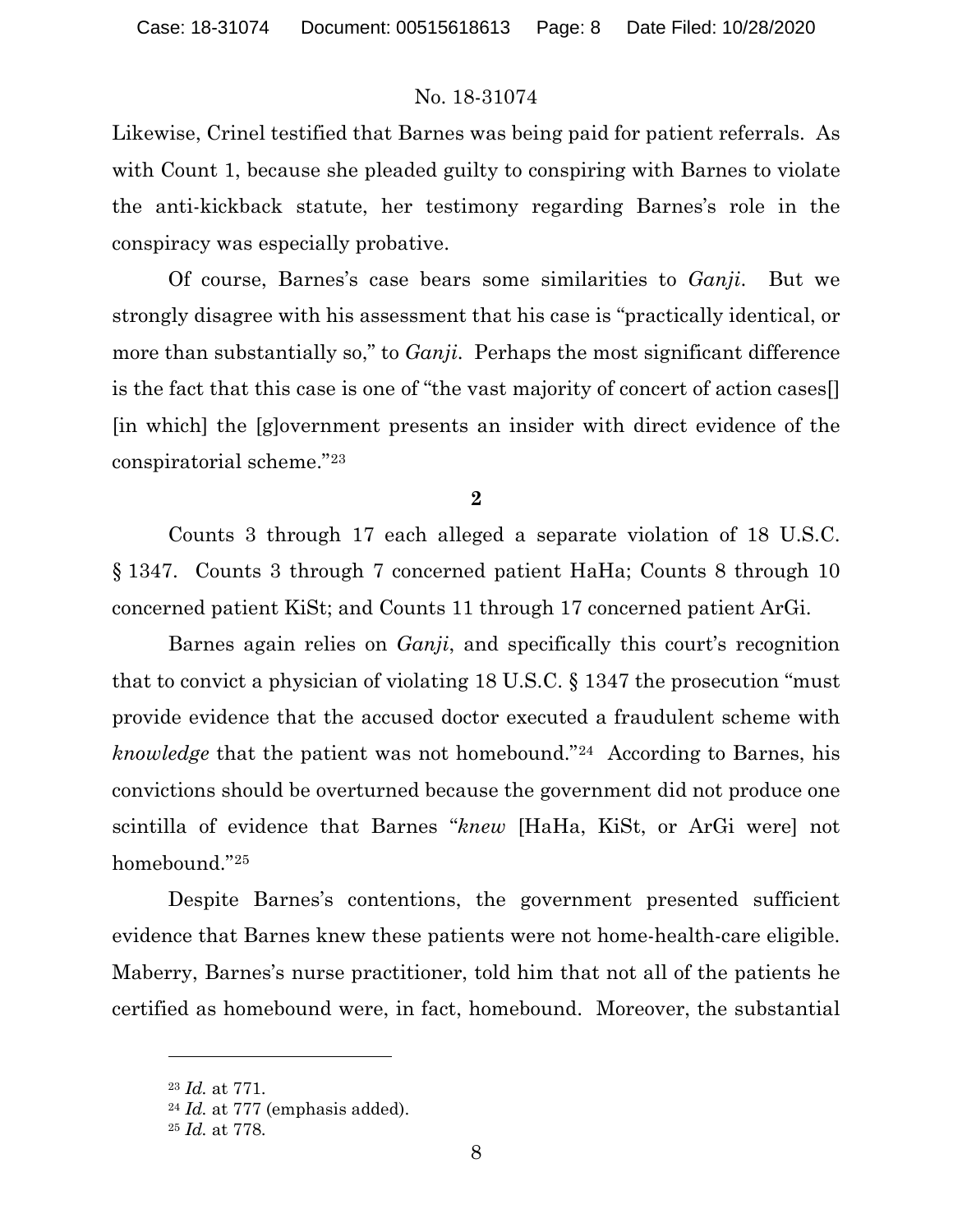evidence presented as to Counts 1 and 2 undermines Barnes's argument. Evidence of a financial incentive for home health care referrals and statistical evidence probative of fraudulent conduct are circumstantial evidence of Barnes's knowledge.

Specific evidence relating to each patient reinforces this conclusion. As to patient HaHa, Maberry testified that HaHa's billings lacked appropriate supporting documentation. Dr. Lutz testified that HaHa did not know Barnes and that several of HaHa's diagnosis codes were "shuffled" during recertifications. As to patient KiSt, Barnes lacked records for this patient, and he never met with her. Maberry, who pleaded guilty to conspiring with Barnes to commit Medicare fraud regarding KiSt's home health certification, testified that 485s had been pre-signed before visiting KiSt. Lastly, as to patient ArGi, Dr. Lutz testified that Barnes's patient files for ArGi lacked the documentation that should have existed if ArGi had the conditions Barnes alleged ArGi had. Also, Maberry signed Barnes's signature on several of the relevant 485s identified in the indictment. In the aggregate, this evidence is more than sufficient for a reasonable juror to conclude that Barnes's conduct was fraudulent.

**3**

We next consider Barnes's conviction for obstructing a federal audit in violation of 18 U.S.C. §§ 2 and 1516*.* Section 1516 provides the following:

Whoever, with intent to deceive or defraud the United States, endeavors to influence, obstruct, or impede a Federal auditor in the performance of official duties relating to a person, entity, or program receiving in excess of \$100,000, directly or indirectly, from the United States in any 1 year period under a contract or subcontract, grant, or cooperative agreement, . . . shall be fined under this title, or imprisoned not more than 5 years, or both.<sup>[26](#page-8-0)</sup>

<span id="page-8-0"></span><sup>26</sup> 18 U.S.C. § 1516(a).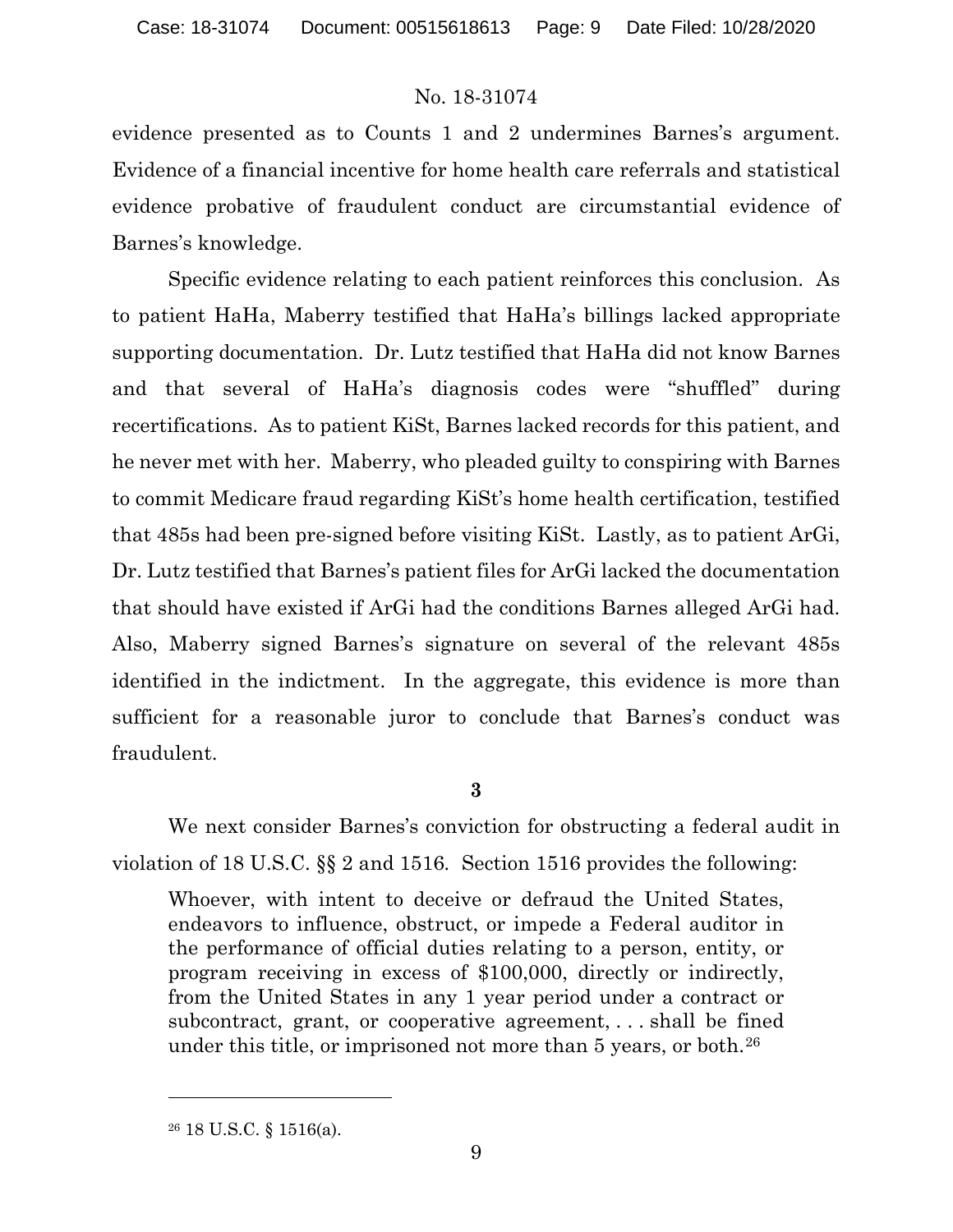On appeal, Barnes raises two arguments as to why his conviction as to Count 47 should be reversed.

Barnes's first argument concerns § 1516's jurisdictional element, which specifically requires that the conduct in question be directed at "a Federal auditor in the performance of official duties relating to a person, entity, or program receiving in excess of \$100,000, directly or indirectly, from the United States in any 1 year period."[27](#page-9-0) Under his proposed interpretation of the statute, § 1516 can only apply if *he* received "in excess of \$100,000 . . . from the United States in any 1 year period."[28](#page-9-1) Thus, because no such evidence was adduced at trial, he is entitled to an acquittal. The government disagrees and instead argues Barnes's conviction should be affirmed because *Medicare* received in excess of \$100,000 from the United States.

Reviewing this question of statutory interpretation de novo, we are inclined to side with the government.[29](#page-9-2) Under a plain-text reading of the statute, it is telling that an individual violates § 1516 when he or she "endeavors to influence, obstruct, or impede a Federal auditor in the performance of official duties *relating* to a person, entity, or program receiving in excess of \$100,000 . . . from the United States."[30](#page-9-3) In this case, the audit was undoubtedly *related* to Medicare, a "program receiving in excess of \$100,000 . . . from the United States."[31](#page-9-4) Further, we are not convinced that Barnes's alternative interpretation represents a better reading of the statute. Under his interpretation, the amount of money received by an alleged violator would often be the statute's limiting criterion. Such a result would inherently

<sup>27</sup> *Id.*

<sup>28</sup> *Id.*

<span id="page-9-4"></span><span id="page-9-3"></span><span id="page-9-2"></span><span id="page-9-1"></span><span id="page-9-0"></span><sup>29</sup> *United States v. Ridgeway*, 489 F.3d 732, 734 (5th Cir. 2007) (citing *United States v. Phillips*, 303 F.3d 548, 550 (5th Cir. 2002)).

<sup>30</sup> 18 U.S.C. § 1516(a) (emphasis added).

<sup>31</sup> *Id.*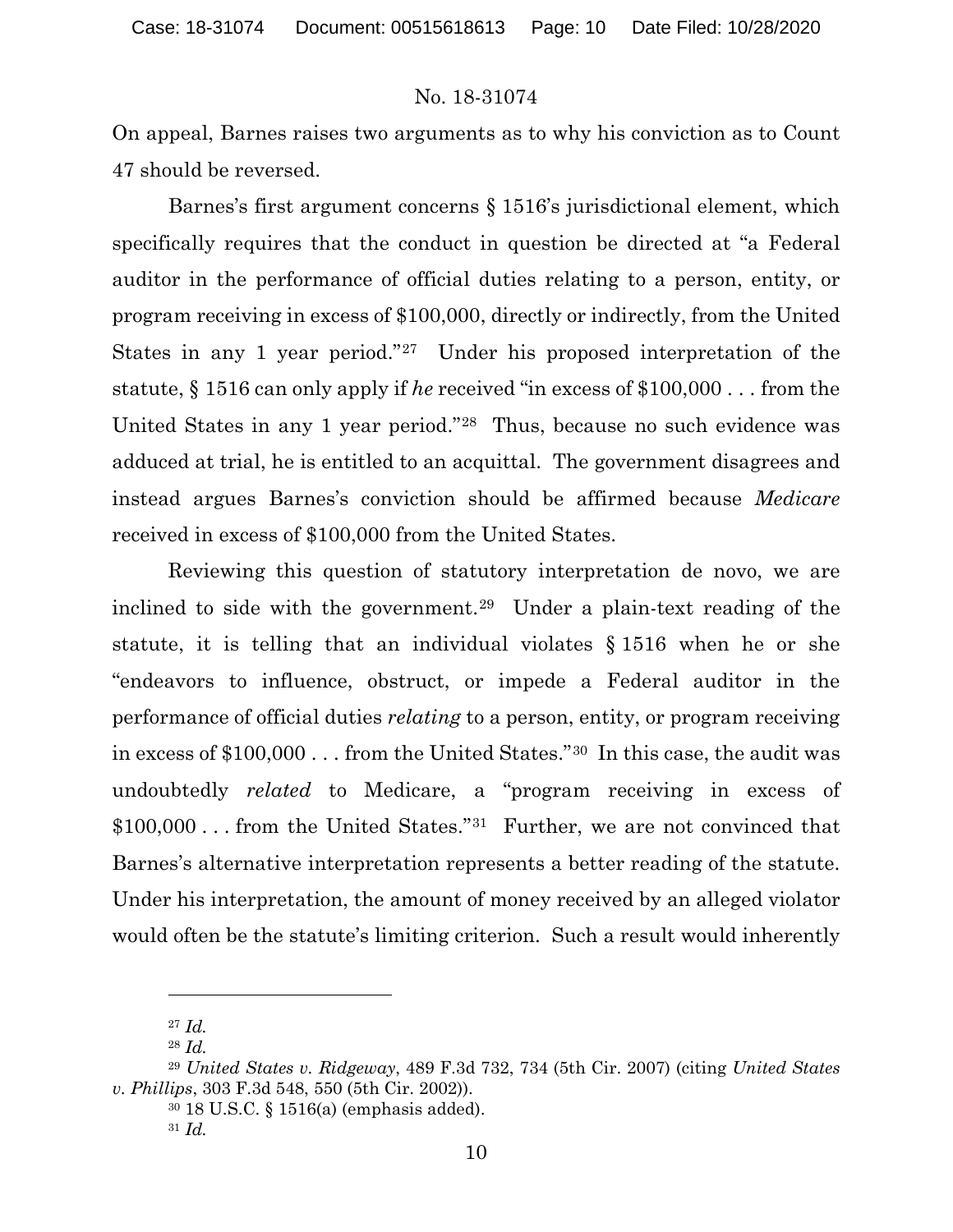thwart Congress's intentions when it comes to enforcing the statute. We therefore decline to adopt Barnes's proposed reading of § 1516's jurisdictional element. Because there was sufficient evidence to establish § 1516's jurisdictional element under the interpretation we adopt today, we reject Barnes's first argument concerning Count 47.

Next, Barnes contends there was insufficient evidence he engaged in obstructive conduct. But the jury heard evidence that Barnes received several letters from Medicare indicating that he would not be paid for certain Medicare billings because the billings lacked the appropriate documentation. Thereafter, he gave over fifty audit letters to Maberry, his nurse practitioner. He then informed her that they had "received the audit, and in order for him to get paid[, they] had to complete that audit for Medicare." In response, Maberry and Eleshia Williams, Barnes's biller, completed paperwork in order to justify these billings. Some documents were falsified to do so. Both Maberry and Williams testified that Barnes was aware of these actions. According to Maberry, Barnes had implied that they should take such actions. Moreover, she testified that she falsified, and Barnes signed, care plan log sheets in response to the audit. Williams noted that Barnes had observed and tacitly approved of Maberry signing his name on medical documentation as part of the audit.

We agree with the government that logical and reasonable inferences from this evidence would enable a reasonable juror to conclude that Barnes acted "with intent to deceive or defraud the United States,"[32](#page-10-0) as required by § 1516(a), or that he acted "with the intent to facilitate" the offense's commission, as required by  $\S 2^{33}$  $\S 2^{33}$  $\S 2^{33}$ 

<sup>32</sup> *Id.*

<span id="page-10-1"></span><span id="page-10-0"></span><sup>33</sup> *See Rosemond v. United States*, 572 U.S. 65, 70-71 (2014) (quoting *Cent. Bank of Denver, N.A. v. First Interstate Bank of Denver, N.A.*, 511 U.S. 164, 181 (1994)).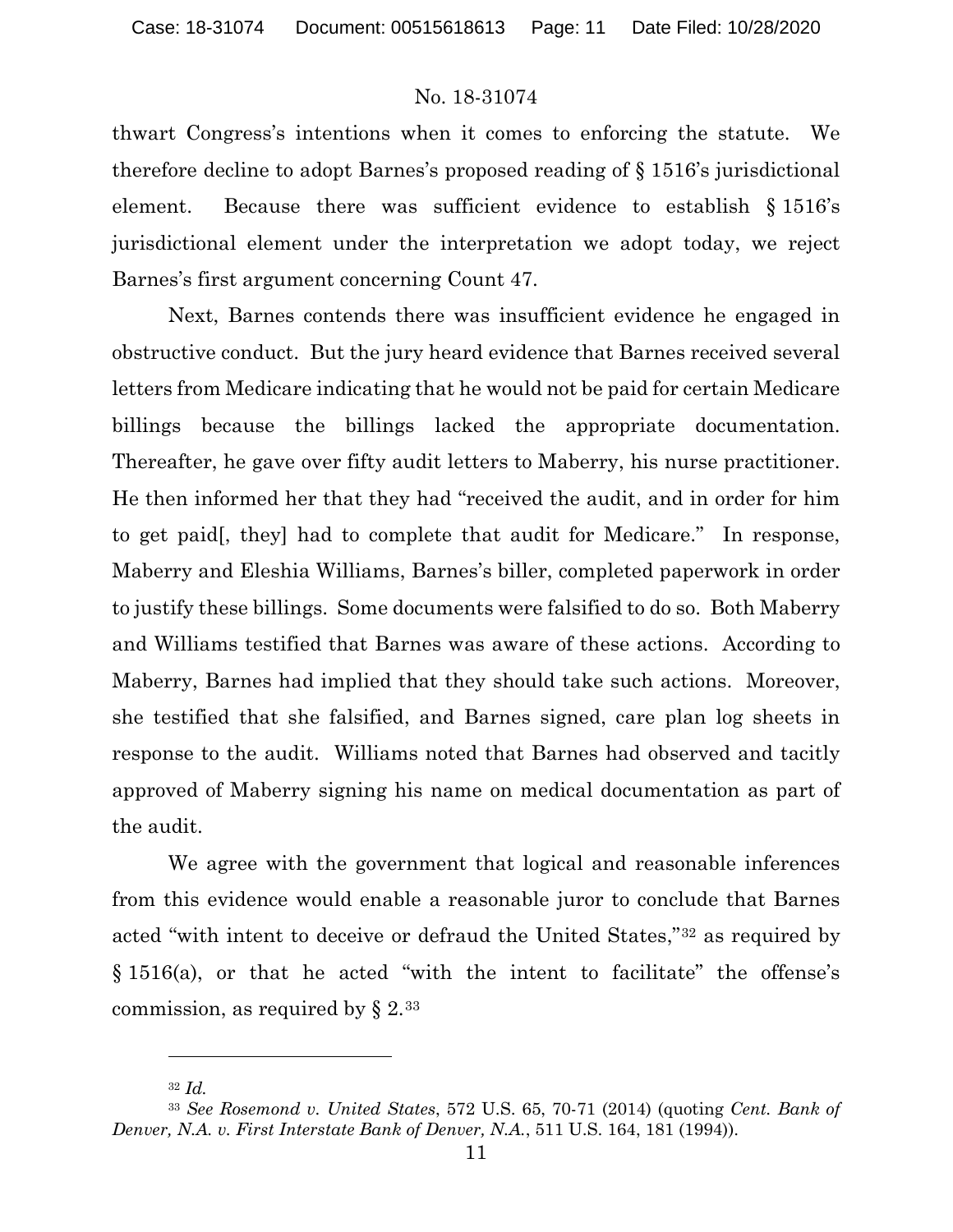## **B**

Barnes asserts that the prosecutor made improper comments during closing arguments. During those arguments, Paula Jones's attorney challenged the credibility of Dr. Lutz, the government's expert witness. Specifically, her attorney stated:

Dr. Lutz may not be going where his grandfather was going. His grandfather may go to church, Dr. Lutz goes to Galatoire's. There's a big difference. When I listen to him, it was almost like an aristocratic arrogance of saying, okay, we have all these problems in New Orleans, but I'm going to be at Galatoire's and I'm going to write out a big prescription -- Weight Watchers for everybody. That's going to solve all our problems, as he takes another sip of his martini. That's an aristocratic arrogance. Never seen the patients, never go down to the areas of the city that need it.

The reference to Galatoire's, a restaurant in the French Quarter, stemmed from Dr. Lutz's testimony during trial that he does not eat at Galatoire's on Fridays during lunch because "[t]here's too many attorneys" there.

The government responded to the defense's comments during their rebuttal argument. The prosecutor specifically stated:

He is not an elitist. He worked for the City of New Orleans when these defendants, these elite defendants probably weren't out of medical school. He worked for the City of New Orleans in home health for the inner city. So that's offensive that this man can't go out and have a martini at a place he said he did. Well, he won't because these defense attorneys are there.

The defense objected to the remarks at a bench conference, but the court did not take any action. The court did note during post-trial motions that such comments were "improper." However, it went on to state that no action was necessary because "the jury was presented with abundant evidence of [Barnes's] guilt" and the comments were but a small part of a long trial.

On appeal, Barnes alleges the prosecutor's comments were "offensive and inflammatory." He argues the comments invoked class-stereotypes by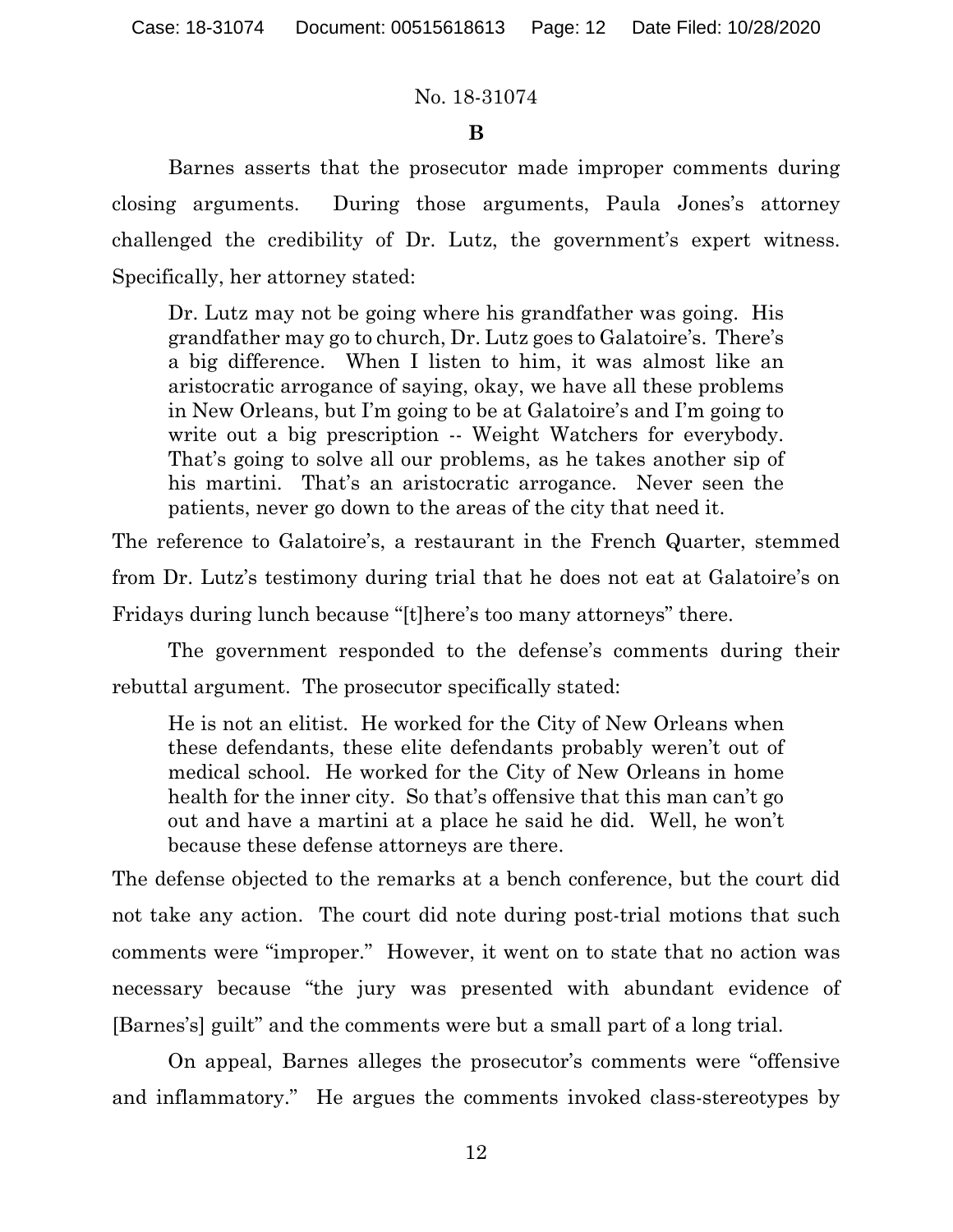referring to the defendants as elitist and impugned the integrity of defense counsel. According to him, the comments were "so wrong[] that speculation on whether it had an impact on the jury need not be suggested." We agree the comments were improper but believe such comments did not affect Barnes's substantial rights. We therefore decline his request for a new trial.

We apply a two-step process when evaluating the propriety of a prosecutor's comments during closing arguments. First, this court "initially decide[s] whether . . . the prosecutor made an improper remark."[34](#page-12-0) "Second, '[i]f an improper remark was made, we must then evaluate whether the remark affected the substantial rights of the defendant.'"[35](#page-12-1) Courts consider "(1) the magnitude of the prejudicial effect of the prosecutor's remark, (2) the efficacy of any cautionary instruction by the judge, and (3) the strength of the evidence supporting the conviction."<sup>36</sup> De novo review applies to the first inquiry.<sup>37</sup> In contrast, "the question of whether . . . the defendant's substantial rights were affected [is reviewed] under the abuse of discretion standard."[38](#page-12-4) 

As to the first part of the analysis, the district court correctly held that the prosecutor's comments were improper. The prosecutor's description of the defendants as elitists was arguably in response to the defense's initial attacks against Dr. Lutz. But even assuming that comment was appropriate, no similar justification validates the prosecution's comments aimed at defense counsel. Attacking defense counsel was unwarranted, unprovoked, and

<span id="page-12-0"></span><sup>34</sup> *United States v. McCann*, 613 F.3d 486, 494 (5th Cir. 2010) (quoting *United States v. Gallardo-Trapero*, 185 F.3d 307, 320 (5th Cir. 1999)).

<sup>35</sup> *Id.* (alteration in original) (quoting *Gallardo-Trapero*, 185 F.3d at 320).

<span id="page-12-4"></span><span id="page-12-3"></span><span id="page-12-2"></span><span id="page-12-1"></span><sup>36</sup> *United States v. Bennett*, 874 F.3d 236, 254 (5th Cir. 2017) (quoting *United States v. Weast*, 811 F.3d 743, 752 (5th Cir. 2016)).

<sup>37</sup> *McCann*, 613 F.3d at 494.

<sup>38</sup> *Id.*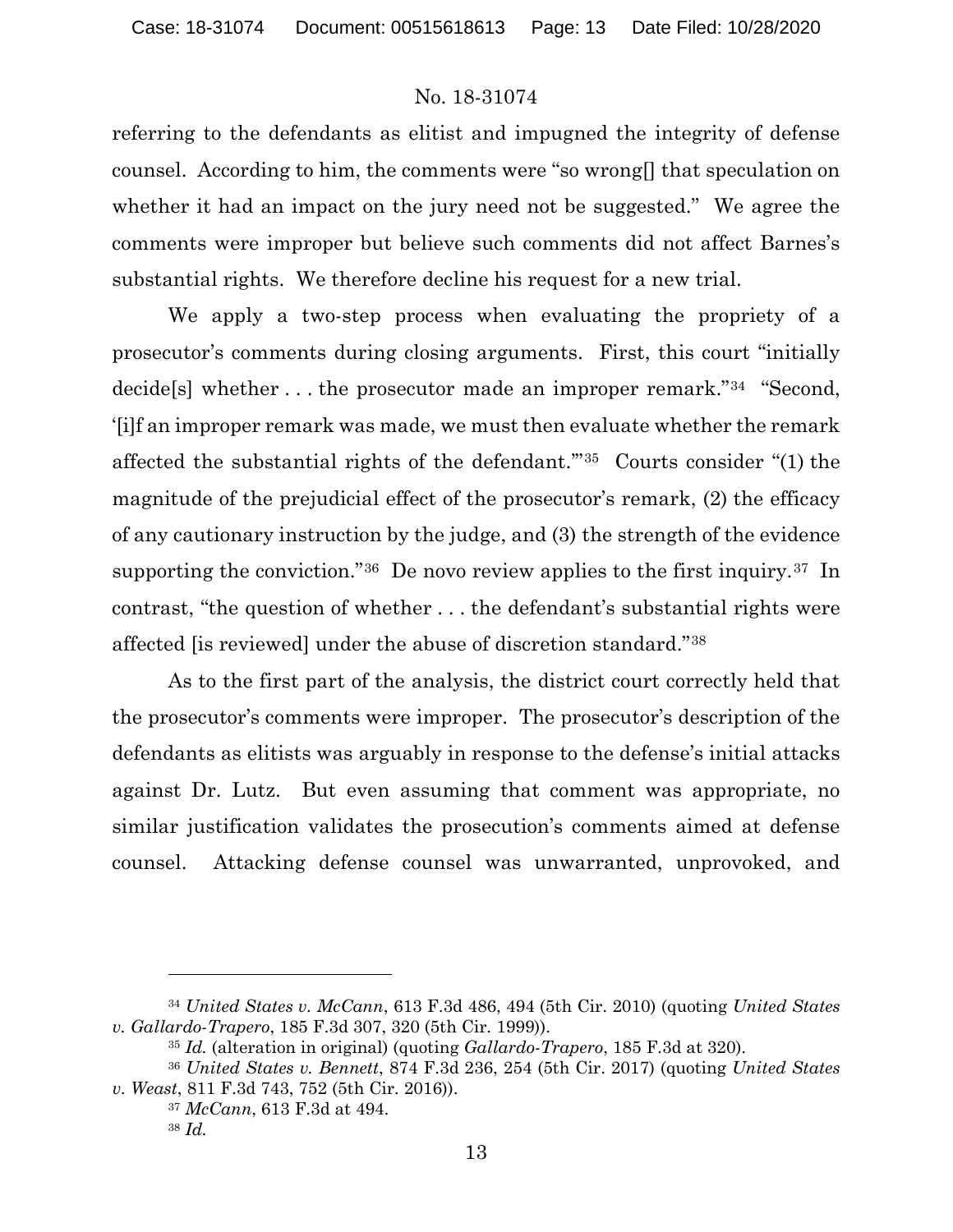irrelevant. The district court therefore correctly concluded that the prosecution's remarks during rebuttal were improper.

Nevertheless, these comments did not affect Barnes's substantial rights. Viewed in context, the comments were not overly prejudicial and were unlikely to inflame the passions of the jury.[39](#page-13-0) Moreover, these comments were but a small part of a significant trial. Admittedly, the judge did not provide a specific curative instruction concerning the prosecutor's comments. Yet the case against Barnes was strong. As the district court aptly stated, "it strains credulity to argue that this offhand comment—a few seconds in a four-week trial—had a prejudicial impact on [Barnes's] substantial rights." We therefore decline Barnes's request for a new trial as a result of the prosecutor's improper comments during closing arguments.

#### **C**

Barnes challenges the district court's refusal to admit patient consent forms into evidence. Dr. Lutz testified as an expert for the government that several patients treated by the physicians in this case "had no business being in home health." During Dr. Lutz's testimony, Barnes sought to introduce consent forms "signed by patients KiSt, HaHa[,] and ArGi in which those patients acknowledge they are homebound." The district court refused to admit this evidence. It concluded that: (1) the forms constituted hearsay that was inadmissible under Rule 803(4) (medical records exception) or Rule 807 (residual exception); (2) the forms were inadmissible "under Rules 703 or 705, as Dr. Lutz did not rely on the documents in forming his opinion, and did not use the documents as underlying facts or data;" and (3) the evidence was

<span id="page-13-0"></span><sup>39</sup> *See United States v. Phea*, 755 F.3d 255, 267-68 (5th Cir. 2014).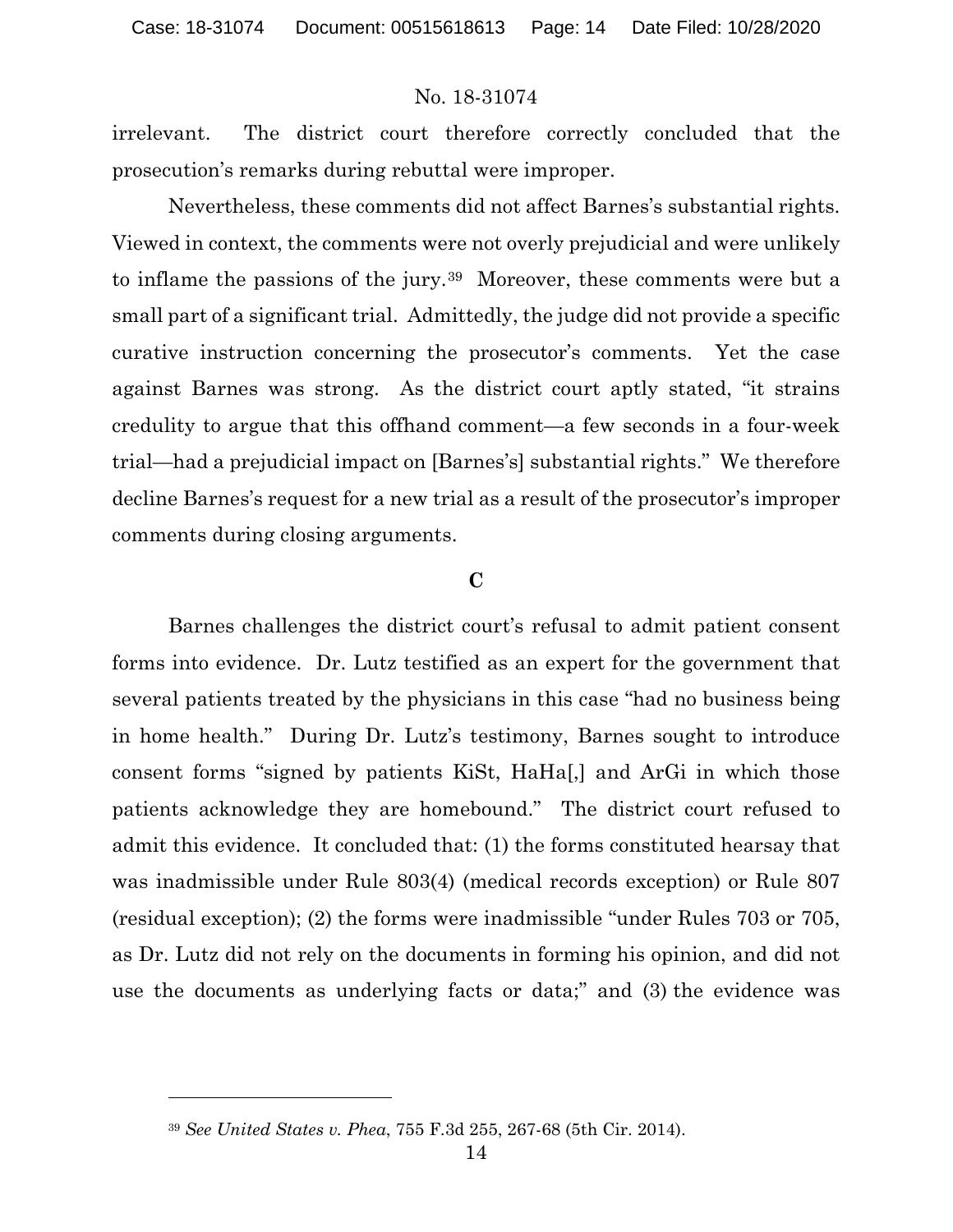inadmissible even for impeachment purposes because the forms "were not prior inconsistent statements by Dr. Lutz."

On appeal, Barnes contends these documents were admissible hearsay and were admissible for the purposes of impeaching Dr. Lutz's testimony. We review "evidentiary rulings for abuse of discretion."[40](#page-14-0) "A district court abuses its discretion when its ruling is based on an erroneous view of the law or a clearly erroneous assessment of the evidence."[41](#page-14-1) If the district court did abuse its discretion, any resulting error is "subject to harmless error review."[42](#page-14-2) "A reversal will not be warranted unless the defendant shows 'that the district court's ruling caused him substantial prejudice.'"[43](#page-14-3) Applying this framework, the district court did not abuse its discretion when it refused to admit the consent forms into evidence.

First, the forms were inadmissible as hearsay evidence. The evidence did not qualify for admission under Rule 803(4). That exception requires that the statements be "made for—and [are] reasonably pertinent to—medical diagnosis or treatment."[44](#page-14-4) Here, though, the statements (i.e., the forms) address criteria for home health care, not a specific medical diagnosis or treatment. The forms were also inadmissible under Rule 807 because they lacked indicia of reliability:[45](#page-14-5) As the district court noted, "the nurses who signed the forms [or provided them to the patients for their signature] either pleaded guilty to health care fraud or were otherwise implicated in the fraud."

<span id="page-14-0"></span><sup>40</sup> *United States v. Gluk*, 831 F.3d 608, 613 (5th Cir. 2016) (citing *United States v. El-Mezain*, 664 F.3d 467, 494 (5th Cir. 2011)).

<span id="page-14-1"></span><sup>41</sup> *Williams v. Manitowoc Cranes, L.L.C.*, 898 F.3d 607, 615 (5th Cir. 2018) (quoting *Heinsohn v. Carabin & Shaw, P.C.*, 832 F.3d 224, 233 (5th Cir. 2016)).

<sup>42</sup> *Gluk*, 831 F.3d at 613 (citing *El-Mezain*, 664 F.3d at 494).

<span id="page-14-5"></span><span id="page-14-4"></span><span id="page-14-3"></span><span id="page-14-2"></span><sup>43</sup> *El-Mezain*, 664 F.3d at 494 (quoting *United States v. Bishop*, 264 F.3d 535, 546 (5th Cir. 2001)).

<sup>44</sup> FED. R. EVID. 803(4).

<sup>45</sup> *See* FED. R. EVID. 807.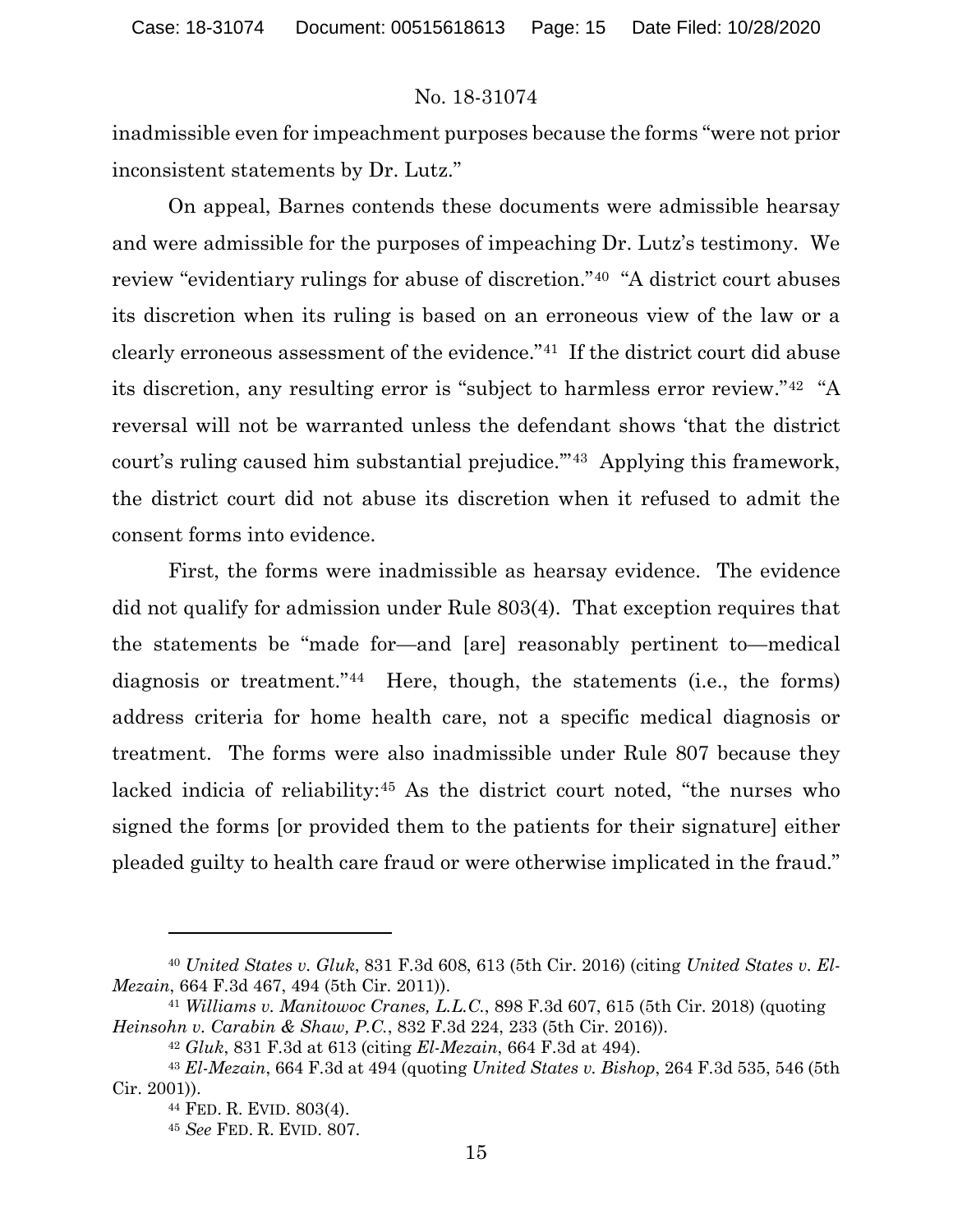Second, the evidence was inadmissible under Rules 703 and 705 because Dr. Lutz did not rely on those forms in making his opinion.<sup>[46](#page-15-0)</sup> Finally, the forms were inadmissible as prior inconsistent statements. As the district court noted, the patients made the statements (i.e., filled out and signed the forms), not Dr. Lutz. Because Dr. Lutz did not originally make the statements, they could not be used to impeach his credibility.<sup>47</sup>

Having addressed and rejected each of Barnes's arguments as to why the patient consent forms were admissible, we express no further opinion as to whether the forms may have been admissible under any other legal theory.<sup>[48](#page-15-2)</sup> Accordingly, the district court did not abuse its discretion when it refused to admit the proffered consent forms into evidence.

#### **D**

At trial, Barnes sought to have several Medicare regulations read to the jury as instructions. These regulations covered a variety of topics, including, *inter alia*, (1) a list of services available to patients eligible for home health care, (2) the certification requirements necessary for a patient to receive home health care, (3) permissible financial relationships between physicians and health care agencies, and (4) Medicare's guidance concerning the frequency of face-to-face meetings between physicians and their home-health patients.

The district court ultimately declined to read those instructions to the jury. It was "particularly concerned about committing error by instructing the

<sup>46</sup> *See* FED. R. EVID. 703, 705.

<span id="page-15-1"></span><span id="page-15-0"></span><sup>47</sup> *See* FED. R. EVID. 613(b) ("Extrinsic evidence of a *witness's* prior inconsistent statement is admissible only if the *witness* is given an opportunity to explain or deny the statement and an adverse party is given an opportunity to examine the *witness* about it, or if justice so requires." (emphasis added)).

<span id="page-15-2"></span><sup>48</sup> *See Grogan v. Kumar*, 873 F.3d 273, 277 (5th Cir. 2017) ("[T]his court typically 'will not consider evidence or arguments that were not presented to the district court for its consideration . . . .'" (quoting *Skotak v. Tenneco Resins, Inc.*, 953 F.2d 909, 915 (5th Cir. 1992))).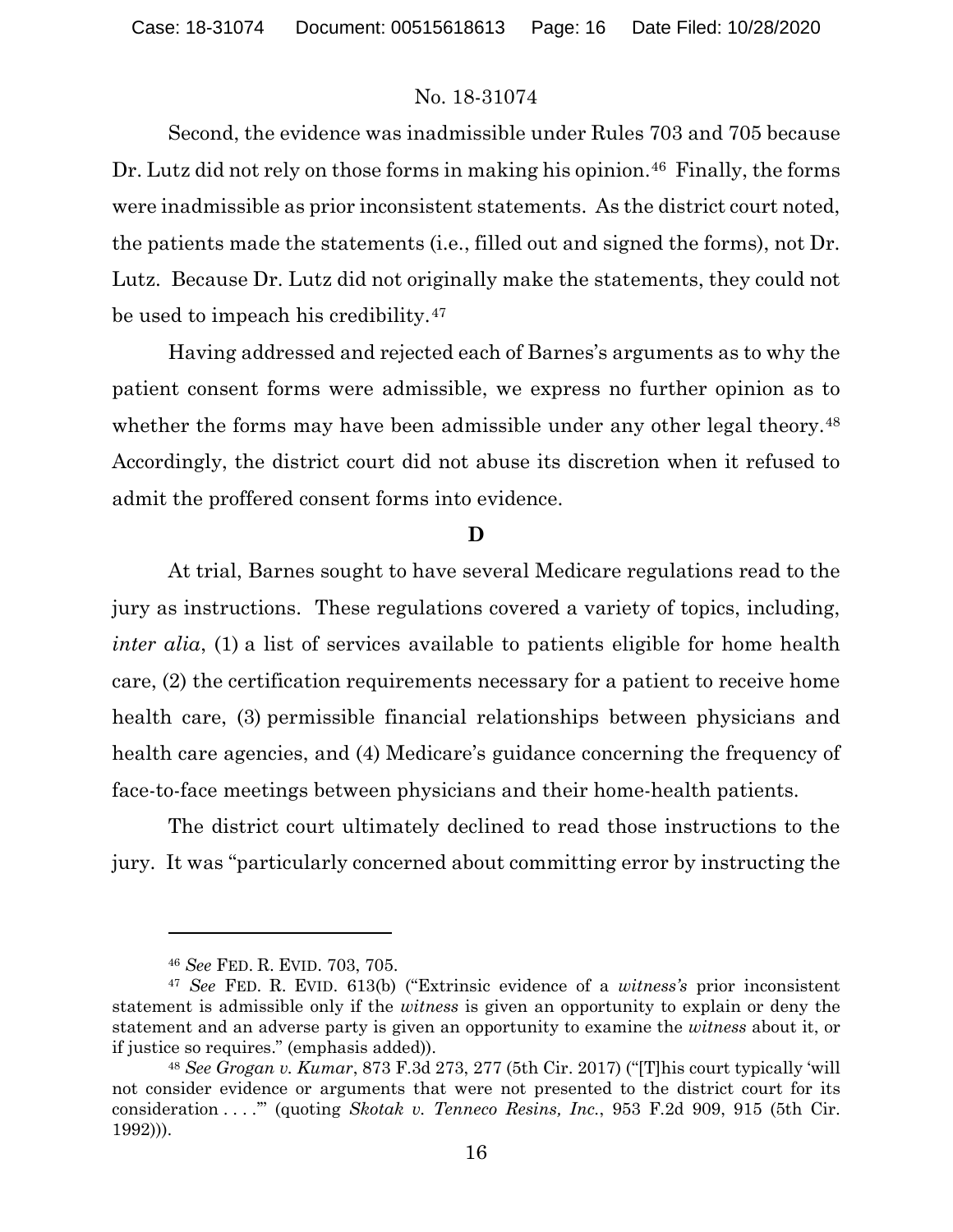jury on the meaning of the Medicare regulations in a criminal trial," relying heavily on this court's decision in *United States v. Christo*.[49](#page-16-0) In *Christo*, the prosecution presented "evidence and argument concerning violations of [a civil regulatory statute]"[50](#page-16-1) during a criminal trial focusing on "misapplication of bank funds."[51](#page-16-2) We reversed the defendant's convictions after noting the prejudicial effect of "bootstrap[ping] a series of . . . civil regulatory violation[s]" into a criminal trial.[52](#page-16-3) "The trial court's instructions and emphasis on [the civil regulatory statute]," we noted, "served only to compound the error by improperly focusing the jury's attention to the prohibitions of [the civil regulatory statute]."[53](#page-16-4) Concluding that *Christo* controlled, the trial judge here refused to read Barnes's requested instructions. Importantly, though, the substance of those instructions was brought to the jury's attention numerous times. The actual Medicare regulations upon which the proposed instructions were based "were admitted into evidence without objection and provided to the jury." The judge also permitted defense counsel to argue the substance of these instructions during closing arguments.

On appeal, Barnes asserts the district court erred when it refused to read the proffered instructions. According to him, "[j]ust having these complex regulations used and battered about during the trial, when they formed the heart and soul of the defense, was not adequate." The judge, as a neutral and detached party, should have provided the jury with guidance on these regulations. Moreover, he argues the district court's reliance on *Christo* was inappropriate. Unlike in *Christo*, "the government [in this case was not] attempting to use regulations to sustain its burden of proof." *Christo* is

<span id="page-16-0"></span><sup>49</sup> 614 F.2d 486 (5th Cir. 1980).

<span id="page-16-1"></span><sup>50</sup> *Id.* at 492.

<span id="page-16-2"></span><sup>51</sup> *Id.* at 488.

<span id="page-16-3"></span><sup>52</sup> *Id.* at 492.

<span id="page-16-4"></span><sup>53</sup> *Id.*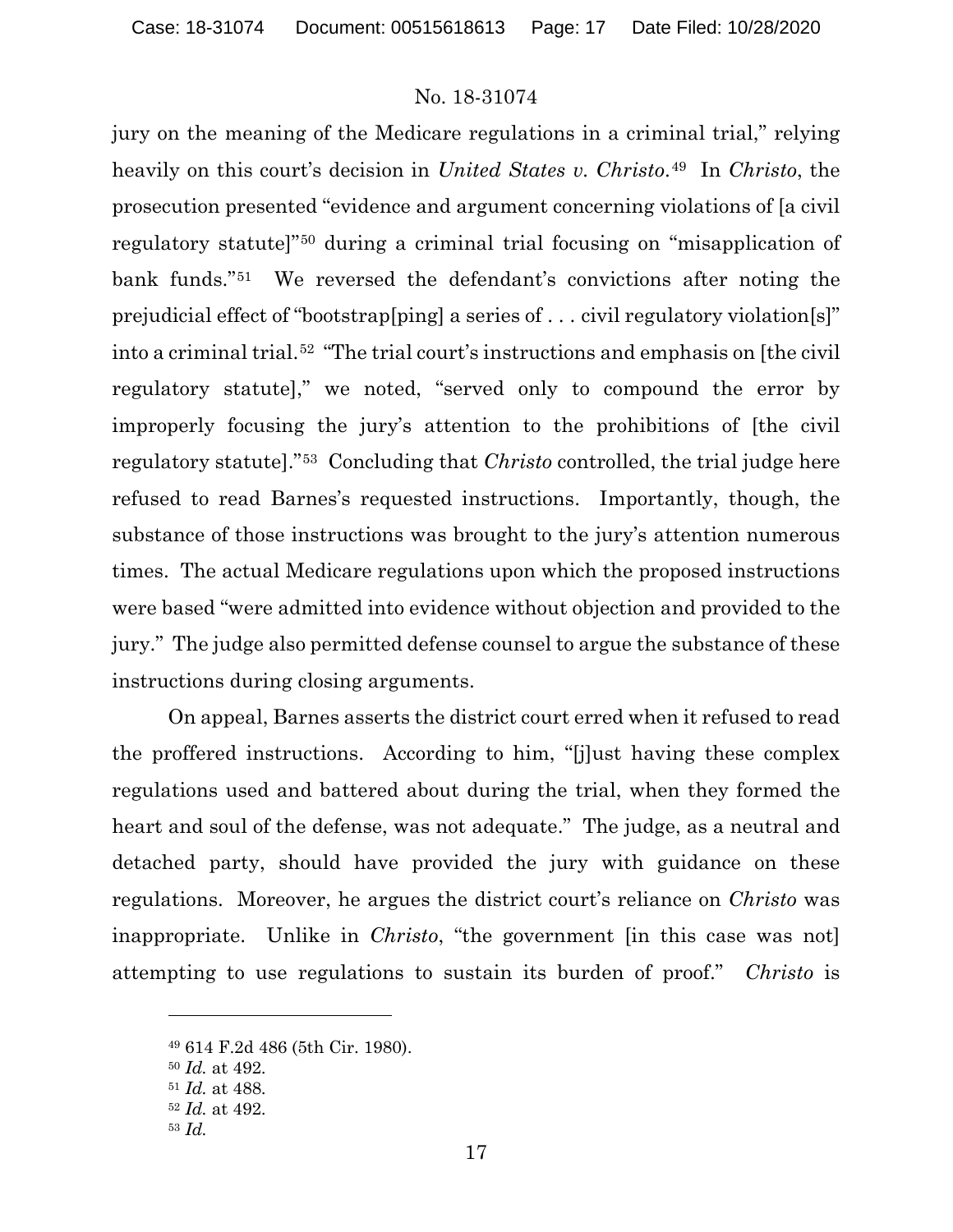distinguishable, Barnes asserts, because in this case the defense requested the instruction. Thus, in Barnes's estimation, the district court's refusal to provide the requested instructions constitutes error.

There is no error in the district court's refusal to read the proffered instructions to the jury. "Whe[n], as here, the defense requested a jury instruction and the request was denied, we review the denial for abuse of discretion."[54](#page-17-0) "A district court abuses its discretion by failing to issue a defendant's requested instruction if the instruction (1) is substantively correct; (2) is not substantially covered in the charge given to the jury; and (3) concerns an important point in the trial so that the failure to give it seriously impairs the defendant's ability to present effectively a particular defense."[55](#page-17-1)

We assume without deciding that the proffered instructions were "substantively correct" and "not substantially covered in the charge given to the jury."[56](#page-17-2) Nevertheless, the refusal to read the instructions did not impair Barnes's "ability to present effectively a particular defense."[57](#page-17-3) As the district court outlined, the jury was amply aware of the Medicare regulations and their importance to this case. The district court also properly relied on *Christo*. It is not difficult to imagine a jury confusing the standards articulated in the Medicare regulations with the appropriate legal standard in a criminal case. These risks are present irrespective of whether the government or the defense requests these types of instructions. We express no opinion whether it would have constituted an abuse of discretion if the judge had actually read the proffered instruction at the defense's behest. But given the wide latitude

<span id="page-17-0"></span><sup>54</sup> *United States v. Bennett*, 874 F.3d 236, 242 (5th Cir. 2017) (quoting *United States v. Bowen*, 818 F.3d 179, 188 (5th Cir. 2016) (per curiam)).

<span id="page-17-3"></span><span id="page-17-2"></span><span id="page-17-1"></span><sup>55</sup> *Id.* at 242-43 (internal quotation marks omitted) (quoting *United States v. Sheridan*, 838 F.3d 671, 672-73 (5th Cir. 2016)).

<sup>56</sup> *Id.* at 243 (quoting *Sheridan*, 838 F.3d at 673).

<sup>57</sup> *Id.* (quoting *Sheridan*, 838 F.3d at 673).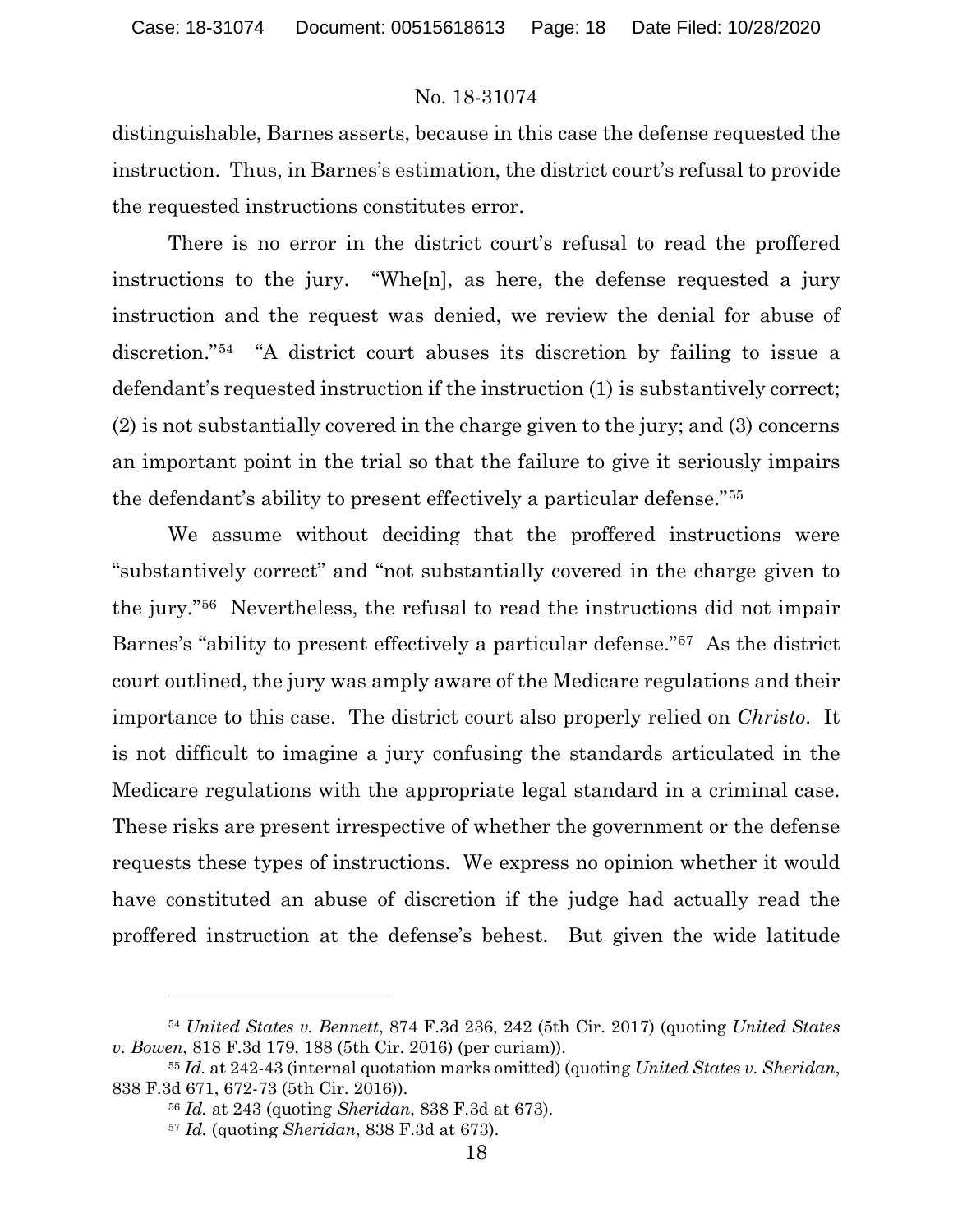district courts have to effectively preside over criminal trials, we conclude the district court did not abuse its discretion in this case when it refused to read Barnes's proffered instructions to the jury.

### **III**

Michael Jones contends there was insufficient evidence to convict him of conspiracy to commit health care fraud (Count 1), conspiracy to violate the anti-kickback statute (Count 2), and seven counts of substantive health care fraud (Counts 18 and 22 through 27). Count 18 alleged fraud concerning patient ArGi; Counts 22 through 26 concerned patient LiSc; and Count 27 concerned patient EvLa.

## **A**

Jones asserts many of the same arguments as his co-defendants and likewise relies heavily on *Ganji*. As to Count 1, the circumstantial evidence offered against Jones was sufficient to convict him of conspiracy to commit health care fraud. Like many of the other defendants, Jones had a financial incentive to refer patients to home health care. From this evidence, the jury could reasonably infer that Jones had a motive to falsify health care certifications. Statistical evidence reflected that Jones diagnosed patients with certain conditions significantly more often than other doctors. The jury also heard substantial evidence that Jones himself certified patients for home health care even when those patients were ineligible for such services. Finally, Crinel pleaded guilty to conspiring with Jones to commit health care fraud. Together, this evidence is far stronger than that presented in *Ganji*; it is more than enough to find Jones guilty of conspiracy to commit health care fraud.

Similarly, the record contains ample evidence that Jones agreed to violate the anti-kickback statute. Crinel's testimony alone suffices. According to Crinel, Jones told her that if she increased Paula Jones's salary, "he would send patients to substantiate her salary being increased." From this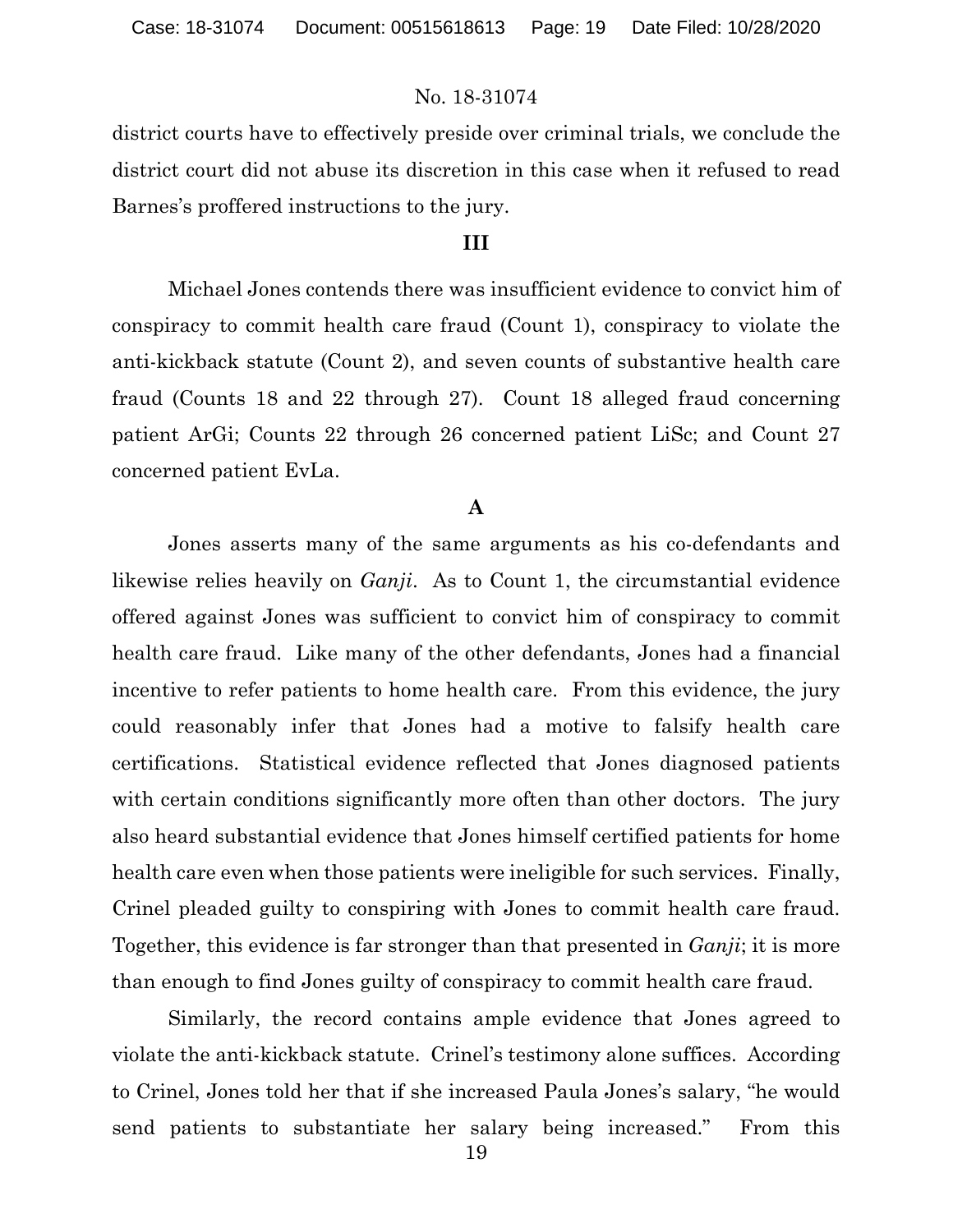testimony, the jury was more than justified in finding Jones guilty of conspiracy to violate the anti-kickback statute.

### **B**

As to whether there was insufficient evidence to find him guilty on Counts 18 and 22 through 27, Jones does not appear to contest that the patient named in each count was ineligible for home health services. Instead, he contends there was insufficient evidence he *knew* the patients were ineligible when he certified them for such services, thereby preventing him from being convicted of health care fraud.

However, the previously addressed statistical evidence and his financial motive to falsify certifications are both circumstantial proof of knowledge. Jones likewise told one of his employees that Crinel was not receiving the number of patients she expected and that the employee needed "to schedule more health fairs" in order "[t]o find patients." This evidence suggests that Jones's unnecessary referrals were done with intent to deceive.<sup>[58](#page-19-0)</sup> Considered together, this evidence is sufficient for a jury to conclude that Jones's actions were fraudulent.

### **IV**

Henry Evans was convicted of five counts of substantive health care fraud. Count 31 concerned patient JoWi and Counts 43 through 46 concerned patient MaGr. He challenges his convictions and his sentence.

## **A**

Whether there was sufficient evidence to convict Evans as to Count 31 of the indictment is complicated by the fact that both Evans and the government

<span id="page-19-0"></span><sup>58</sup> *See United States v. Gibson*, 875 F.3d 179, 186 (5th Cir. 2017) (indicating that a persistent focus on the number of patients being referred for health care services can be indicative of fraudulent intent).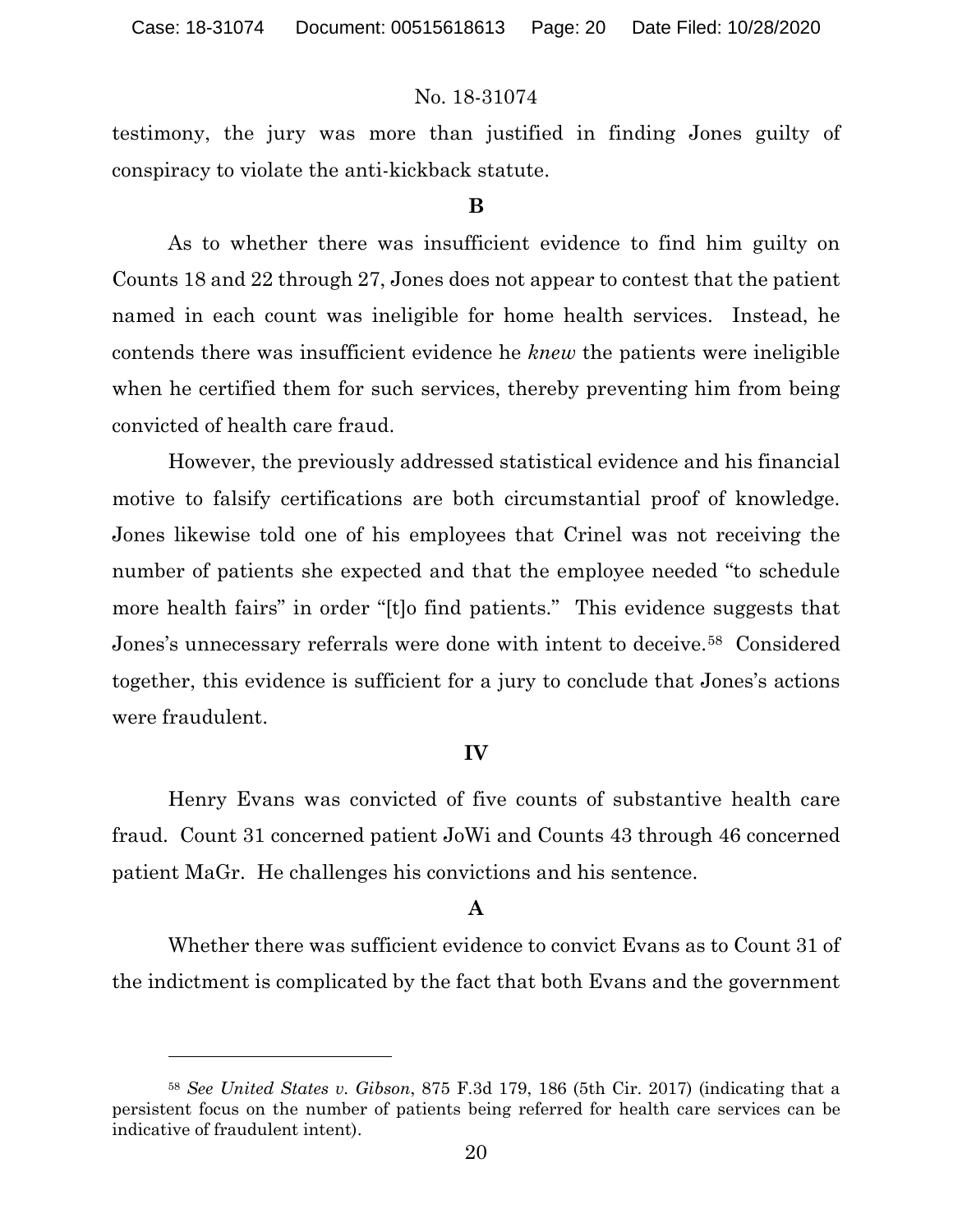confused the true identity of patient JoWi. In 2009, Evans had originally treated a patient named JoWi (JoWi1). In 2013, he was asked to certify a different patient with the same first and last name as JoWi1 for home health care (JoWi2). Evans did so without meeting her. According to his trial testimony, he had certified JoWi2 for home health care under the mistaken belief that she was in fact JoWi1.

During the investigation of this case, the case agent discovered the 2013 JoWi2 home health certification. The case agent mistakenly believed that JoWi2 and JoWi1 were one in the same and that Evans had certified JoWi1 for home health care when he had not seen her since 2009. As a result, the government alleged the following in the indictment:

Medicare Beneficiary JoWi: It was further part of the scheme to defraud that Medicare beneficiary JoWi began home health at Abide after she was referred by her treating physician to home health for wound care after a hospitalization. Beginning in July 2013, E[vans] began certifying JoWi for home health at Abide, even though the last documented visit E[vans] had with JoWi was in October 2009. E[vans] certified JoWi for at least two (2) additional episodes of home health at Abide between July 2013 and February 2014.

At trial, the case agent attempted to clarify the issue for the jury. Evans reinforced his understanding of events when he testified in his own defense.

On appeal, Evans contends the aforementioned confusion led to either an impermissible constructive amendment of the indictment or a sufficiencyof-the-evidence issue.

**1**

Evans argues that the indictment's confusion between JoWi1 and JoWi2 resulted in a constructive amendment of the indictment in violation of the Fifth Amendment of the Constitution. But Evans only fully addresses the merits of this argument in his reply brief. It is well settled in this circuit that "a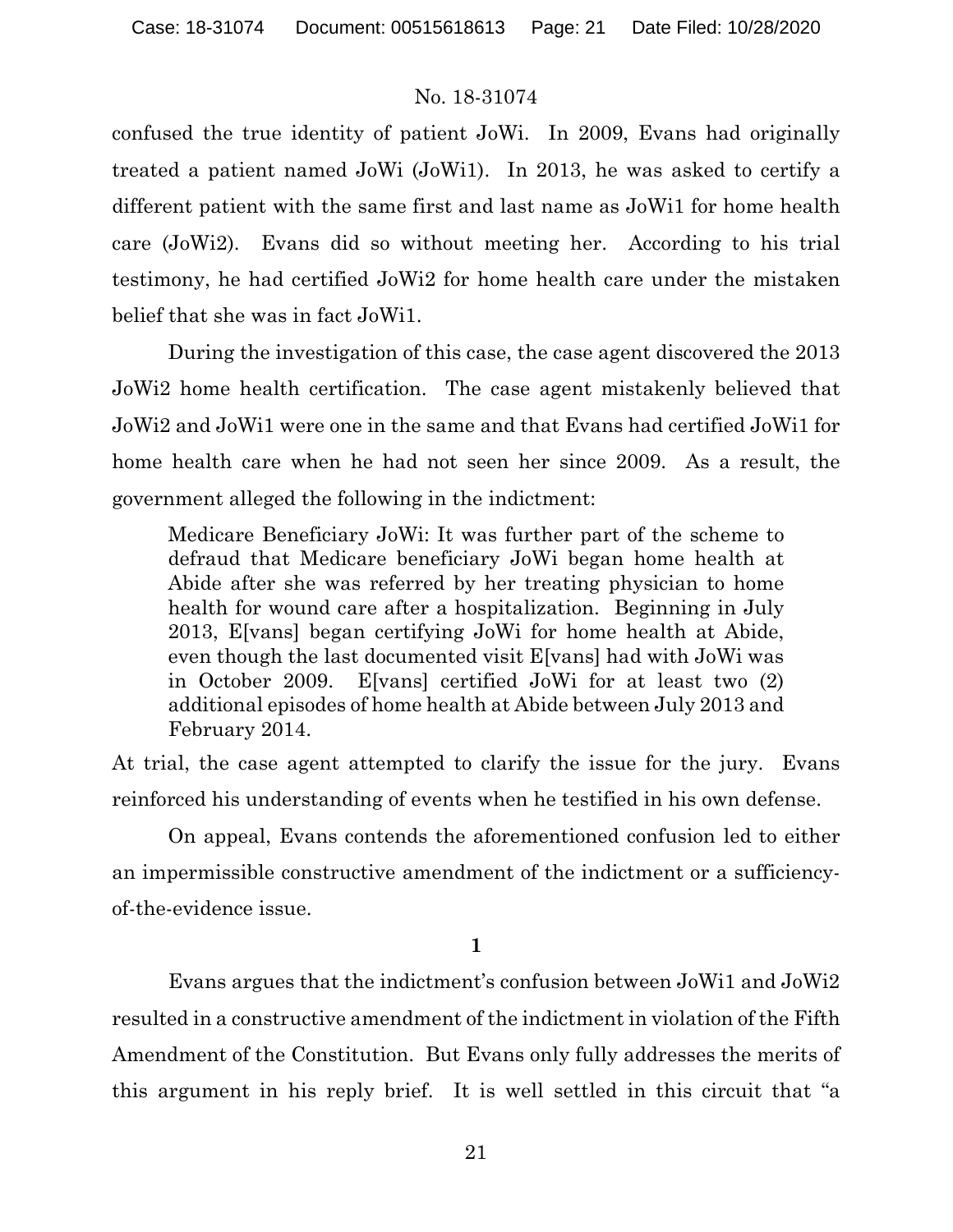defendant waives an issue if he fails to adequately brief it."[59](#page-21-0) We consequently do not consider this issue.

**2**

Evans contends that the confusion about JoWi resulted in a sufficiencyof-the-evidence issue. Evans argues that if Count 31 referenced JoWi1, there was no evidence he ever fraudulently certified her for home health care. Thus, he could not be convicted on that count. He also argues that the same result holds if Count 31 referenced JoWi2 because there was insufficient evidence to prove the conduct was criminal. He argues there was no evidence showing that JoWi2 was ineligible for home health care or that his certification of her for home health care was done with the requisite fraudulent intent. Additionally, Evans argues his "mistake of fact" defense—namely, that he mistook JoWi1 for JoWi2—prevents him from being convicted. Evans is not entitled to relief under either premise.

As an initial matter, we note that we need not and therefore do not address whether there was sufficient evidence introduced as to Count 31 if that count was intended to refer to JoWi1. The indictment can be read to suggest Count 31 intended to reference JoWi1. But any resulting confusion in the indictment as to the "true identity" of JoWi was eliminated at trial once the government's case agent and Evans himself testified. At that point, all parties involved—including the jury—understood Count 31 concerned JoWi2, and specifically, that the issue was whether the certification pertaining to that patient constituted fraud. Because the jury in this case was amply aware that Count 31 turned on whether the JoWi2 billing was fraudulent, we need only consider whether sufficient evidence was offered to support that count.

<span id="page-21-0"></span><sup>59</sup> *See United States v. Martinez*, 263 F.3d 436, 438 (5th Cir. 2001).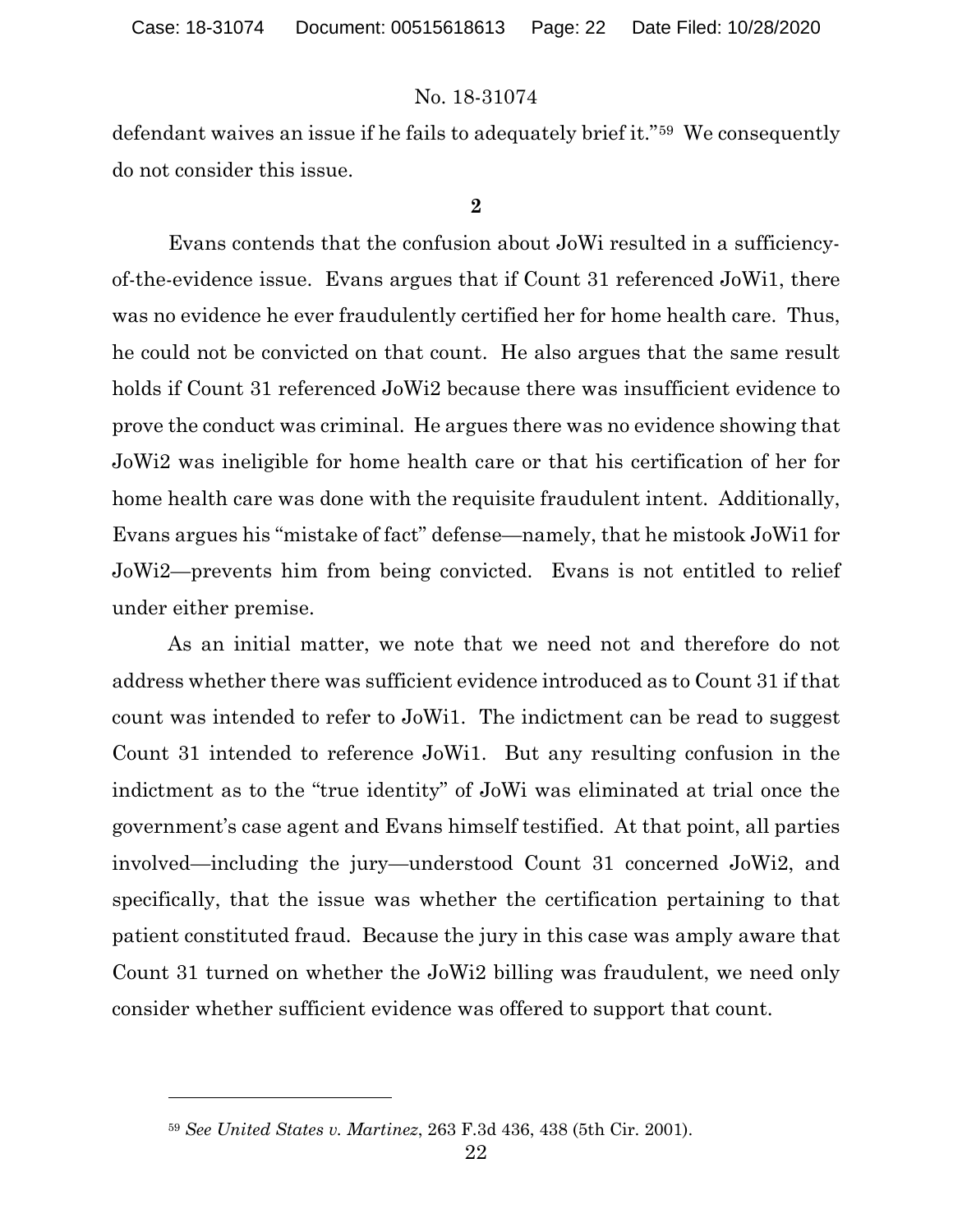The jury heard evidence that Evans twice certified JoWi2 as homebound, under his care, and in need of skilled services even though he had never met her. There was evidence suggesting that certification was done with fraudulent intent. The circumstances surrounding the JoWi certification were, to say the least, suspicious. Evans's defense to this claim amounted to a selfserving admission that he mistakenly believed JoWi2 to be JoWi1—*a patient he had not seen or treated in nearly five years*. The jury was entitled to judge Evans's veracity and to reach the opposite conclusion. Moreover, the inference of fraud that arises from the suspicious circumstances surrounding JoWi's certification becomes only stronger when one considers the ample evidence offered at trial that Evans had knowingly and falsely certified another patient, MaGr, as homebound. Upon collectively viewing this evidence, "it was not unreasonable for the jury to discredit Evans'[s] self-serving testimony, draw rational inferences from [his] actions, and find him guilty [on Count 31]." Contrary to Evans's arguments, the record contained sufficient evidence to establish each element of the charged offense.

#### **B**

For Counts 43 through 46, the indictment specifically alleged that Evans fraudulently billed Medicare for two episodes of home health care, the first episode beginning on April 1, 2012 and the second on November 27, 2012. The Medicare Part A and Medicare Part B billings for each of those episodes constituted the four relevant counts. As to why these billings were fraudulent, the indictment alleged: (1) "Evans falsely certified [diagnosis codes] on MaGr's 485s that were not medically supported in his treatment of MaGr;" (2) Evans certified MaGr for two episodes of home health care even though she did not qualify for home health care; and (3) Evans billed Medicare for care plan oversight of patients in home health care for 30 minutes or more each month despite the fact that he did not provide the requisite services.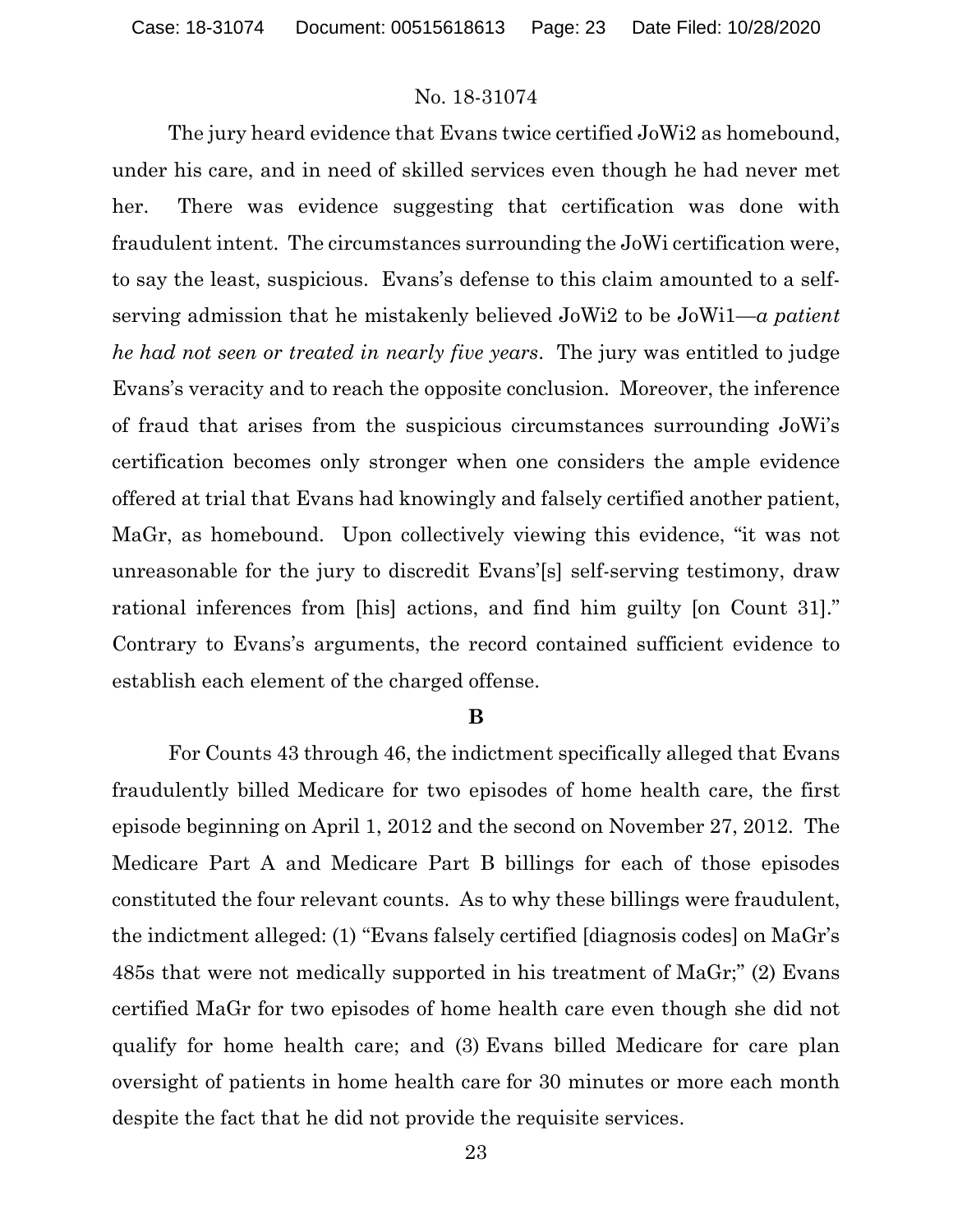Importantly, the theories of fraud identified in the indictment are merely theories as to why each billing constituted fraud. When evaluating the sufficiency of the evidence, we are concerned with the "essential *elements* of the crime."[60](#page-23-0) Thus, on appeal, Evans must demonstrate insufficient evidence of each of these three allegations in order to merit a reversal.

The jury heard evidence demonstrating that, despite Evans's certifications to the contrary, MaGr was ineligible for home health care. Dr. Lutz provided testimony that MaGr "didn't seem to have any trouble getting around." Dr. Lutz also noted that there was no "indication in any medical record that supports [classifying MaGr as] homebound." Dr. Lutz stated that MaGr was certified for thirty-two episodes of care. He conceded that MaGr may have qualified for services at some point. Nevertheless, she did not need skilled nursing services continuously for that period. Coupled with the fact that Evans had a financial interest in home health referrals, there was sufficient evidence to establish that the two Medicare Part A billings and two Medicare Part B billings identified in Counts 43 through 46 constituted fraud.

## **C**

Evans asserts that the district court erred when it allowed Dr. Lutz to testify as an expert witness. Dr. Lutz testified on behalf of the government as "an expert in the field of internal medicine and the medical necessity of home health services." Out of the presence of the jury, the government presented Dr. Lutz's qualifications to the court. The prosecution elicited, *inter alia*, that Dr. Lutz: (1) received his medical doctorate from Tulane University School of Medicine and a master's degree in public health from Tulane University School of Public Health and Tropical Medicine; (2) previously served as the Director

<span id="page-23-0"></span><sup>60</sup> *Gibson*, 875 F.3d at 185 (emphasis added) (quoting *United States v. Vargas-Ocampo*, 747 F.3d 299, 303 (5th Cir. 2014) (en banc)).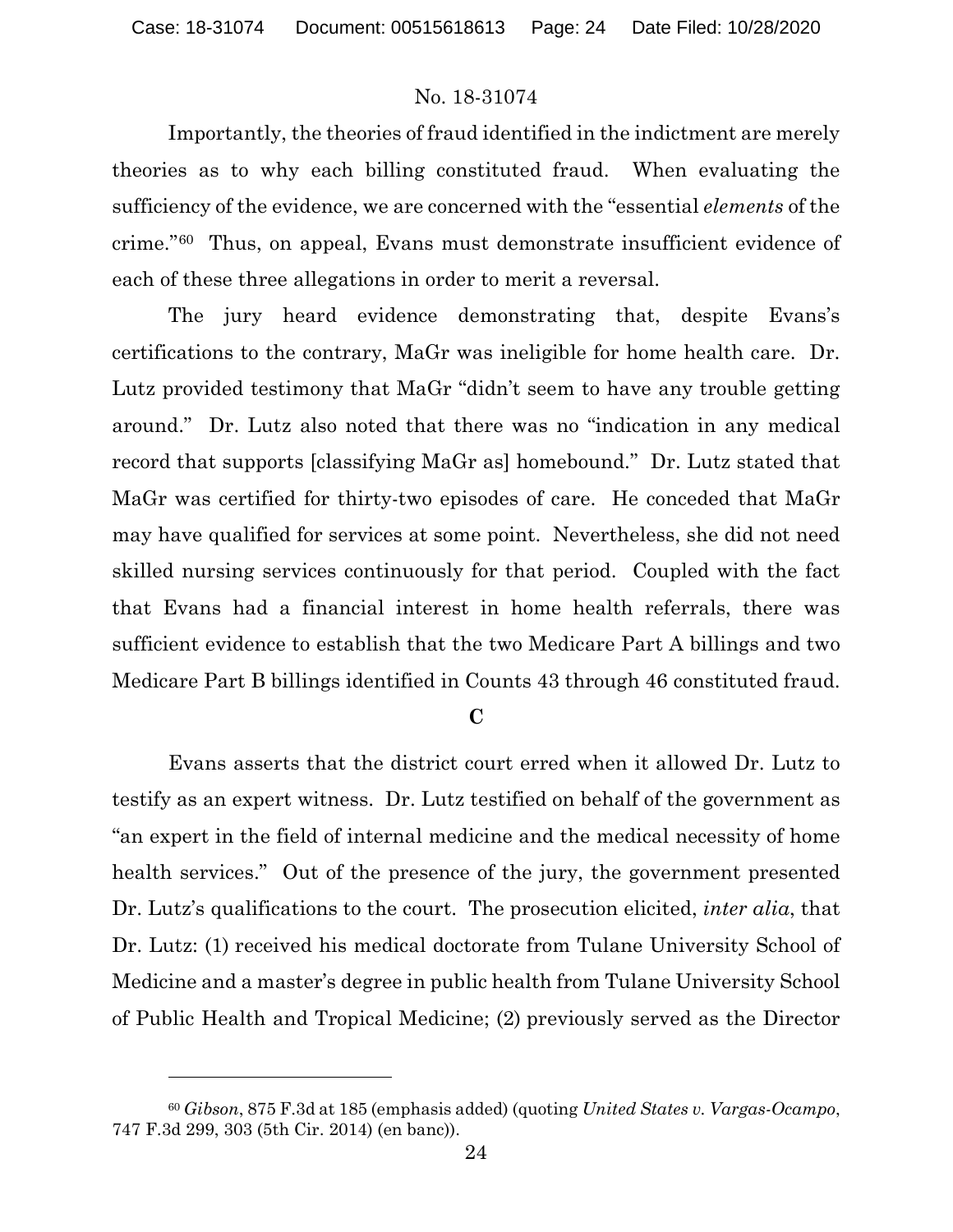of Health for the City of New Orleans; (3) received numerous awards throughout his career; and (4) had previously taught at Tulane University. The defense challenged Dr. Lutz's qualifications by eliciting, *inter alia*, that (1) he had never before testified "regarding the medical necessity [of] home health services;" (2) he had "never studied home health;" and (3) that Dr. Lutz had never seen several of the patients about whom he was called upon to testify. The judge qualified Dr. Lutz as an expert.

Dr. Lutz testified on a variety of subjects. He provided insight into the various medical conditions identified in each patient's file, pointed out apparent contradictions between a physician's proposed treatment plan and the patient's complaints, and addressed whether a patient needed skilled nursing services. Dr. Lutz also testified that the patients identified in the indictment "may have needed home health for short periods of time, but none of them needed it for the continuous periods of time that [they] were consistently certified and recertified for." He was subject to vigorous crossexamination by defense counsel.

On appeal, Evans contends that the admission of Dr. Lutz's testimony constituted error. Evans's primary contention is that "Dr. Lutz's testimony . . . [was] not based on the 'reliable principles and methods' relevant to this case—the Medicare regulations." He specifically points to a bench conference in which counsel for the government acknowledged that (1) Dr. Lutz was not asked "anything about the regulations" during direct examination and (2) knowledge of the regulations was "out of [Dr. Lutz's] experience." Evans notes that the district court acknowledged that Dr. Lutz was not qualified to speak about the relevant regulations. Addressing Dr. Lutz's testimony, the court noted the following:

But he hasn't testified -- all he -- he has said in his opinion as a doctor making a decision about whether someone needs home

25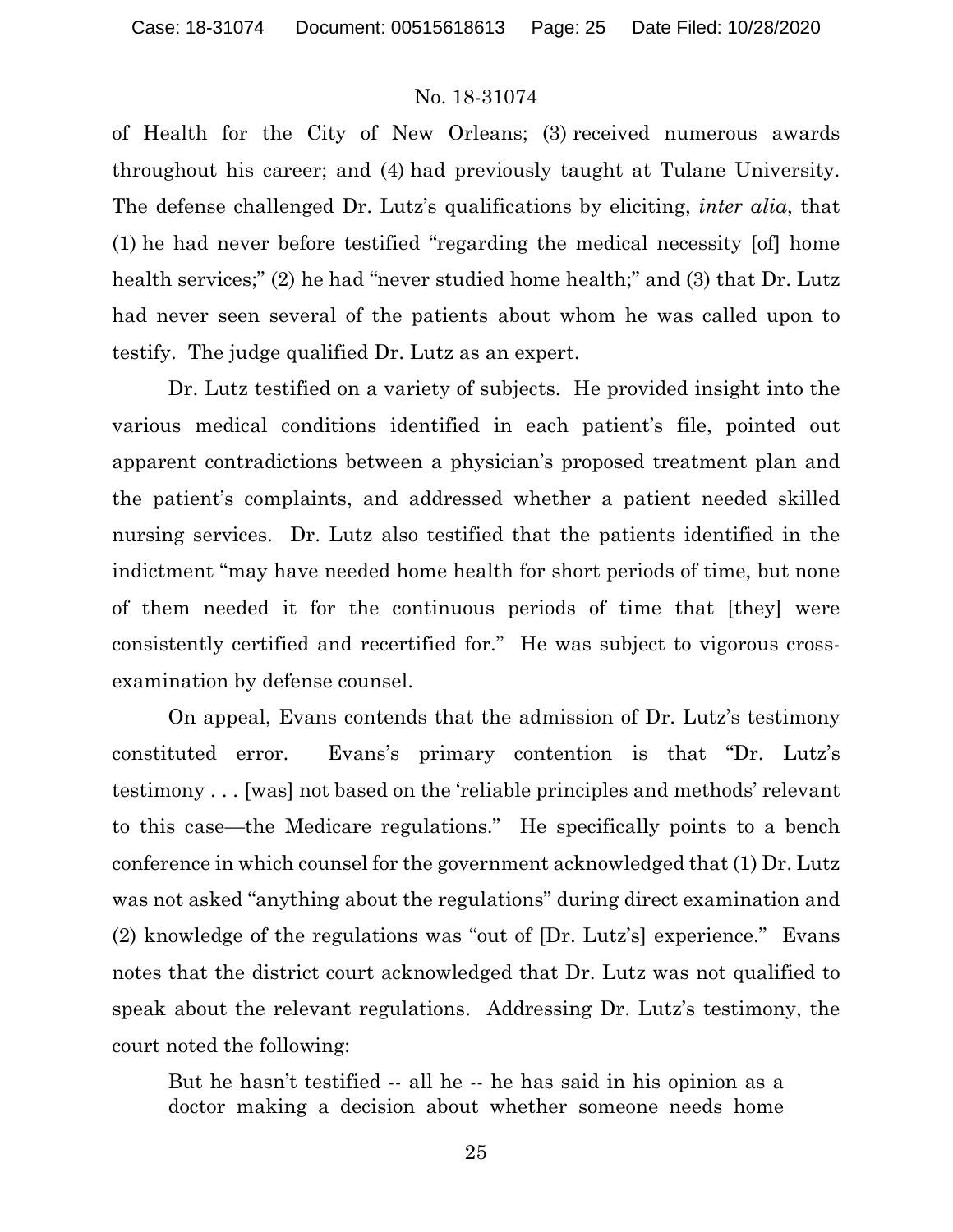health care services, that that would have an impact on his thoughts about whether they needed it. Now, whether that technically under the Medicare regulations affects the determination, I don't think this witness is qualified to testify about that.

Evans argues that "[t]he district court's statement is remarkable, given that Dr. Lutz had just finished two days of testimony as the [g]overnment's 'expert,' [during which] he stated definitively that in his expert opinion the eight patients named in the indictment were not 'homebound.'"

Evans also alleges Dr. Lutz had a "highly flawed view of home health care." Evans points to transcript excerpts in which Dr. Lutz acknowledges that his definition of "homebound" differs from Medicare's:

My definition -- or my thinking of homebound is when somebody has an illness where they literally can't get out of the house without doing an ambulance or something, or where it takes an army or a village or something to get them out. I think that the -- I think that the Medicare definition that you're talking about in Chapter 7 is liberal and allows home health care to a larger number of people ....

This testimony is concerning, Evans argues, because he "was being tried for fraudulently violating the *Medicare* regulations[,] not violating Dr. Lutz's personal definition of 'homebound.'" He alleges that "an opinion divorced from [Medicare's] regulation[s] is unreliable and therefore, inadmissible." The district court's refusal to read the applicable Medicare regulations to the jury, Evans contends, "compounded" the error created by admitting Dr. Lutz's testimony.

When evaluating the propriety of expert testimony, we turn to the Federal Rules of Evidence, which dictate the admission of expert testimony in federal trials. Under Rule 702, "[a] witness who is qualified as an expert by knowledge, skill, experience, training, or education may testify in the form of an opinion or otherwise if:" (1) the testimony is helpful to the trier of fact,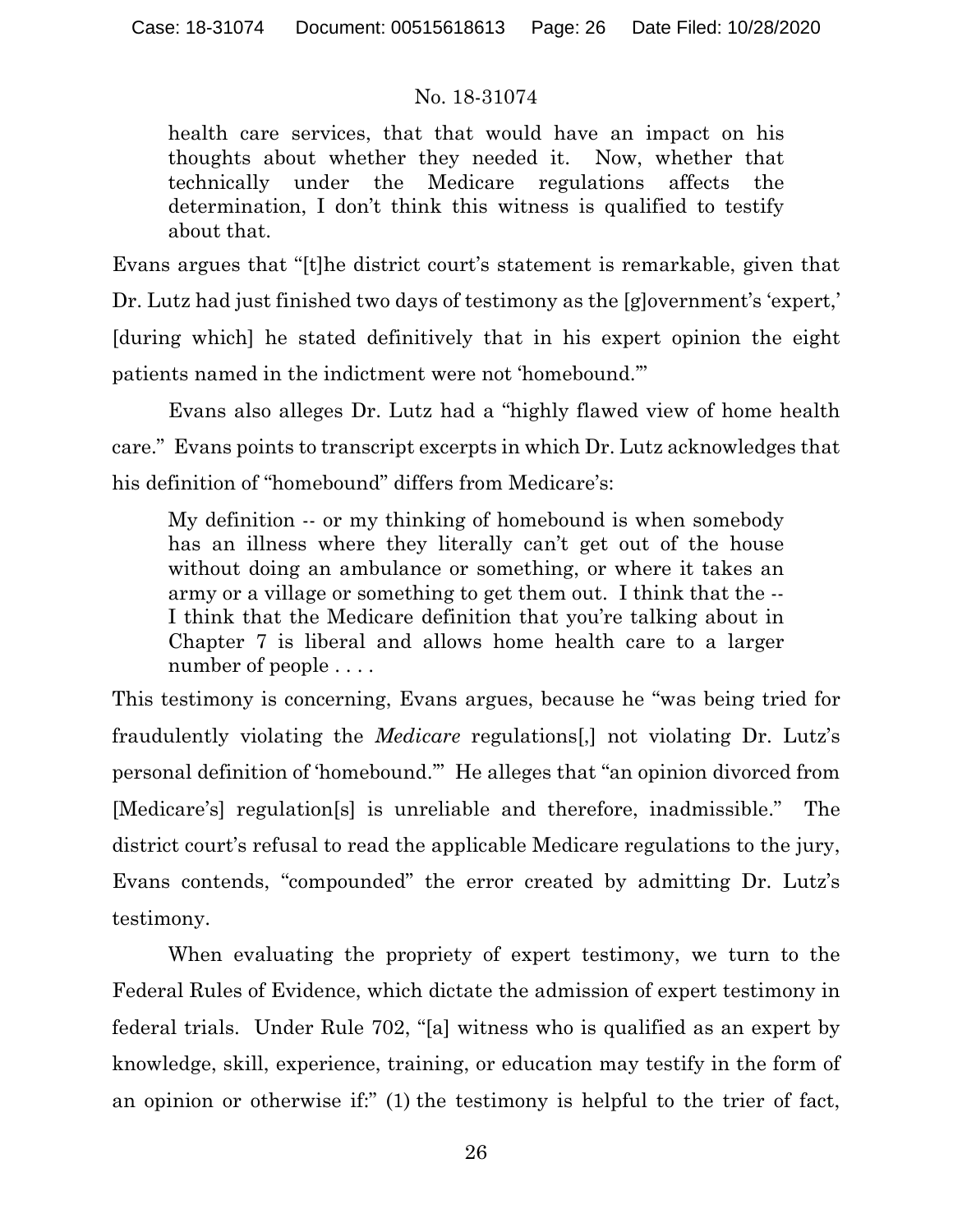(2) "the testimony is based on sufficient facts or data," (3) "the testimony is the product of reliable principles and methods," and (4) "the expert has reliably applied the principles and methods to the facts of the case."[61](#page-26-0) Thus, "[e]xpert testimony is admissible only if it is both relevant and reliable."[62](#page-26-1)

"A trial court's decision to admit expert evidence is reviewed for abuse of discretion."[63](#page-26-2) As a general matter, district courts are afforded "wide latitude" when it comes to the admissibility of expert testimony.<sup>[64](#page-26-3)</sup> Thus, this court will only disturb the district court's decision to admit expert testimony if the decision was "manifestly erroneous."[65](#page-26-4) "A manifest error is one that 'is plain and indisputable, and that amounts to a complete disregard of the controlling law.'"[66](#page-26-5) Even if this court concludes the district court did err when it admitted expert testimony, this court will not reverse a defendant's conviction if the error was harmless.[67](#page-26-6)

Here, the district court's decision to admit Dr. Lutz's testimony did not constitute an abuse of discretion. Evans's contentions on appeal turn on the scope of Dr. Lutz's testimony. As previously stated, Dr. Lutz was allowed to offer his opinions as "an expert in the field of internal medicine and the medical necessity of home health services." Within those parameters, Dr. Lutz was qualified to testify about a variety of topics. After reviewing a relevant patient's medical records, he was capable of (1) defining medical terminology, (2) identifying apparent contradictions between a physician's treatment plan

<sup>61</sup> FED. R. EVID. 702.

<span id="page-26-1"></span><span id="page-26-0"></span><sup>62</sup> *United States v. Hodge*, 933 F.3d 468, 477 (5th Cir. 2019) (quoting *Pipitone v. Biomatrix, Inc.*, 288 F.3d 239, 244 (5th Cir. 2002)).

<span id="page-26-3"></span><span id="page-26-2"></span><sup>63</sup> *Puga v. RCX Sols., Inc.*, 922 F.3d 285, 293 (5th Cir. 2019) (citing *Knight v. Kirby Inland Marine Inc.*, 482 F.3d 347, 351 (5th Cir. 2007)).

<sup>64</sup> *Id.* (quoting *Watkins v. Telsmith, Inc.*, 121 F.3d 984, 988 (5th Cir. 1997)).

<sup>65</sup> *Id.* (quoting *Watkins*, 121 F.3d at 988).

<sup>66</sup> *Id.* (quoting *Guy v. Crown Equip. Corp.*, 394 F.3d 320, 325 (5th Cir. 2004)).

<span id="page-26-6"></span><span id="page-26-5"></span><span id="page-26-4"></span><sup>67</sup> *United States v. Wen Chyu Liu*, 716 F.3d 159, 167 (5th Cir. 2013) (citing *Kanida v. Gulf Coast Med. Pers. LP*, 363 F.3d 568, 581 (5th Cir. 2004)).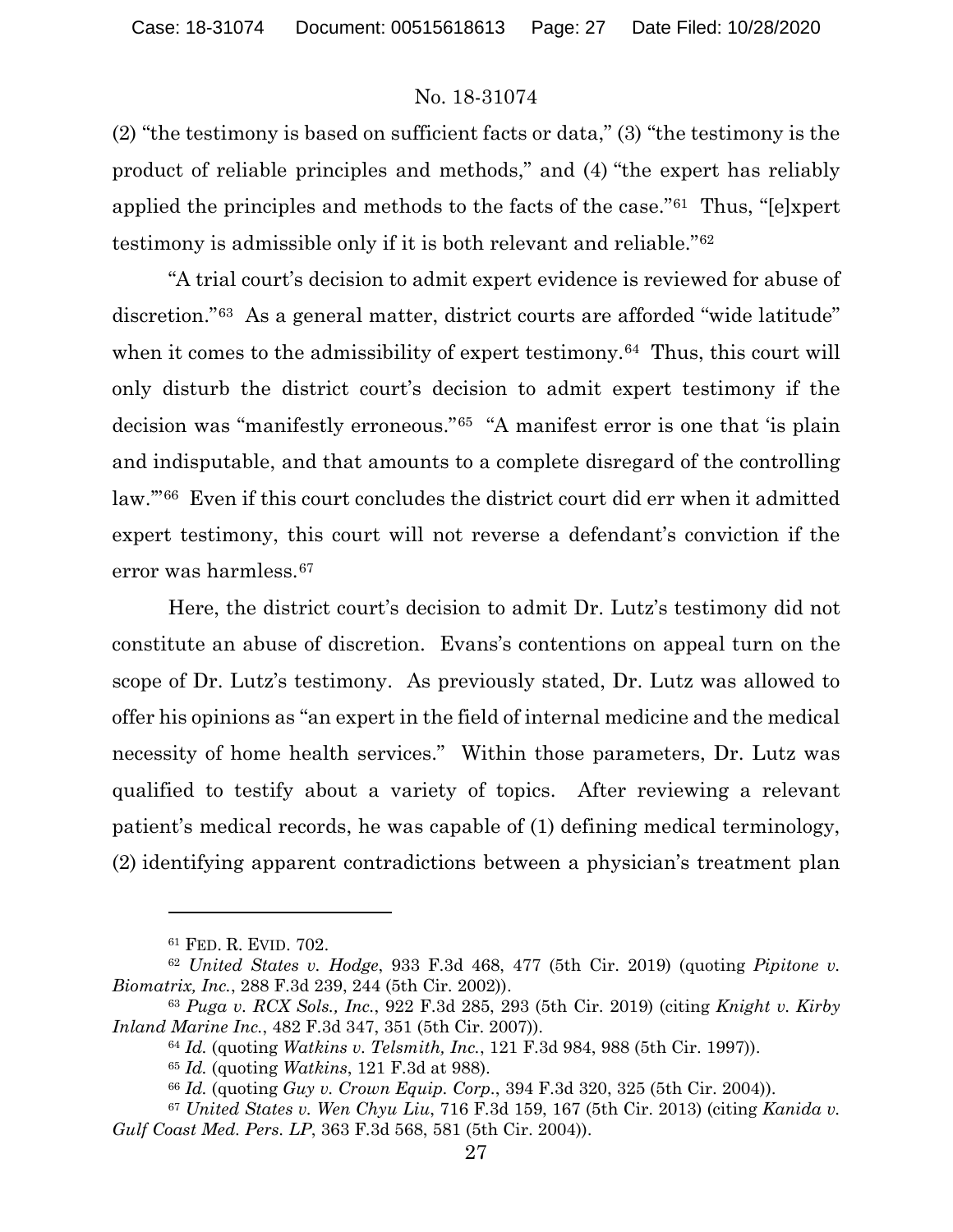and a patient's complaints, (3) opining as to whether a patient needed skilled nursing care, and (4) analyzing whether a patient's medical file supported his or her physician's conclusion that he or she suffered from a particular condition. A medical doctor with Dr. Lutz's experience can answer questions about these topics after reviewing an individual patient's medical records. The district court did not abuse its discretion to the extent it permitted Dr. Lutz to testify about these subjects.

Whether Dr. Lutz was qualified to testify about the "medical necessity of home health services" is a more difficult question. Although the record is not entirely clear, the district court appears to have drawn a distinction between "the medical necessity of home health services" and whether the patient *qualified* for home health care under Medicare. For example, the district court noted the following during a bench conference:

So [Dr. Lutz] was qualified as an expert in internal medicine and the medical necessity of home health services, which I interpreted to mean this was for -- and his testimony was more about, would this -- does this person need someone to come to their home? Would it be good for them for someone to come to their home as opposed to them going to the doctor's office? But he was not, he was not qualified as an expert in Medicare regulations and he wasn't questioned about that.

The district court ruled that Dr. Lutz could offer his opinion as a practitioner as to whether a particular patient needed home health care. In contrast, Dr. Lutz could not testify about whether a particular patient qualified for home health care under *Medicare*.

Allowing Dr. Lutz to testify about whether he believed a patient was homebound arguably may have injected confusion at trial. Evans correctly notes that "whether a patient is 'homebound<sup>[]</sup>'... is a medico-legal determination." To the extent that the Medicare regulations provide guidance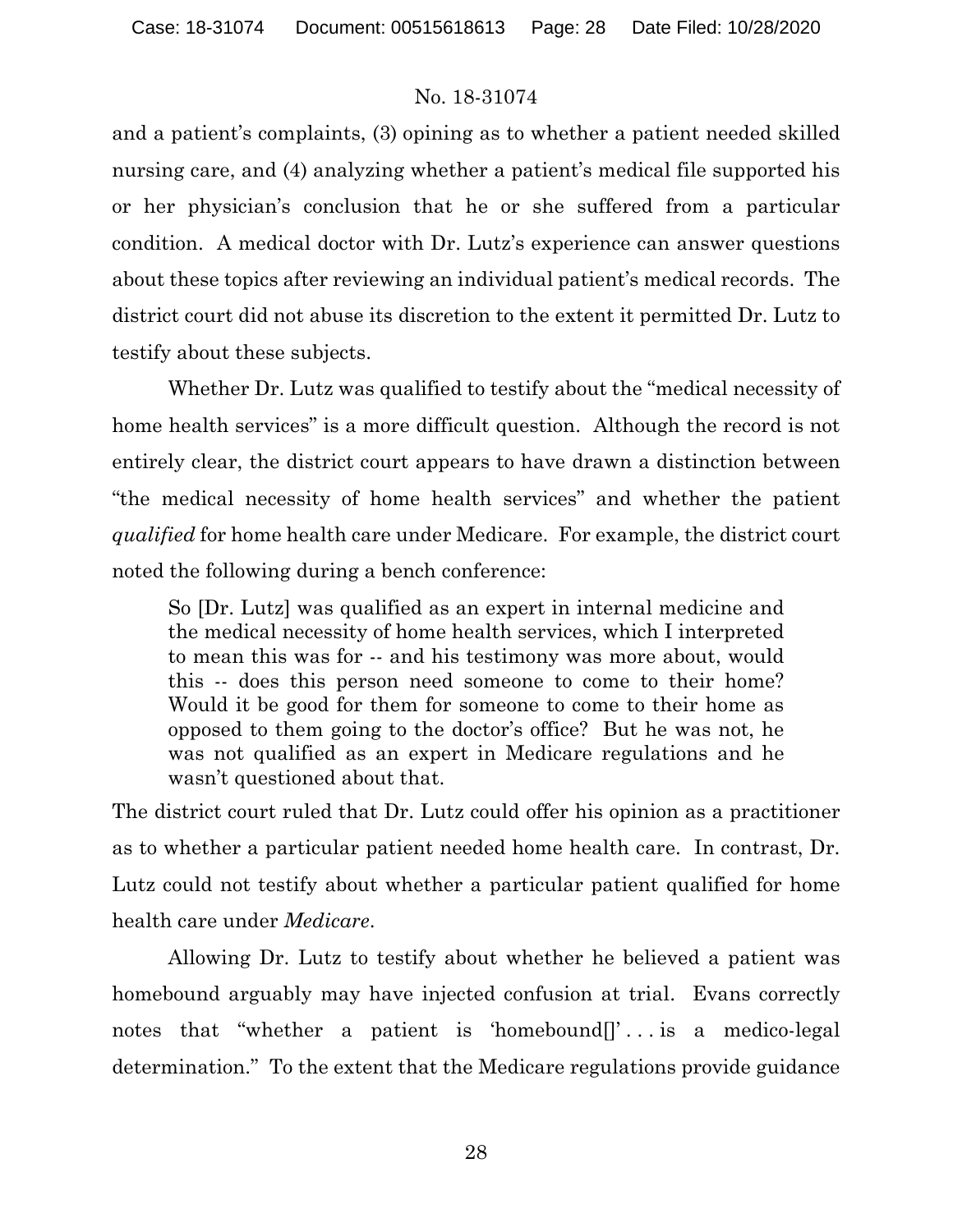as to which patients qualify as homebound, it is akin to a term of art. But the word also has meaning outside of these parameters.

At numerous times throughout Dr. Lutz's testimony, Dr. Lutz noted that certain patients were not homebound. But, for many of these occasions, Dr. Lutz failed to clarify whether his determination was based on his own definition of homebound or on Medicare's. Dr. Lutz's testimony as to his comparatively conservative view of home health care's requirements only served to further complicate the matter. For borderline cases, there thus existed a very real possibility that a patient would have qualified for home health care under Medicare while also not being homebound under Dr. Lutz's standard. In these instances, Dr. Lutz's determinations as to the homebound status of these patients could have, at a minimum, confused the jury. At worst, his determinations could have misled them. Nevertheless, the fact that Dr. Lutz's determinations *could* have confused or potentially misled the jury fails to amount to an abuse of discretion by the trial court.

The fact that some of Dr. Lutz's testimony may have been potentially misleading or confusing comes close, but ultimately does not amount to a "plain and indisputable" error.<sup>68</sup> Nor can we conclude it rises to the level of "a complete disregard of the controlling law."[69](#page-28-1) We are certainly troubled by some aspects of Dr. Lutz's testimony. Nevertheless, we cannot conclude these aspects of Dr. Lutz's testimony amounted to manifest error.[70](#page-28-2) Indeed, despite challenging Dr. Lutz's qualifications, defense counsel did not object to specific questions eliciting, during direct examination, Dr. Lutz's ambiguous assessment of patients' homebound status and consequent need for home health services. Instead, counsel's effective cross-examination resolved these

<span id="page-28-1"></span><span id="page-28-0"></span><sup>68</sup> *Puga*, 922 F.3d at 293 (quoting *Guy*, 394 F.3d at 325).

<sup>69</sup> *Id.* (quoting *Guy*, 394 F.3d at 325).

<span id="page-28-2"></span><sup>70</sup> *See id.*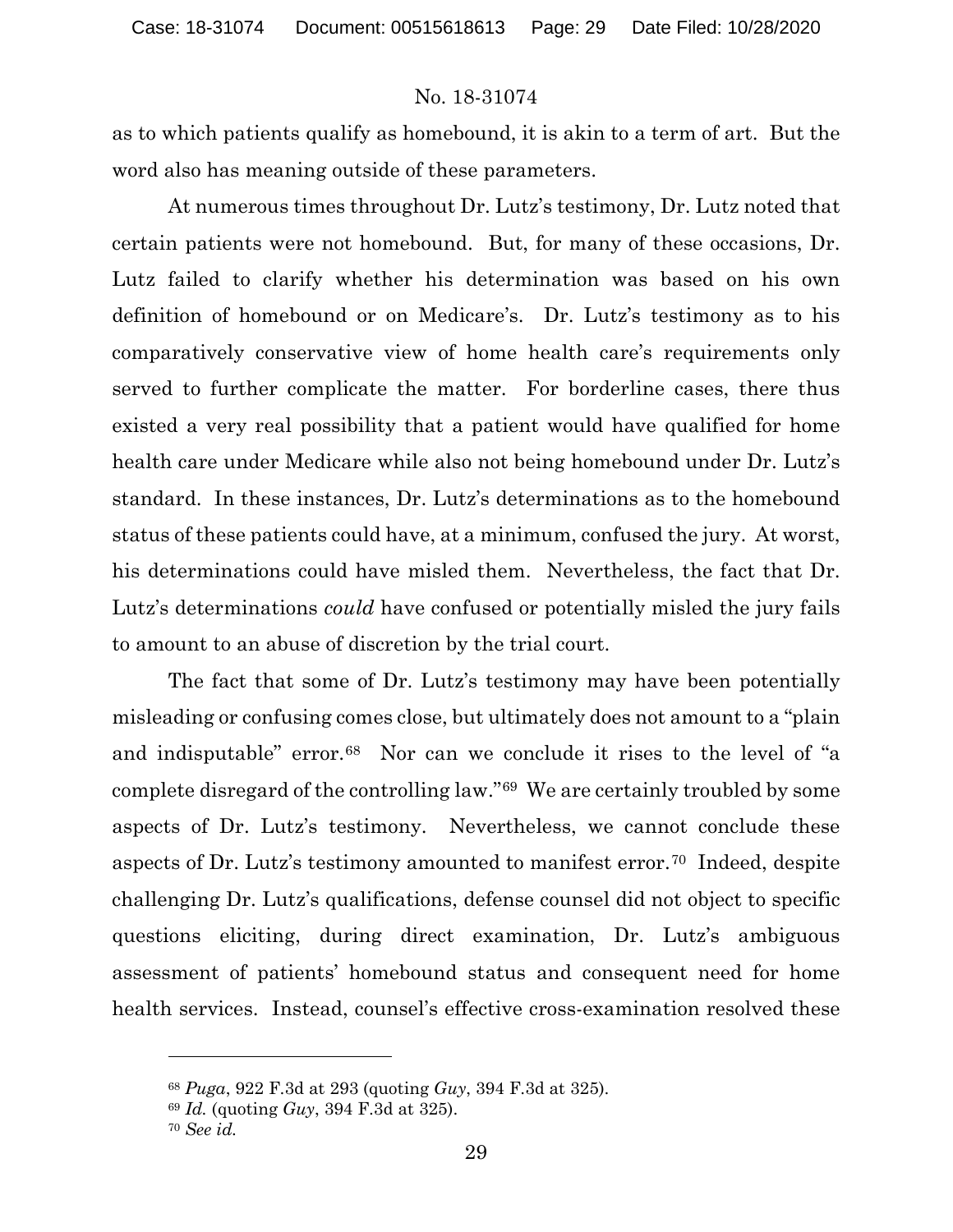ambiguities and clearly demonstrated for the jury that Dr. Lutz's determinations were based on his own, more conservative view of which patients were in fact "homebound."[71](#page-29-0) Further, the "presentation of contrary evidence[] and careful instruction on the burden of proof" were other available means of adequately addressing any confusion that resulted from Dr. Lutz's testimony.[72](#page-29-1)

#### **D**

Evans argues that the district court procedurally and substantively erred in imposing his sentence. His sentence turned largely on the amount of loss resulting from his fraudulent conduct.[73](#page-29-2) During the intervening 16 months between Evans's conviction and sentencing, both Evans and the government presented each of their proposed loss calculations to the court. Four days prior to sentencing, Evans requested permission to cross examine a government witness as to the loss calculation and to present his own expert testimony concerning his proposed calculation at sentencing. The district court denied his request, noting that "evidence relevant to the loss allocation had been presented at the trial, that the parties have had the opportunity to do extensive briefing on the issue, and that, as a result, no live testimony will be allowed at the sentencing hearing." The court permitted, however, "Evans to proffer his own expert's testimony about loss calculations on the record at the conclusion of the hearing." Evans filed a motion to reconsider two days before sentencing. He stressed that he had been prohibited "from putting on 'evidence regarding the admission of worthy patients into home health care' or 'evidence

<span id="page-29-2"></span><span id="page-29-1"></span><span id="page-29-0"></span><sup>71</sup> *See Daubert v. Merrell Dow Pharms., Inc.*, 509 U.S. 579, 596 (1993) (noting that "[v]igorous cross-examination[ is one of] the traditional and appropriate means of attacking shaky but admissible evidence" (citing *Rock v. Arkansas*, 483 U.S. 44, 61 (1987))).

<sup>72</sup> *Id.* at 596 (citing *Rock*, 483 U.S. at 61).

<sup>73</sup> *See* U.S. SENT'G GUIDELINES MANUAL § 2B1.1(b)(1) (U.S. SENT'G COMM'N 2016).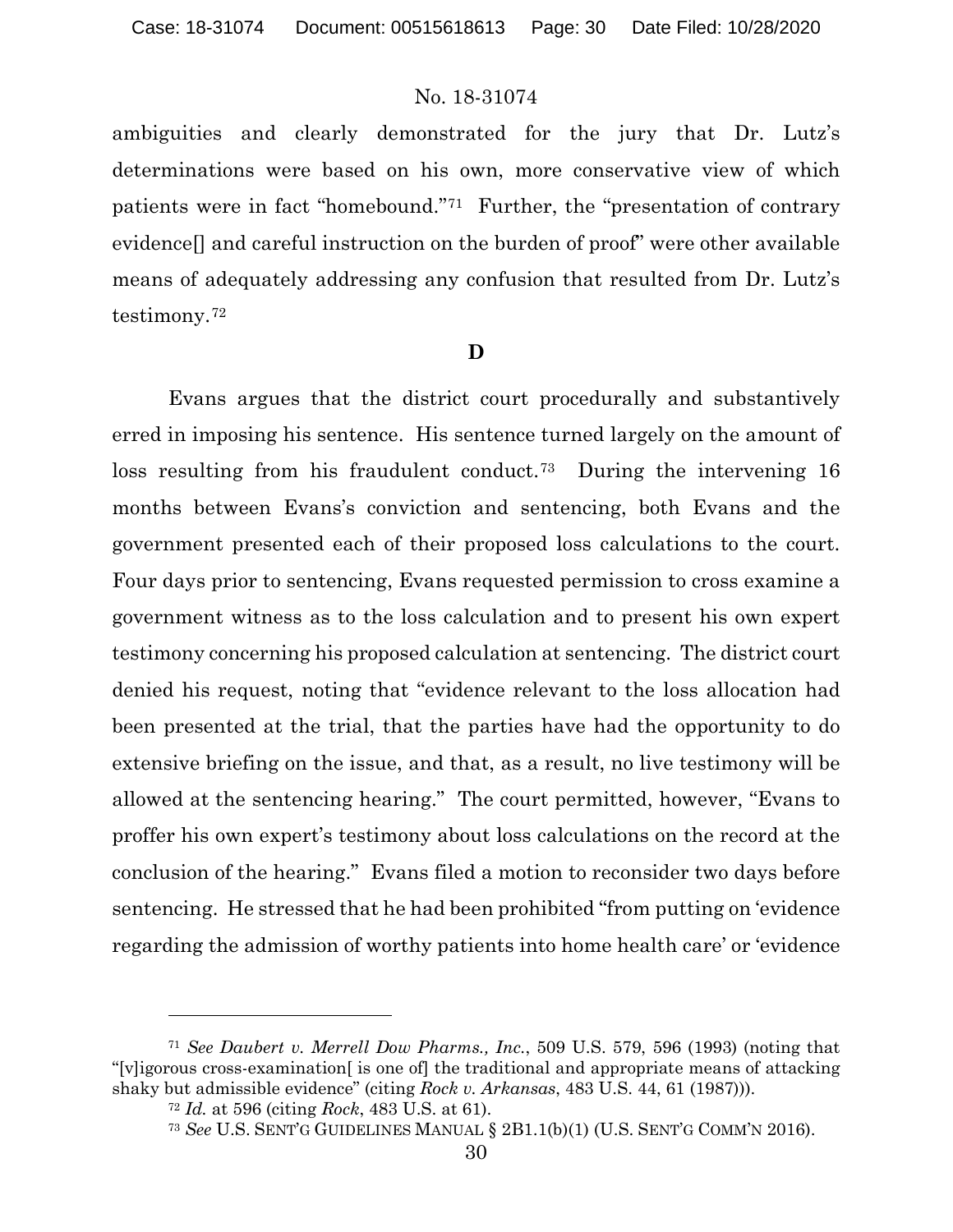of specific instances of uncharged proper Medicare billing[s]' during the trial." Thus, in his estimation, not all of the "evidence relevant to the loss allocation had been presented at the trial." Nevertheless, the district court refused to reconsider its original ruling.

At oral sentencing, the district court first defined what it considered to be each physician's relevant conduct under section 1B1.3 of the Guidelines. The defendants collectively had engaged in jointly undertaken criminal activity. But the district court held that "the scope of [each physician's] jointly undertaken criminal activity encompassed only the fraudulent conduct relating to each defendant['s] own acts and patients." Next, the court found that the actual loss resulting from Evans's scheme exceeded his intended loss; thus, actual loss would be used to calculate his advisory range. It then determined that actual loss in this case included "all Medicare payments made to both Abide and [Evans] for all of [Evans's] patients." Under this framework, actual loss included not only Evans's fraudulent billings, but some legitimate billings as well. The court cited *United States v. Hebron*, however, which held that "whe[n] the government has shown that the fraud was so extensive and pervasive that separating legitimate benefits from fraudulent ones is not reasonably practicable, the burden shifts to the defendant to make a showing that particular amounts are legitimate."[74](#page-30-0) Here, the court concluded that the fraud was pervasive and Evans had failed to produce evidence demonstrating which bills were legitimate and which were fraudulent. Subsequently, the court found that the actual loss resulting from Evans's offense totaled \$1,262,043.

<span id="page-30-0"></span><sup>74</sup> 684 F.3d 554, 563 (5th Cir. 2012).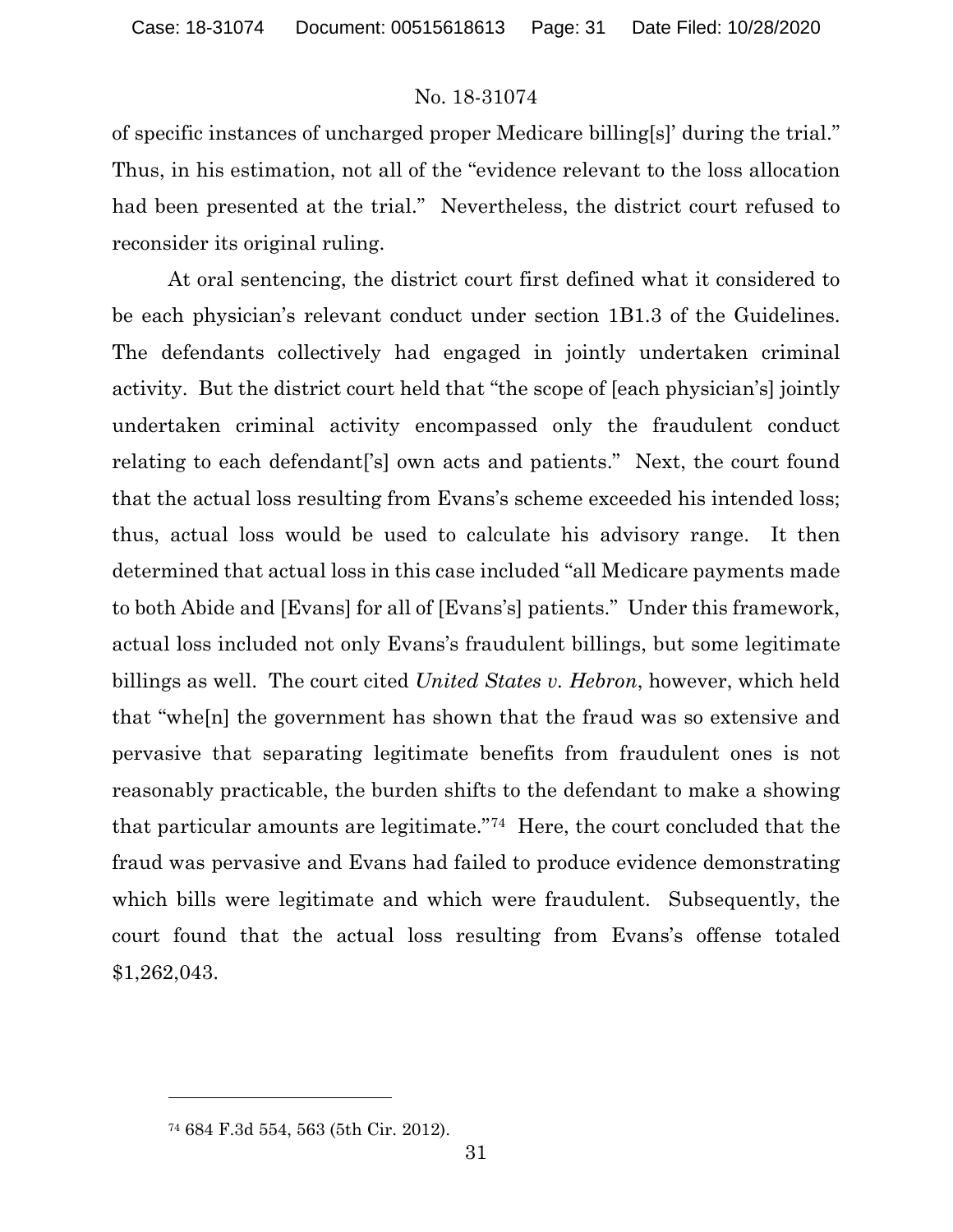**1**

Evans first contends that the district court's "refusal to hold an evidentiary hearing on [the question of loss] violated [his] [d]ue [p]rocess rights." According to Evans, an evidentiary hearing would have allowed him to "put forth evidence of both legitimate billings and legitimately rendered services [that could have been] deducted from the total loss amount." To buttress his argument, he points to the apparent contradiction between the district court concluding Evans failed to produce evidence of legitimate billings and legitimately rendered services on the one hand, and, on the other hand, the district court's refusal to permit an evidentiary hearing at which such evidence could have been presented.

Evans's contention requires us to look to the commentary to section 6A1.3 of the Guidelines, which provides guidance as to the appropriate procedures when facts impacting sentencing are in dispute.[75](#page-31-0) It instructs that "[w]hen a dispute exists about any factor important to the sentencing determination, the court must ensure that the parties have an adequate opportunity to present relevant information."[76](#page-31-1) "Written statements of counsel or affidavits of witnesses may be adequate under many circumstances."[77](#page-31-2) The commentary further provides that "[a]n evidentiary hearing may sometimes be the only reliable way to resolve disputed issues."[78](#page-31-3) In this circuit, a district court's refusal to hold an evidentiary hearing is reviewed for an abuse of discretion.[79](#page-31-4) "[W]e have recognized that there is no abuse of discretion when a

<span id="page-31-0"></span><sup>75</sup> U.S. SENT'G GUIDELINES MANUAL § 6A1.3 cmt. (U.S. SENT'G COMM'N 2016).

<span id="page-31-1"></span><sup>76</sup> *Id.*

<span id="page-31-2"></span><sup>77</sup> *Id.* (citing *United States v. Ibanez*, 924 F.2d 427 (2d Cir. 1991)).

<span id="page-31-3"></span><sup>78</sup> *Id.* (collecting cases).

<span id="page-31-4"></span><sup>79</sup> *United States v. Henderson*, 19 F.3d 917, 927 (5th Cir. 1994).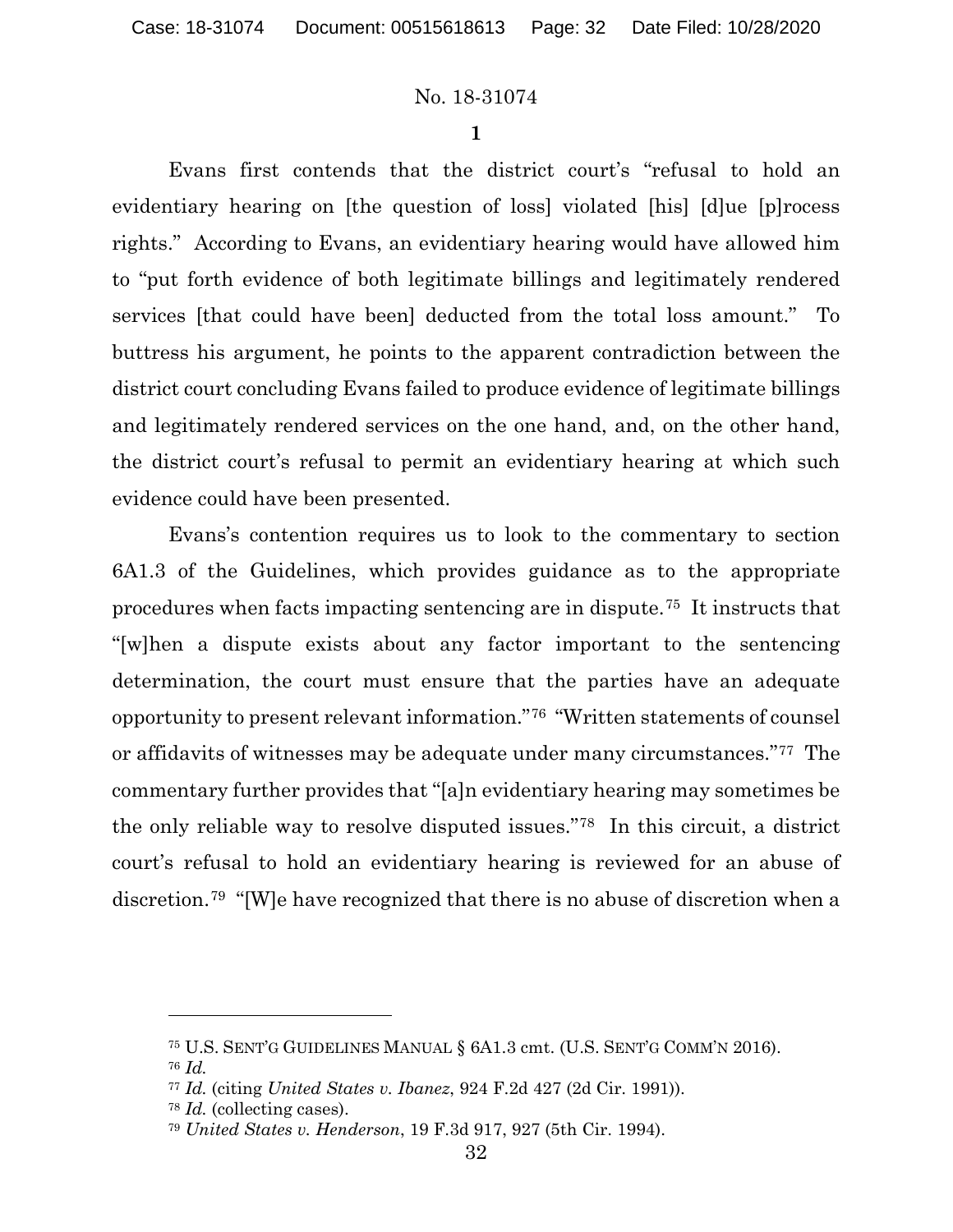defendant has an opportunity to review the PSR and submit formal objections to it."[80](#page-32-0)

Here, the district court did not abuse its discretion when it refused Evans's request for an evidentiary hearing. Evans had ample opportunity prior to sentencing to present evidence relevant to the loss calculation. Affidavits and statements by counsel are but two examples.<sup>81</sup> Evans was given the opportunity to proffer his expert's testimony about the loss calculations at the end of the hearing. It is ultimately the district court that must make the factual determinations relevant for sentencing purposes.[82](#page-32-2) The district court's decision that an evidentiary hearing was unnecessary should be given considerable deference by this court.[83](#page-32-3) Here, its decision to not take live testimony prior to sentencing did not amount to an abuse of discretion based on this record.

**2**

Next, Evans contends the methodology employed by the district court to calculate actual loss in this case was flawed. He raises three sub-arguments.

**a**

First, Evans challenges the district court's decision to apply *Hebron*'s burden-shifting framework.[84](#page-32-4) Specifically, he contends "there was no basis for the court's conclusion that 'the fraud in this case was pervasive and difficult to detect,'" thereby there was no basis to shift the burden to him to demonstrate

<span id="page-32-0"></span><sup>80</sup> *United States v. Tuma*, 738 F.3d 681, 693 (5th Cir. 2013) (citing *United States v. Patten*, 40 F.3d 774, 777 (5th Cir. 1994) (per curiam)).

<span id="page-32-1"></span><sup>81</sup> *See Henderson*, 19 F.3d at 927 (noting that the defendant's "due process rights were protected adequately" because "[h]e could have filed affidavits and other exhibits in support of" any formal objections he filed to the PSR and that "[a]t the sentencing hearing, [he] presented several exhibits and objected to some of the exhibits proffered by the government").

<span id="page-32-4"></span><span id="page-32-3"></span><span id="page-32-2"></span><sup>82</sup> *See United States v. Nava*, 624 F.3d 226, 230-31 (5th Cir. 2010); *see also* U.S. SENT'G GUIDELINES MANUAL § 6A1.3(a) (U.S. SENT'G COMM'N 2016).

<sup>83</sup> *Henderson*, 19 F.3d at 927.

<sup>84</sup> *See United States v. Hebron*, 684 F.3d 554, 562-63 (5th Cir. 2012).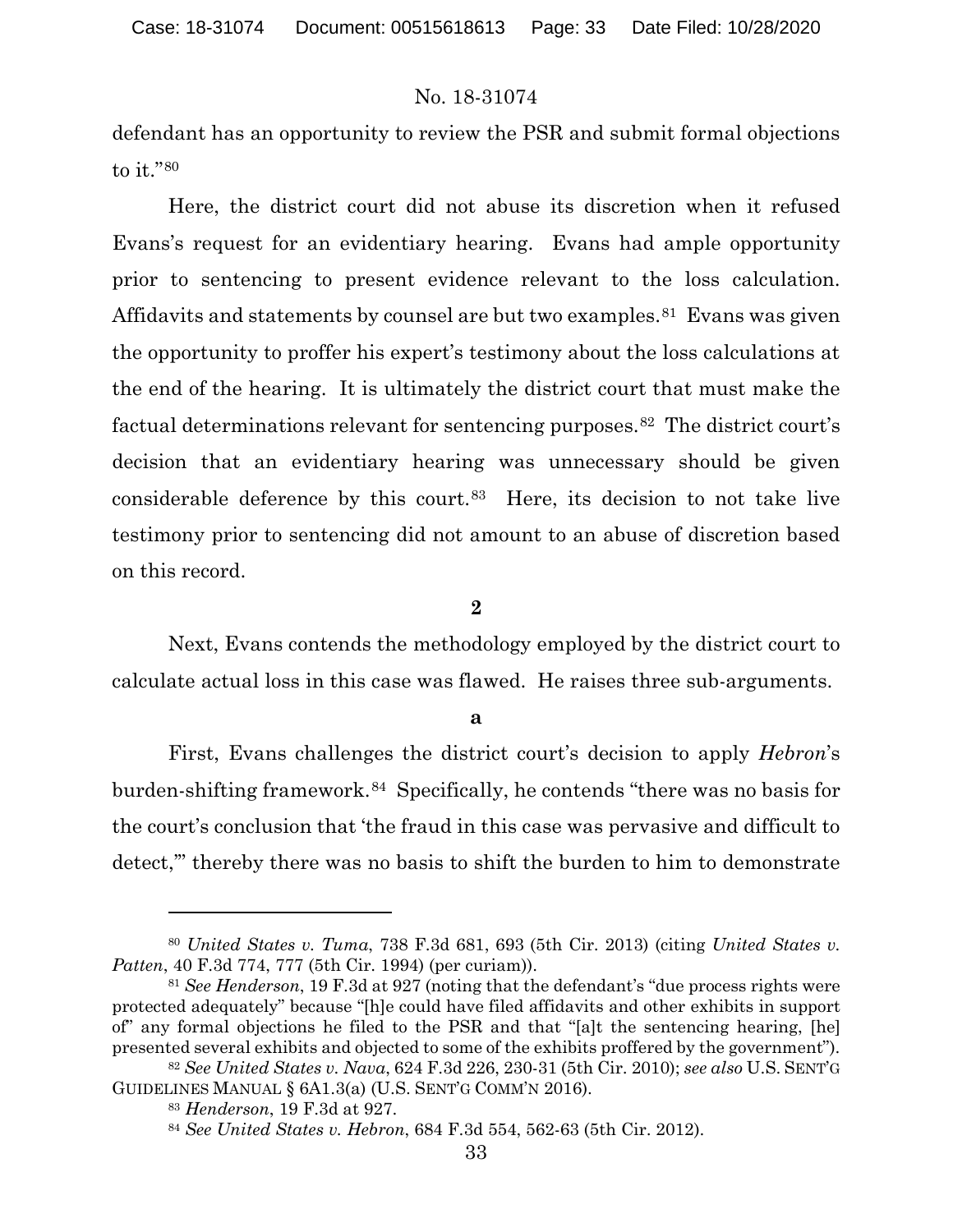which, if any, billings were legitimate. He notes initially that this circuit has not yet articulated which standard of review applies to a court's determination that a particular fraud is pervasive.<sup>[85](#page-33-0)</sup> Because "this determination constitutes" a 'method' of determining the loss amount," however, he argues de novo review should apply. As to the merits of his contention, he points to the fact that he "was acquitted of both conspiracy charges[] and convicted only of fraud with regard to three episodes of care." Moreover, he notes that the government failed to offer any evidence of fraud relating to treatment of patients not identified in the indictment. "Consequently," he argues, "there was no basis for the court's conclusion that 'the fraud in this case was pervasive and difficult to detect.'" To the extent Abide may have been engaged in a pervasive fraud with other physicians, "there was no such showing with regard to [Evans]."

We conclude that clear-error review is the appropriate standard. Admittedly, the standard of review for loss determinations is somewhat complicated. We "consider [de novo] *how* the [sentencing] court calculated the loss, because that is an application of the [G]uidelines, which is a question of law."[86](#page-33-1) "[Clear-error] review applies to the background factual findings that determine whether . . . a particular method is appropriate."[87](#page-33-2) If we affirm the district court's methodology under this framework, we then review the application of the methodology to the facts of the particular case for clear error.[88](#page-33-3)

With those standards in mind, one can plausibly categorize *Hebron*'s burden-shifting framework as a "method" of determining actual loss, which

<sup>85</sup> *See United States v. Ezukanma*, 756 F. App'x 360, 372 (5th Cir. 2018) (per curiam).

<span id="page-33-1"></span><span id="page-33-0"></span><sup>86</sup> *United States v. Klein*, 543 F.3d 206, 214 (5th Cir. 2008) (emphasis added) (citing *United States v. Saacks*, 131 F.3d 540, 542-43 (5th Cir. 1997)).

<span id="page-33-3"></span><span id="page-33-2"></span><sup>87</sup> *United States v. Isiwele*, 635 F.3d 196, 202 (5th Cir. 2011) (citing *United States v. Harris*, 597 F.3d 242, 251 n.9 (5th Cir. 2010)).

<sup>88</sup> *See United States v. Cooper*, 274 F.3d 230, 238 (5th Cir. 2001).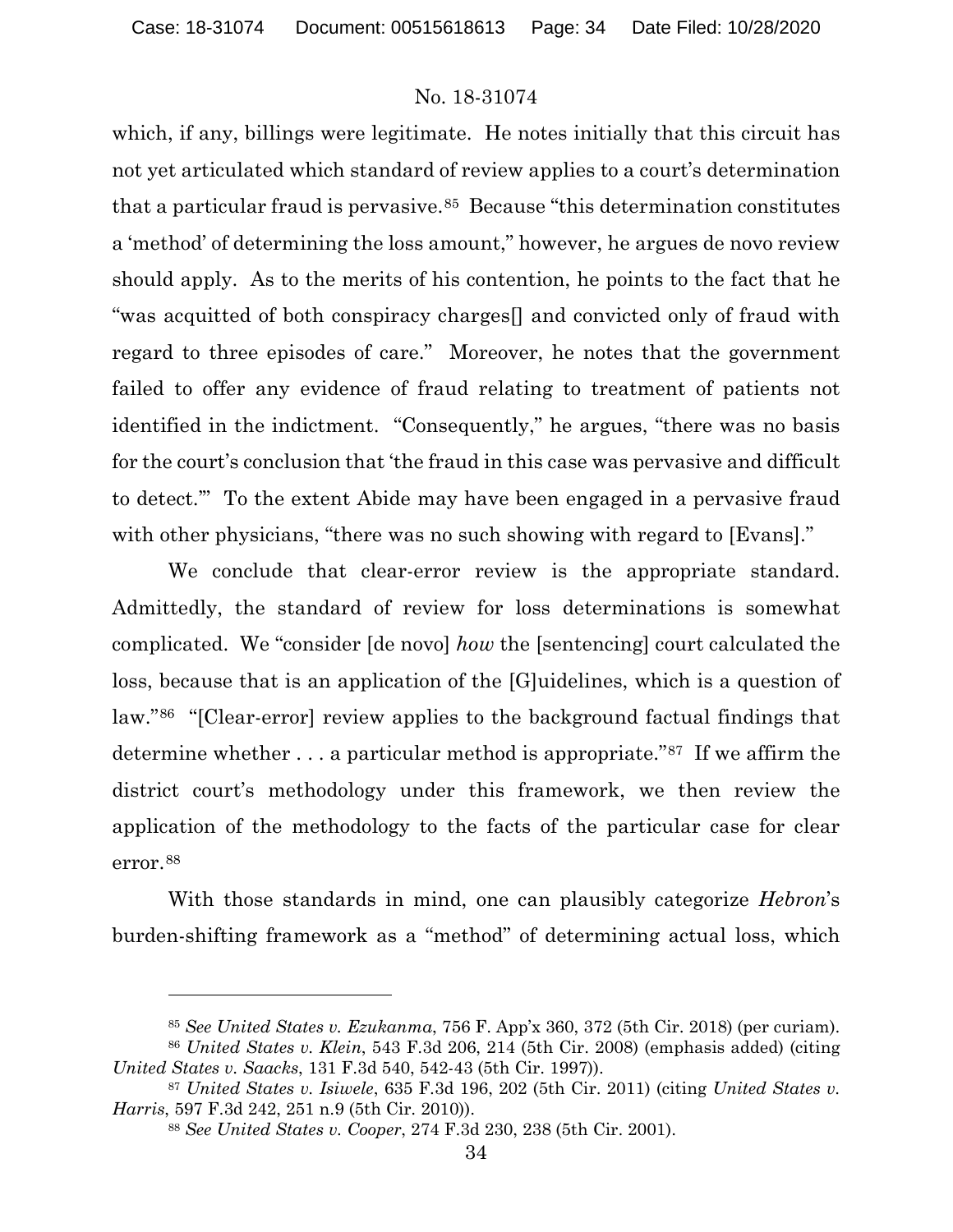would be subject to de novo review. But we believe it is more appropriate to define a district court's "pervasiveness determination" as a background factual finding that informs the ultimate methodology employed by the court. After all, the district court must first determine that a fraud is pervasive before invoking the procedures outlines in *Hebron*.<sup>89</sup> We therefore review Evans's first argument, which concerns a factual determination by the district court, for clear error.

Under that standard, we agree with the district court that Evans's fraud was pervasive. The statistical evidence presented during trial concerning casemix diagnoses is persuasive. The case-mix diagnoses codes were "used to increase [Abide's] Medicare[] reimbursement[s]." Dr. Solanky, a government witness, provided statistical evidence regarding seven of the codes. Dr. Solanky's testimony indicated that a greater percentage of Evans's patients had been diagnosed with each of those diagnostic codes than other providers in Louisiana. For six of the diagnostic codes, the disparity was statistically significant, meaning they did not occur "by . . . chance." In light of this evidence, the district court's conclusion that Evans's fraud was pervasive is more than plausible.<sup>[90](#page-34-1)</sup> We will not disturb the district court's decision to apply *Hebron*'s burden-shifting framework in this case.

## **b**

Second, Evans argues the district court failed to make the requisite findings that he engaged in a conspiracy with Abide. He relies on *United States v. Jimenez*, an unpublished case, to support his argument.[91](#page-34-2) There, the defendant had been found guilty of conspiracy to possess with intent to

<sup>89</sup> *Hebron*, 684 F.3d at 563.

<span id="page-34-2"></span><span id="page-34-1"></span><span id="page-34-0"></span><sup>90</sup> *See Cooper*, 274 F.3d at 238 (citing *United States v. Puig-Infante*, 19 F.3d 929, 942 (5th Cir. 1994)) ("A factual finding is not clearly erroneous if it is plausible in light of the record read as a whole.").

<sup>91</sup> 77 F. App'x 755 (5th Cir. 2003) (summary calendar).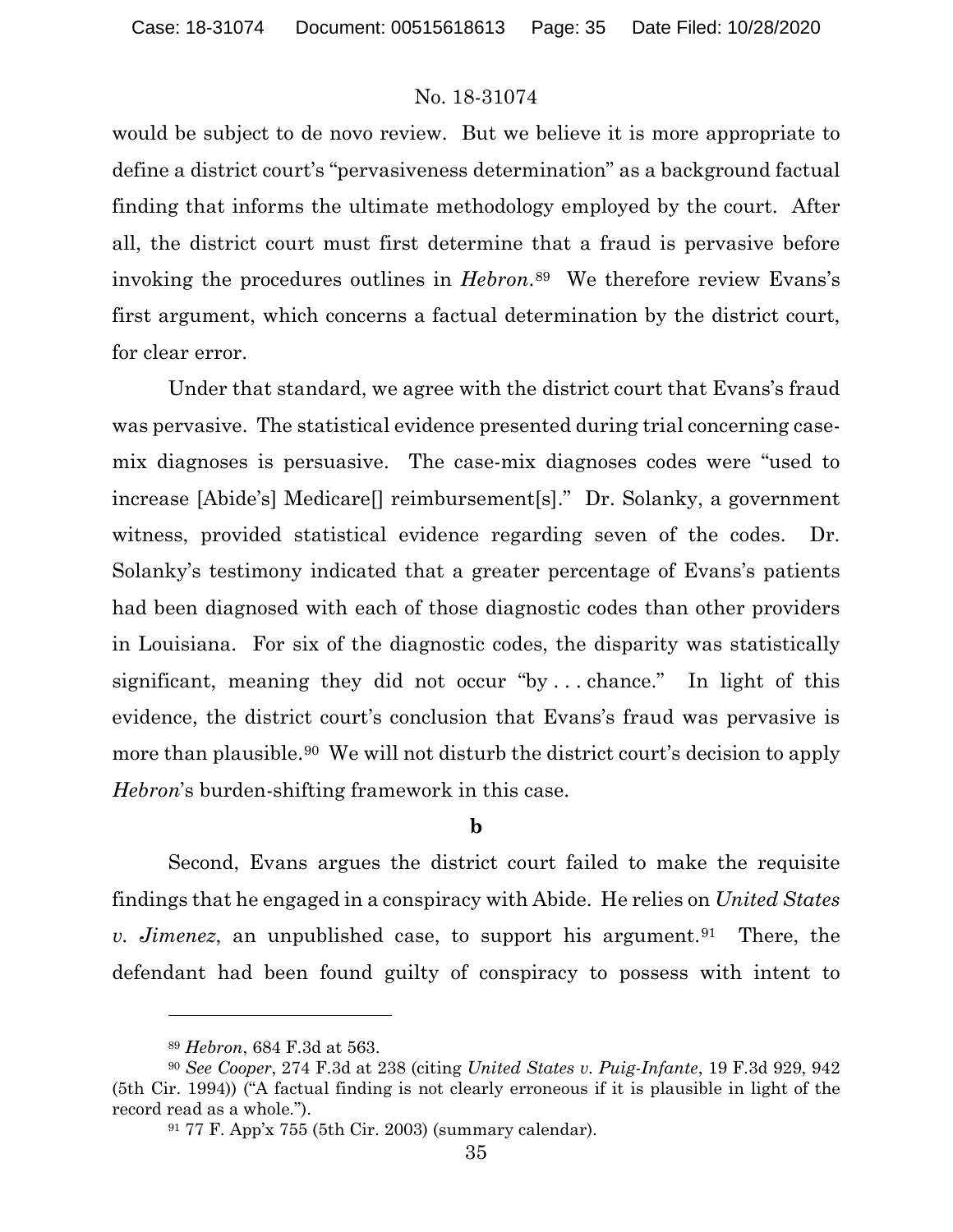distribute marijuana.<sup>[92](#page-35-0)</sup> At sentencing, the district court determined that the defendant's "jointly-conducted activity" extended to a separate drug transaction involving cocaine.[93](#page-35-1) This court vacated and remanded for resentencing "[b]ecause the record reflect[ed] no explicit finding regarding whether the distribution of cocaine was within the scope of the criminal activity that [the defendant] agreed to undertake."[94](#page-35-2)

Evans argues that if the district court wanted to hold him liable for Abide's fraudulent acts, the court must first specifically find that those acts were "(i) within the scope of the jointly undertaken criminal activity, (ii) in furtherance of that criminal activity, and (iii) reasonably foreseeable in connection with that criminal activity."[95](#page-35-3) He asserts that "the district court only addressed the 'scope' of [his] relevant conduct, which it defined as 'fraudulent conduct relating to [Evans's] own acts and . . . patients.'" Without addressing the remaining two requirements, Evans contends, the district court could not hold him liable for anything other than his own actions, actions which included nothing more than "the amount [Medicare] paid for JoWi and MaGr in the counts of conviction."

Ultimately, however, Evans's argument is without merit. Admittedly, the sentencing transcript does suggest that the district court only directly addressed section 1B1.3(a)(1)(B)'s first requirement, namely whether Abide's conduct was "within the scope of the jointly undertaken criminal activity."[96](#page-35-4) It noted, "[t]he [c]ourt finds as a matter of fact that the *scope* of Barnes, Evans, Michael Jones, and ... Molden's jointly undertaken criminal activity encompassed only the fraudulent conduct relating to each defendant['s] own

<span id="page-35-0"></span><sup>92</sup> *Id.* at 756.

<span id="page-35-2"></span><span id="page-35-1"></span><sup>93</sup> *Id.* at 757-58.

<sup>94</sup> *Id.* at 760.

<span id="page-35-3"></span> $95$  U.S. SENT'G GUIDELINES MANUAL §  $1B1.3(a)(1)(B)$  (U.S. SENT'G COMM'N 2016).

<span id="page-35-4"></span><sup>96</sup> *Id.* § 1B1.3(a)(1)(B)(i).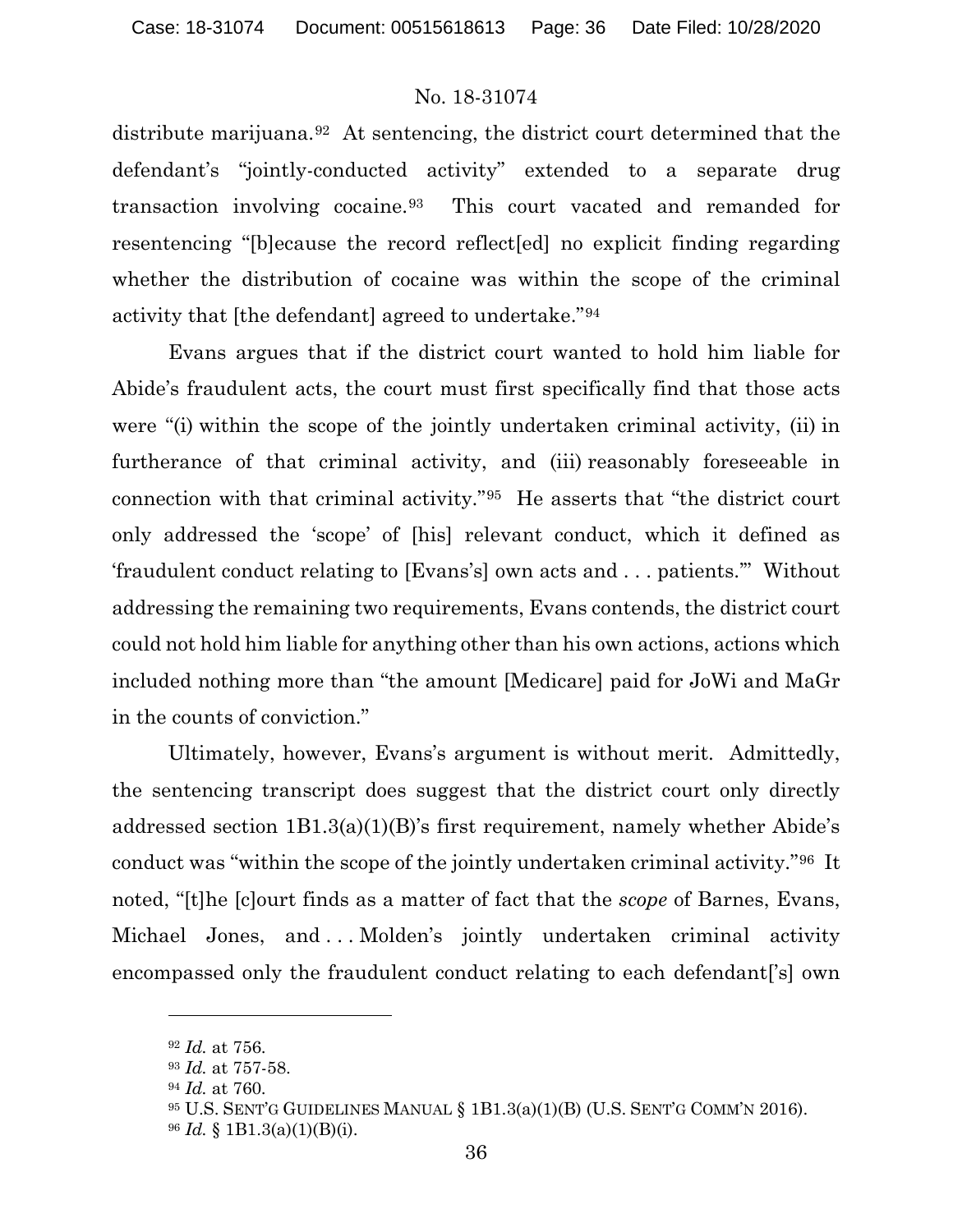acts and patients." The court did not appear to have expressly addressed the remaining two requirements.

Nevertheless, the district court implicitly recognized that the remaining two requirements were satisfied. The district court went to great pains to follow Fifth Circuit precedent during sentencing. The court noted it was required to expressly find each of section  $1B1.3(a)(1)(B)$ 's requirements. It then outlined why the government's articulation of each defendant's relevant conduct—namely, that each physician was in a conspiracy not merely with Abide, but with each of the other physicians—did not satisfy those requirements. Thereafter, the district held that "the scope of [each physician's] jointly undertaken criminal activity encompassed only the fraudulent conduct relating to each defendant['s] own acts and patients." Viewed in context, the record thus suggests the district court believed the remaining two requirements were met as well. That is, by first outlining the requirements, then rejecting the government's articulation of each defendant's jointly undertaken criminal activity, and finally concluding that a different articulation was more appropriate, the judge implicitly recognized that its own articulation met section 1B1.3(a)(1)(B)'s requirements.

Moreover, as this court noted in *United States v. Puig-Infante*, district courts are permitted "to make implicit findings by adopting the PSR."[97](#page-36-0) Here, the district court adopted the PSR's factual findings, which thoroughly described the overall conspiracy and Evans's role in it.

#### **c**

Third, relying on evidence proffered after sentencing, Evans argues that "the district court erroneously included billings that occurred both before and

<span id="page-36-0"></span><sup>97</sup> 19 F.3d 929, 943 (5th Cir. 1994) (quoting *United States v. Carreon*, 11 F.3d 1225, 1231 (5th Cir. 1994)).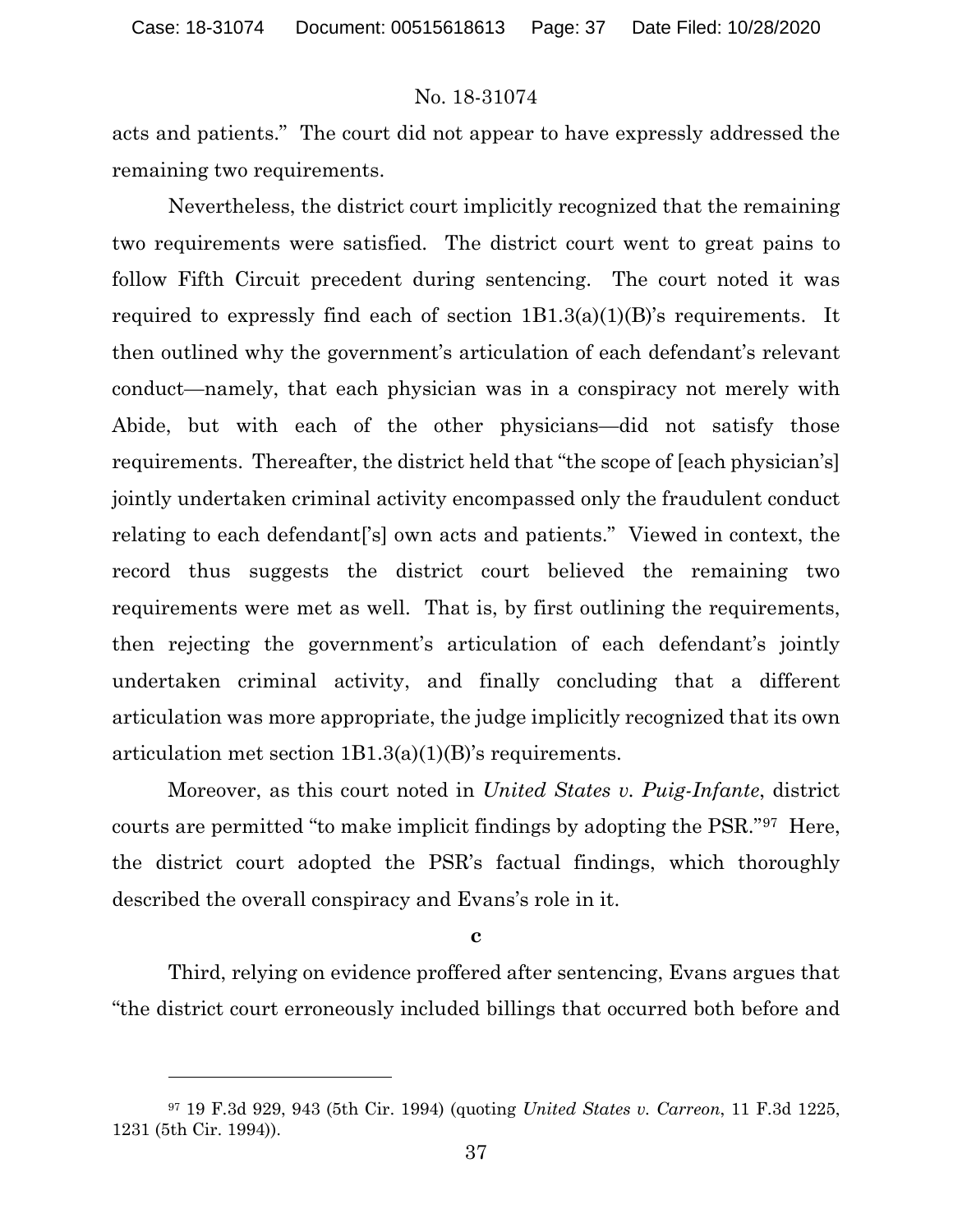after [Evans's] agreement with Abide." By his calculations, his actual-loss total is reduced by \$52,947.

Because Evans's contention does not affect his Guidelines calculation, it is only necessary to consider his argument as it relates to the court's restitution order. The district court ordered restitution in this case pursuant to the Mandatory Victim's Restitution Act of 1996 (MVRA).<sup>[98](#page-37-0)</sup> "The MVRA authorizes" restitution to a victim 'directly and proximately harmed' by a defendant's offense of conviction."[99](#page-37-1) Restitution orders are reviewed under an abuse of discretion standard,<sup>[100](#page-37-2)</sup> with factual findings reviewed for clear error.<sup>[101](#page-37-3)</sup> Importantly, "[a]n award of restitution greater than a victim's actual loss exceeds the MVRA's statutory maximum."[102](#page-37-4) 

Under these standards, we will not vacate Evans's restitution order. We assume without deciding that we may consider the evidence Evans proffered after sentencing. Nevertheless, this evidence does little to call into question the district court's calculations. The loss calculation in this case turned, in part, on the length of time Evans participated in the conspiracy. As a result, Evans's proffered report turns largely on the case agent's opinion as to when Evans's involvement in the conspiracy started and ended. According to Evans's expert, the case agent concluded that Evans was involved in a conspiracy with Abide from September 29, 2011 through January 31, 2014. But because the government exhibits used to calculate actual loss covered more than just that particular period, Evans's expert concludes that the government exhibits

<sup>98</sup> *See* 18 U.S.C. § 3663A.

<span id="page-37-2"></span><span id="page-37-1"></span><span id="page-37-0"></span><sup>99</sup> *United States v. Sharma*, 703 F.3d 318, 322 (5th Cir. 2012) (quoting 18 U.S.C. § 3663A(a)(2)) (citing 18 U.SC. § 3663A(a)(1), (c)(1)).

<sup>100</sup> *Id.* (citing *United States v. Mann*, 493 F.3d 484, 498 (5th Cir. 2007)).

<sup>101</sup> *Id.* (citing *United States v. Beydoun*, 469 F.3d 102, 107 (5th Cir. 2006)).

<span id="page-37-4"></span><span id="page-37-3"></span><sup>102</sup> *Id.* (first citing *United States v. Chem. & Metal Indus., Inc.*, 677 F.3d 750, 752 (5th Cir. 2012); and then citing *Beydoun*, 469 F.3d at 107).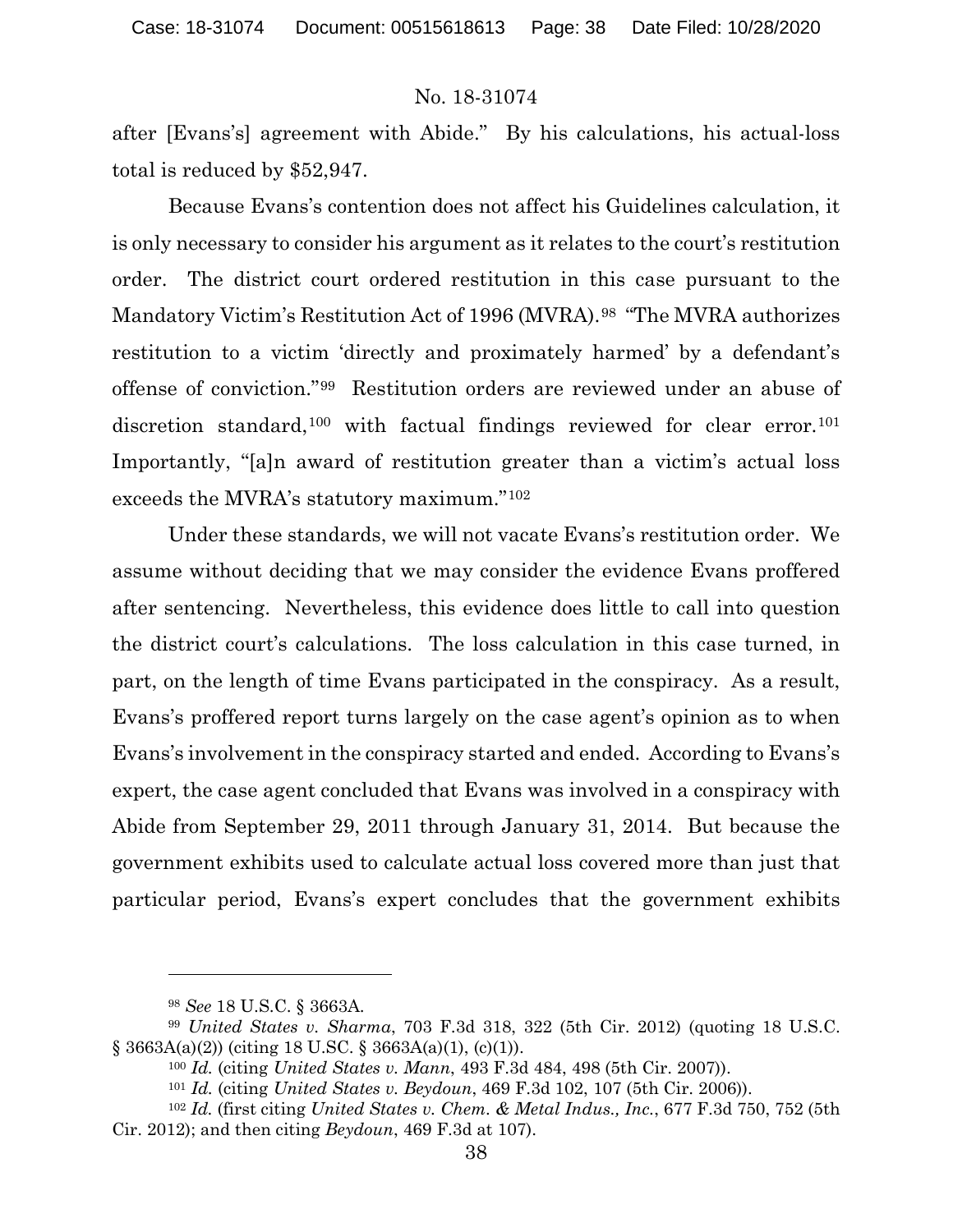"include claims that are outside of the time period of [Evans's] business affiliation with Abide." Importantly, though, the district court's determination as to Evans's start and end dates differed from the government's case agent.

Notably, although Evans proffered his expert's report after sentencing, the expert report was drafted two days before sentencing. The expert therefore could not have known before writing the report that the district court would select different start and end dates for Evans's conspiracy than those suggested by the case agent. In contrast to the case agent, the court concluded that the start and end dates for Evans's involvement in the conspiracy were September 11, 2011 and June 9, 2014, respectively.

Ultimately, Evans's proffered report does little to challenge the district court's restitution order and hardly demonstrates that the district court's factual findings were clearly erroneous. We therefore decline Evans's request to remand his case to the district court for resentencing.

## **E**

Lastly, Evans contends the district court substantively erred during his sentencing. He argues the district court "failed to consider [several] categories of evidence in determining the loss amount." Specifically, he points to the types of evidence he would have offered at an evidentiary hearing: (1) "additional evidence[] to rebut the presumption that the amount billed accurately depicts the loss amount;" (2) "evidence of . . . legitimate billings;" and (3) "evidence of . . . legitimately rendered services." After considering the totality of the circumstances, though, we believe his sentence was substantively reasonable.[103](#page-38-0) Sentences within the correctly calculated Guidelines range are

<span id="page-38-0"></span><sup>103</sup> *See Gall v. United States*, 552 U.S. 38, 51 (2007) ("When conducting [a review of the substantive reasonableness of the sentence], the court will, of course, take into account the totality of the circumstances, including the extent of any variance from the Guidelines range.").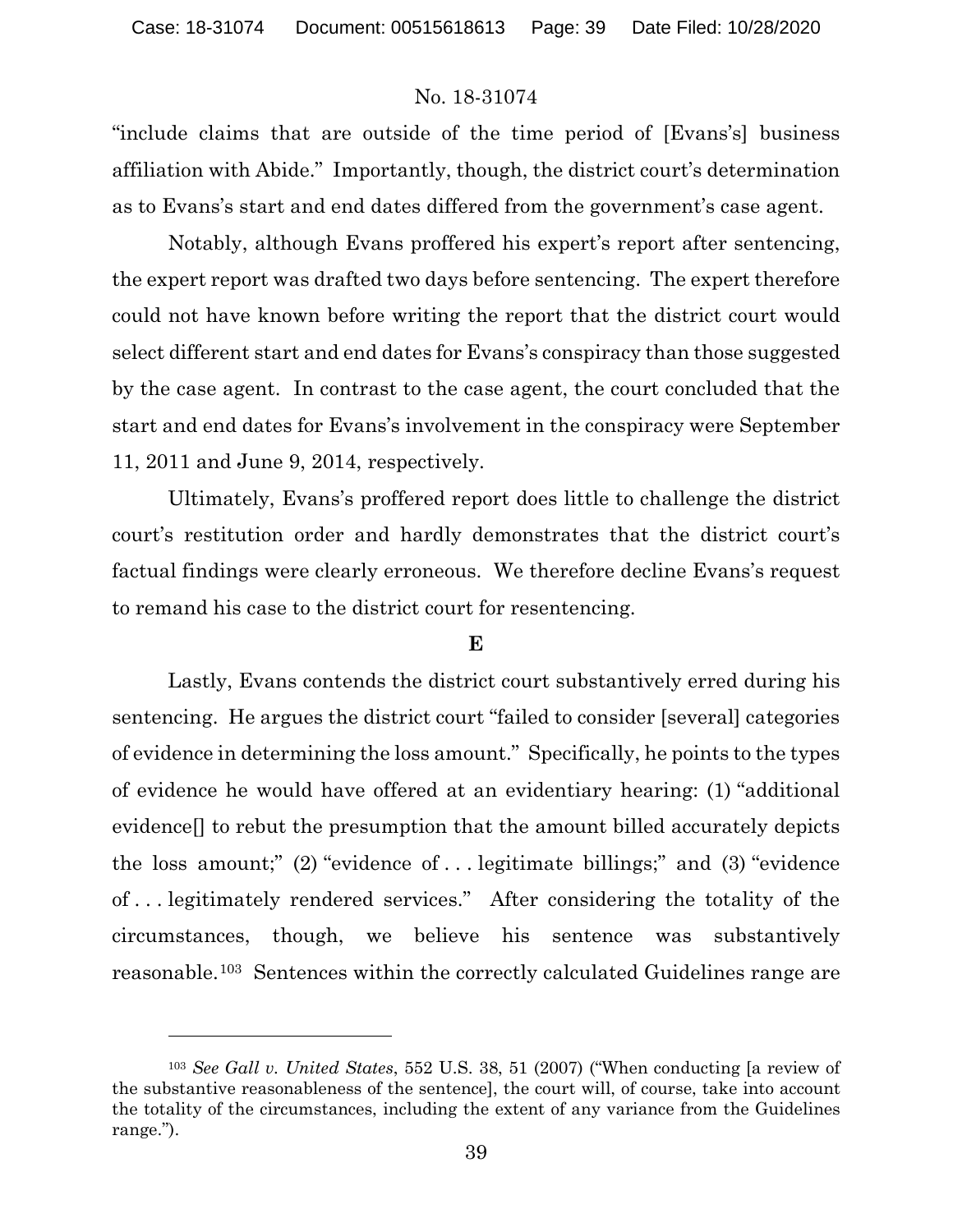afforded a presumption of reasonableness.[104](#page-39-0) Here, Evans's correctly calculated advisory Guidelines range called for between 63 and 78 months in prison. The court granted a downward variance to 50 months in prison. This below-Guidelines sentence is afforded a presumption of reasonableness in this court and Evans has not sufficiently rebutted that presumption. We therefore affirm his sentence.

# **V**

# **A**

Paula Jones's first issue on appeal concerns whether the government produced sufficient evidence to convict her of conspiracy to commit health care fraud (Count 1) and conspiracy to violate the anti-kickback statute (Count 2).

As to Count 1, Jones, like her co-defendants, had a financial incentive to engage in a conspiracy to commit health care fraud. The government also presented evidence demonstrating: (1) Jones's awareness that Abide needed to bill \$2,100 to break even for each home health care episode; (2) the fact that she would generate reports monitoring the average revenue for home health episodes weekly; (3) the fact that when a bill did not reach \$2,100, she would "g[i]ve the files back to the case managers to see if they could get the score up to at least \$2,100[;]" (4) the fact that she routed one of Michael Jones's billings without his required signature; and  $(5)$  the fact that Jones, as Abide's biller, routed each of the physicians' fraudulent bills to Medicare. Further, evidence that she had "a '911' code" in the event law enforcement arrived also provided circumstantial evidence that she was aware criminal activity was afoot.

<span id="page-39-0"></span><sup>104</sup> *United States v. Smith*, 440 F.3d 704, 707 (5th Cir. 2006) (citing *United States v. Alonzo*, 435 F.3d 551, 553-54 (5th Cir. 2006)); *see also United States v. Diehl*, 775 F.3d 714, 724 (5th Cir. 2015) (noting that "review for substantive reasonableness is highly deferential, because the sentencing court is in a better position to find facts and judge their import under the § 3553(a) factors with respect to a particular defendant" (internal quotation marks omitted) (quoting *United States v. Hernandez*, 633 F.3d 370, 375 (5th Cir. 2011))).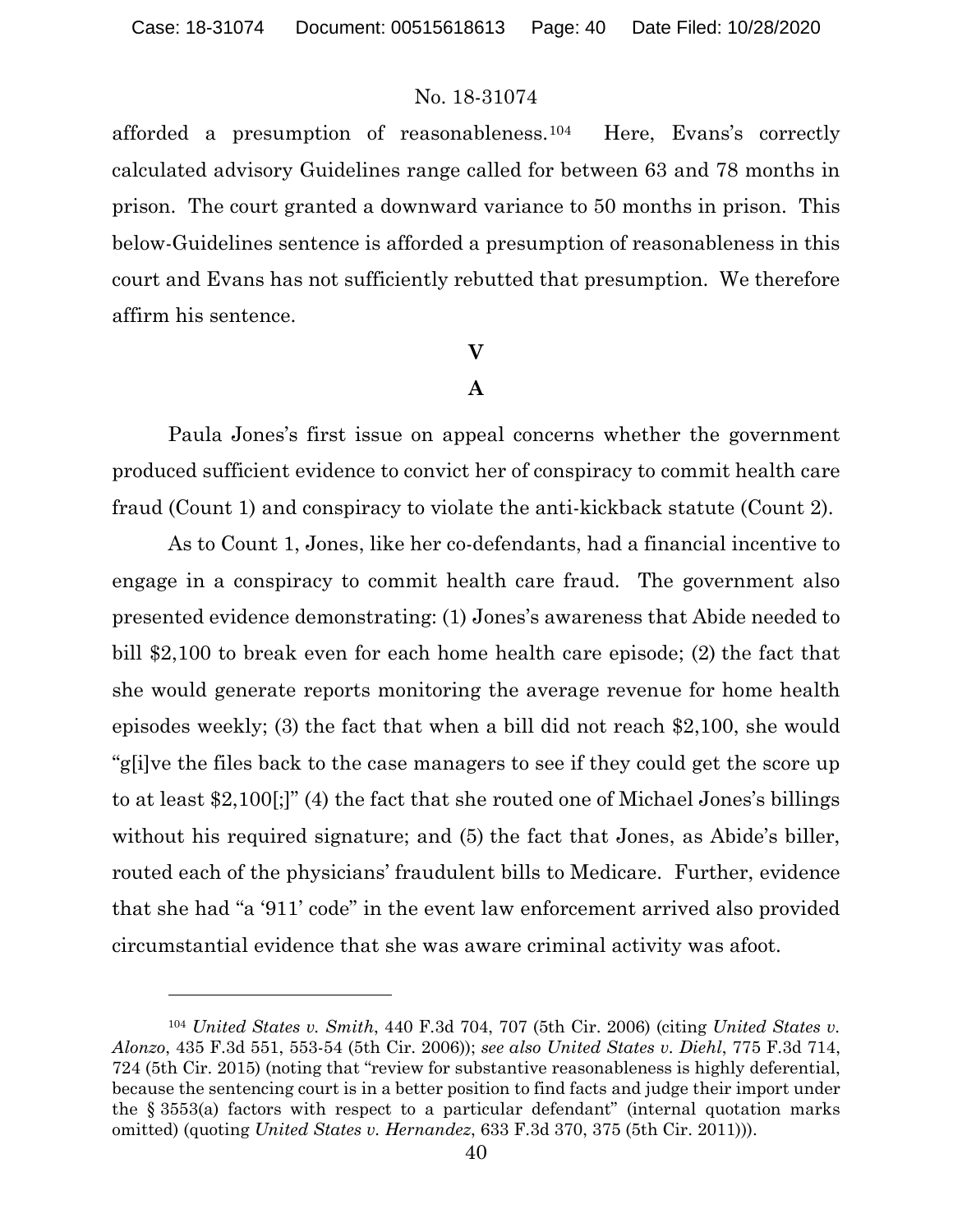As to Count 2, Jones's awareness of the fact that her salary was tied to Michael Jones's referrals, her continued receipt of that salary, and her 911 code are more than enough for a rational jury to conclude that she agreed to participate in a conspiracy involving health care kickbacks.

#### **B**

Jones maintains that the district court erred when it refused to sever her from trial with the other defendants. Numerous times during trial, Jones moved under Rule 14 for relief from prejudicial joinder. Under Rule 14, "[i]f the joinder of offenses or defendants in an indictment, an information, or a consolidation for trial appears to prejudice a defendant or the government, the court may order separate trials of counts, sever the defendants' trials, or provide any other relief that justice requires."[105](#page-40-0) The trial court denied each of those requests. On appeal, Jones argues the district court's refusal to sever her trial from the remaining defendants constituted error. She argues a joint trial resulted in prejudicial spillover and argues that the judge's limiting instructions inadequately addressed the prejudicial effect of a joint trial. We disagree.

"We review the denial of a motion to sever a trial under the exceedingly deferential abuse of discretion standard."[106](#page-40-1) Severance under Rule 14 is proper "only if there is a serious risk that a joint trial would compromise a specific trial right of one of the defendants, or prevent the jury from making a reliable judgment about guilt or innocence."[107](#page-40-2) "[A] defendant 'must prove that: (1) the joint trial prejudiced him [or her] to such an extent that the district court could

<sup>105</sup> FED. R. CRIM. P. 14(a).

<span id="page-40-2"></span><span id="page-40-1"></span><span id="page-40-0"></span><sup>106</sup> *United States v. Reed*, 908 F.3d 102, 114 (5th Cir. 2018) (internal quotation marks omitted) (quoting *United States v. Chapman*, 851 F.3d 363, 379 (5th Cir. 2017)).

<sup>107</sup> *Id.* (quoting *United States v. Mitchell*, 484 F.3d 762, 775 (5th Cir. 2007)).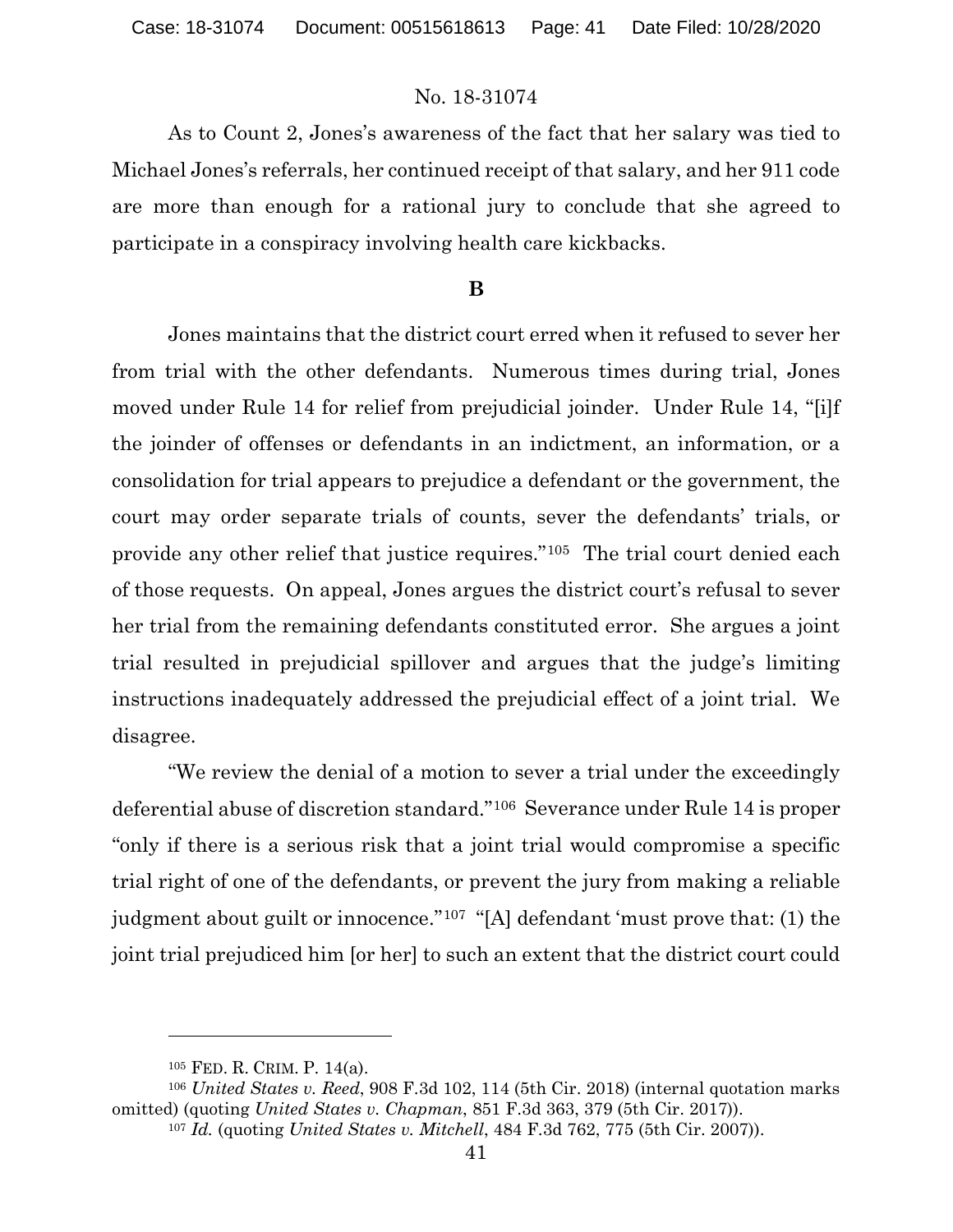not provide adequate protection; and (2) the prejudice outweighed the government's interest in economy of judicial administration.'"[108](#page-41-0)

Here, the district court did not abuse its discretion when it refused to grant Jones's request for a separate trial. Jones's argument relies heavily on her assertion that evidence aimed at her co-defendants would likely spillover into her case. But the evidence adduced against the remaining defendants was largely relevant to Jones's conduct as well. The substantive evidence adduced against the remaining defendants largely established a "culture of fraud" at Abide. That same evidence, the district court noted, was relevant to whether "employees, like [Jones], knew or should have known that their activities were part of a conspiracy to defraud Medicare." Jones thus largely exaggerates the spillover risks in this case.

Moreover, the district court's instructions adequately alleviated the risk of unfair prejudice. The district court's instruction to consider each count separately was "sufficient to prevent the threat of prejudice resulting from [a joint trial]."[109](#page-41-1) Likewise, the district court did not err in refusing to read Jones's hand-crafted instructions—instructions Jones contends would have further reduced the risk of unfair prejudice. The district court refused to read her proposed instructions because they were more akin to a closing argument, than jury instructions. We have "repeatedly rejected requested instructions that are 'more in the nature of a jury argument than a charge,'" and do so again here. $110$ 

As the district court correctly noted, "[t]he rule, rather than the exception, is that persons indicted together should be tried together, especially

<sup>108</sup> *Id.* (quoting *United States v. Rodriguez*, 831 F.3d 663, 669 (5th Cir. 2016)).

<span id="page-41-1"></span><span id="page-41-0"></span><sup>109</sup> *United States v. Whitfield*, 590 F.3d 325, 356 (5th Cir. 2009) (quoting *United States v. Massey*, 827 F.2d 995, 1005 (5th Cir. 1987)).

<span id="page-41-2"></span><sup>110</sup> *United States v. Thompson*, 761 F. App'x 283, 292 (5th Cir. 2019) (per curiam) (quoting *United States v. Lance*, 853 F.2d 1177, 1184 (5th Cir. 1988)).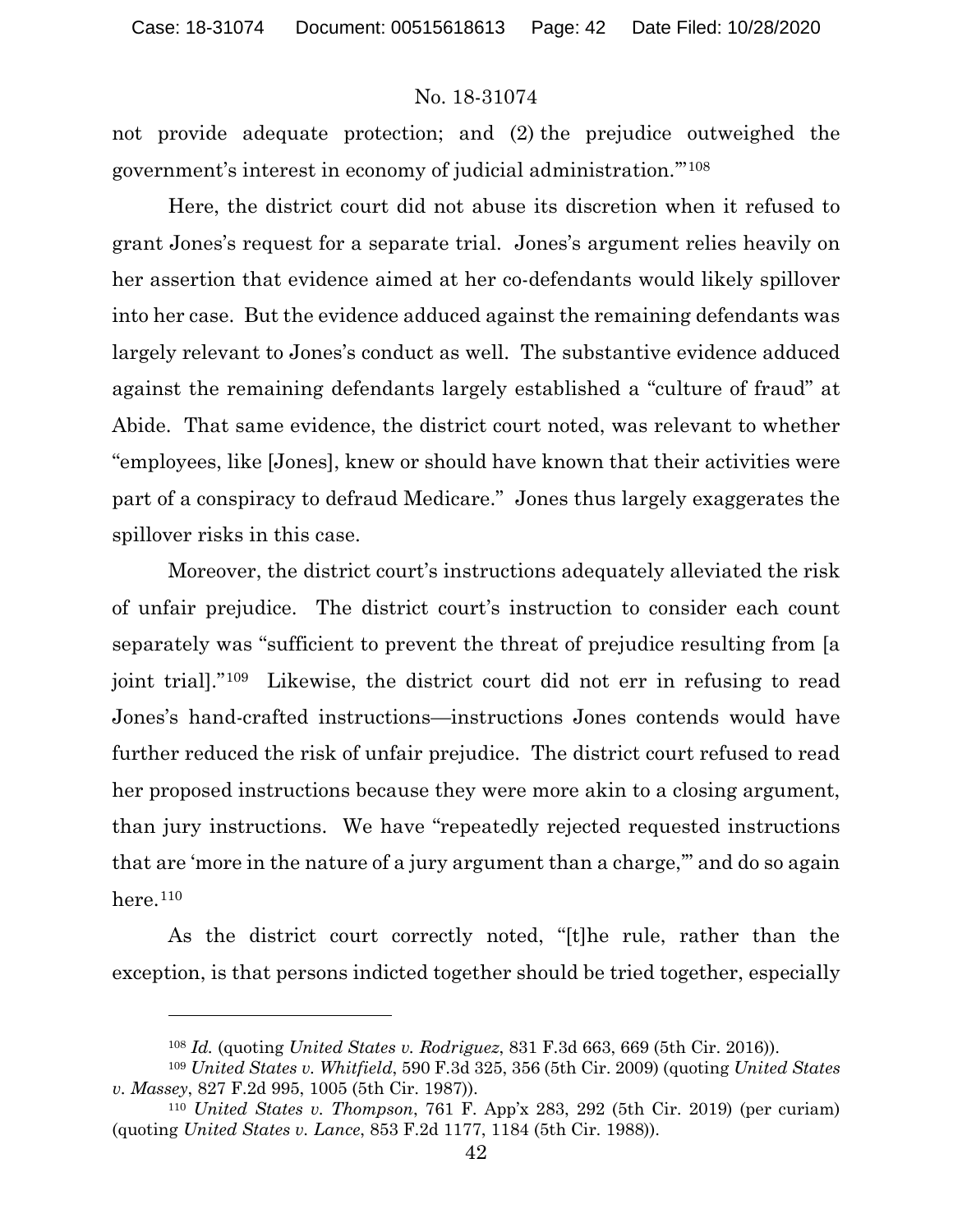in conspiracy cases."[111](#page-42-0) Jones fails to explain adequately why her case is the exception and not the rule. The district court did not abuse its discretion when it declined to grant Jones's severance motion.

## **C**

We next consider if the district court procedurally erred when calculating the total-loss amount applicable to Jones's sentence and restitution order.

Jones's advisory Guidelines range and her restitution order turned on the amount of loss resulting from the fraud. The court ultimately concluded that "the reasonably foreseeable pecuniary harm" in this case was \$3,106,954.[112](#page-42-1) It arrived at that figure by first determining that Abide had billed \$4,124,591.20 to Medicare during the relevant period and then reducing that total by 32 percent because Jones was only logged into Kinnser for 68 percent of the relevant time period.

On appeal, Jones contends the district court procedurally erred in calculating her advisory sentence. She also alleges the district court's restitution order, which mirrored the district court's loss-calculation, was inflated. She argues that "[t]o hold her accountable for a loss amount of over \$3 million vastly exaggerates her very limited role in the alleged conspiracy." She contends the district court erred when it concluded that all of Abide's Medicare billings were foreseeable losses. "As a biller for the company," she notes, "she would have no way of knowing whether . . . the doctors had actually seen the patients in question, let alone whether those patients actually . . . qualified for home health care." To demonstrate the significance

<sup>111</sup> *United States v. Pofahl*, 990 F.2d 1456, 1483 (5th Cir. 1993).

<span id="page-42-1"></span><span id="page-42-0"></span><sup>112</sup> U.S. SENT'G GUIDELINES MANUAL §§ 2B1.1 cmt. n.3(A)(i) (U.S. SENT'G COMM'N 2016); *see also* U.S. SENT'G GUIDELINES MANUAL §§ 2B1.1(b)(1) (U.S. SENT'G COMM'N 2016).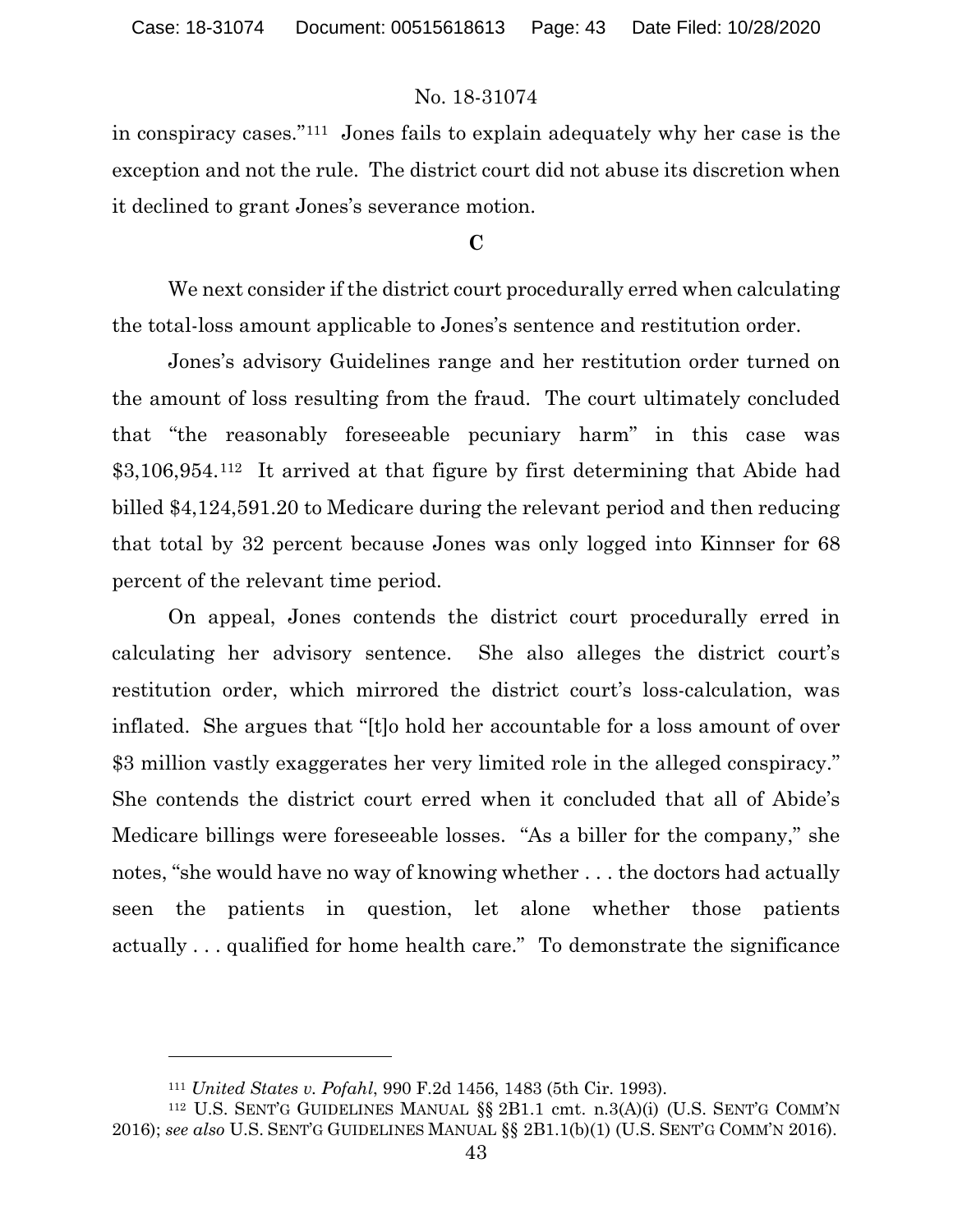of the district court's error, Jones notes her loss amount was substantially greater than all of the physicians in the conspiracy.

We review sentencing decisions to ensure they are reasonable.<sup>113</sup> Jones specifically challenges the district court's loss calculation and its effect on the advisory Guidelines calculation. If correct, her allegation would constitute significant procedural error.<sup>114</sup> As to the standard of review applied to Jones's appeal, Jones takes issue with the factual predicates underlying the district court's methodology. That is, she argues the district court erred insofar as it determined that all billings Jones approved using Kinnser were "the reasonably foreseeable pecuniary harm [of her] offense."[115](#page-43-2) Her contention is thus subject to clear-error review.[116](#page-43-3)

Here, the district court's factual finding survives clear-error review. The district court's well-reasoned statement from the bench adequately justified its decision to hold Jones accountable for \$3,106,954 in actual losses. The district court noted that (1) "Jones participated in all of Abide billings, including fraudulent billings;" (2) "her awareness of the fraud was much more extensive" than she alleges; and (3) "her agreement to jointly undertake criminal activity extended to the entire reach of the conspiracy." As previously outlined, these

<span id="page-43-0"></span><sup>113</sup> *United States v. Nguyen*, 854 F.3d 276, 280 (5th Cir. 2017) (citing *Gall v. United States*, 552 U.S. 38, 46 (2007)).

<span id="page-43-1"></span><sup>114</sup> *See Gall*, 552 U.S. at 51 (listing examples of "significant procedural error, such as failing to calculate (or improperly calculating) the Guidelines range, treating the Guidelines as mandatory, failing to consider the  $\S$  3553(a) factors, selecting a sentence based on clearly erroneous facts, or failing to adequately explain the chosen sentence—including an explanation for any deviation from the Guidelines range").

<span id="page-43-2"></span><sup>115</sup> U.S. SENT'G GUIDELINES MANUAL § 2B1.1 cmt. n.3(A)(i) (U.S. SENT'G COMM'N 2016).

<span id="page-43-3"></span><sup>116</sup> *See United States v. Isiwele*, 635 F.3d 196, 202 (5th Cir. 2011) (citing *United States v. Harris*, 597 F.3d 242, 251 n.9 (5th Cir. 2010)).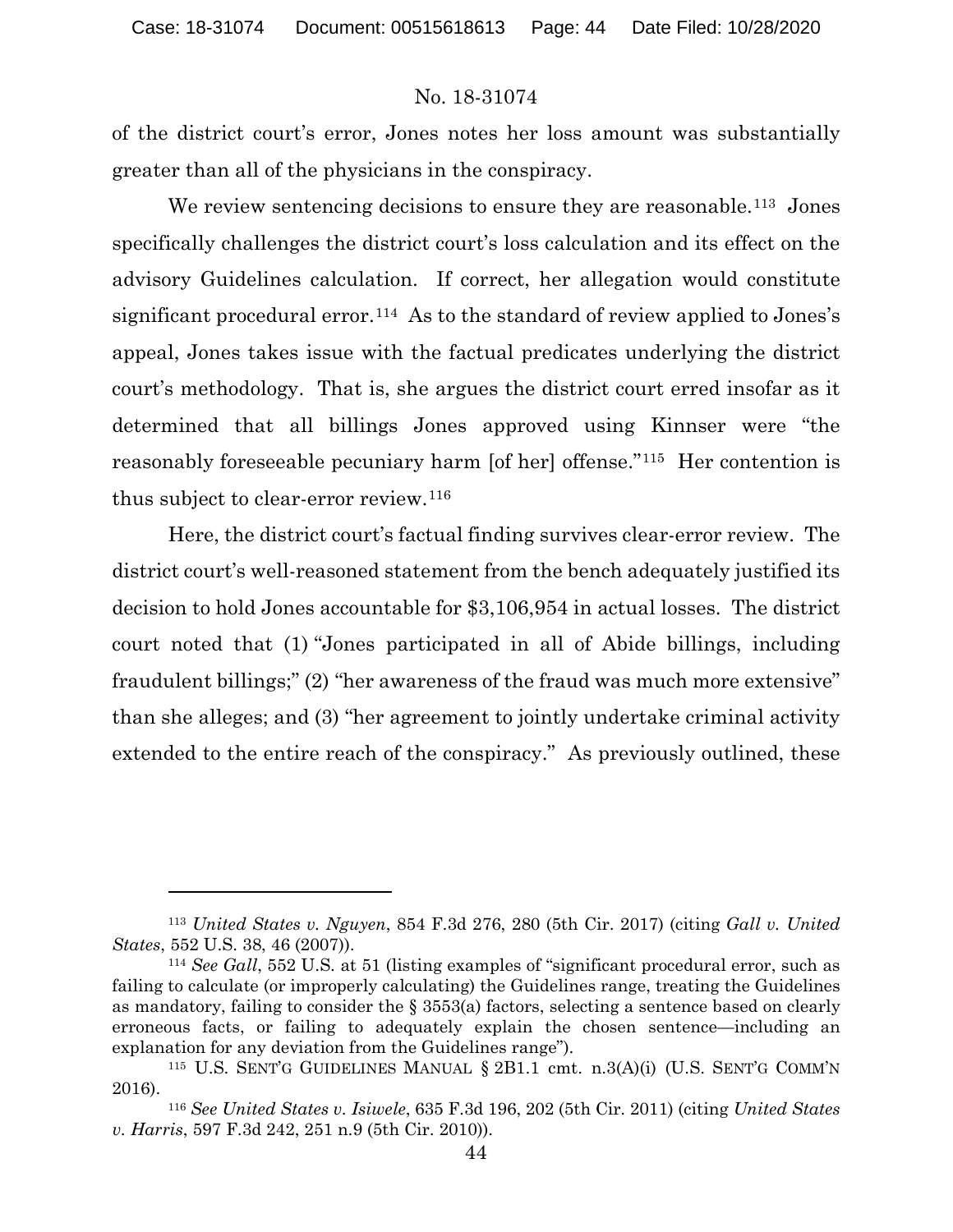conclusions find adequate support in the record. The district court's factual findings were thus plausible on the current record.<sup>117</sup>

The fact that Jones's loss amount exceeded that of the physicians in the conspiracy is not determinative. Because actual loss calculations turn on foreseeability,[118](#page-44-1) this result makes logical sense. One spoke of a conspiracy a physician, for example, in a health care fraud scheme—may be unable to foresee the true scope of the conspiracy. But a person who processes each bill of an organization he or she knows is engaged in fraudulent conduct *would* be able to foresee the full scale of the fraud.[119](#page-44-2) Thus, despite Jones's contentions, the factual findings that formed the basis of the district court's loss-calculation methodology are not clearly erroneous. For the same reasons, the district court's restitution order survives appellate review.[120](#page-44-3)

### **VI**

## **A**

Gregory Molden argues that there was insufficient evidence to convict him of conspiracy to commit health care fraud (Count 1), conspiracy to violate the anti-kickback statute (Count 2), and eleven counts of substantive health care fraud (Counts 32 through 42).

<span id="page-44-0"></span><sup>117</sup> *See United States v. Cooper*, 274 F.3d 230, 238 (5th Cir. 2001) (citing *United States v. Puig-Infante*, 19 F.3d 929, 942 (5th Cir. 1994)) ("A factual finding is not clearly erroneous if it is plausible in light of the record read as a whole.").

<span id="page-44-1"></span><sup>118</sup> *See* U.S. SENT'G GUIDELINES MANUAL § 2B1.1 cmt. n.3(A) (U.S. SENT'G COMM'N 2016).

<span id="page-44-2"></span><sup>119</sup> *Cf. United States v. Dehaan*, 896 F.3d 798, 808 (7th Cir. 2018) ("[R]egardless of whether the agencies themselves engaged in independent wrongdoing when they billed Medicare for these services, the billings were the direct and foreseeable result of DeHaan's fraud as the gatekeeper in certifying the patients; without his certification, the agencies could not have billed Medicare and Medicare would not have compensated the agencies for the services they provided. The Medicare payments are a reasonable approximation of the loss resulting from DeHaan's own criminal conduct . . . .").

<span id="page-44-3"></span><sup>120</sup> *See United States v. Mahmood*, 820 F.3d 177, 196 (5th Cir. 2016) (citing *United States v. Echols*, 574 F. App'x 350, 359 (5th Cir. 2014) (per curiam)); *see also Dehaan*, 896 F.3d at 808.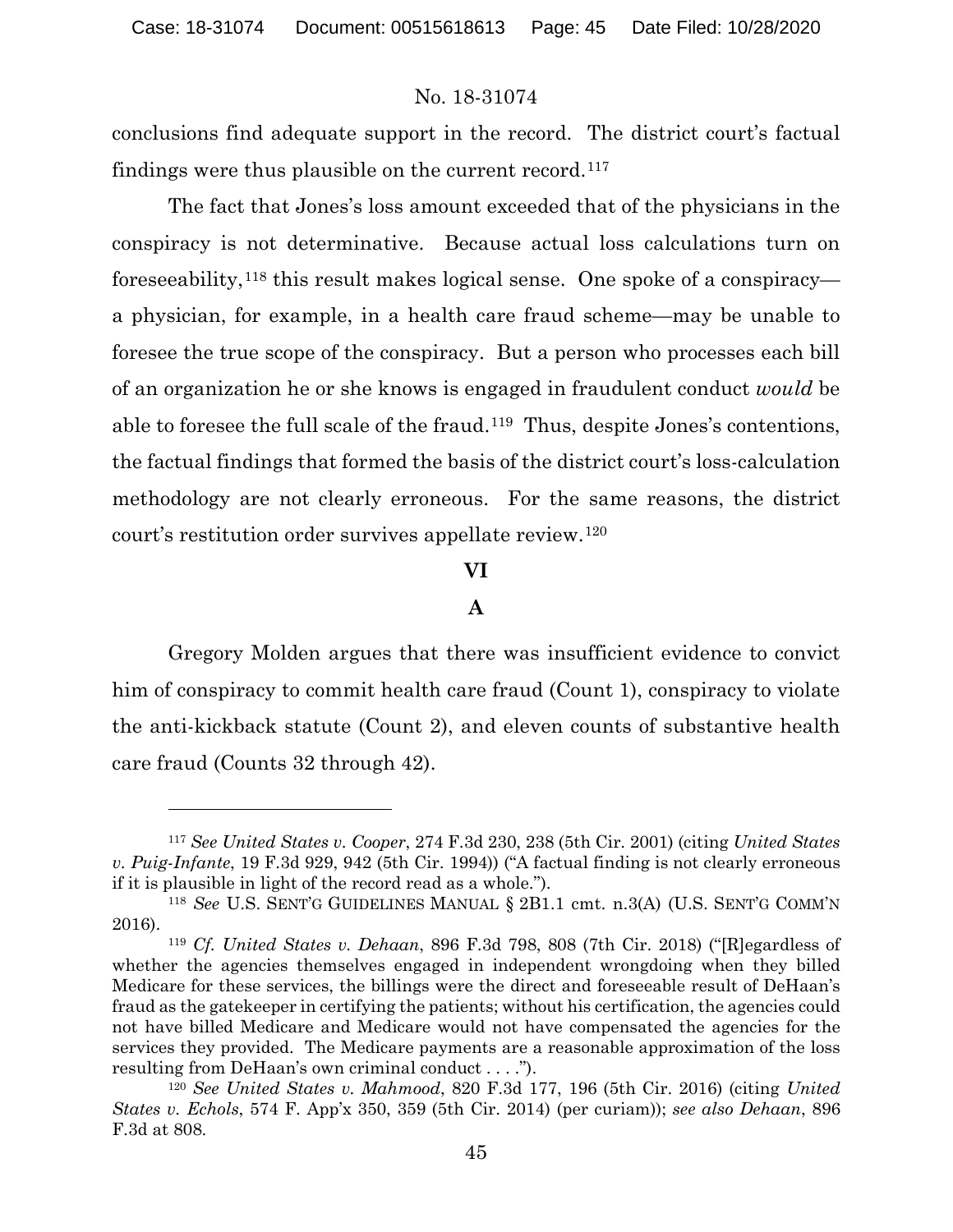**1**

Molden contends there was insufficient evidence to find him guilty of either conspiracy charge. As to Count 1, Crinel pleaded guilty to conspiring with Molden to commit health care fraud; evidence at trial suggested Molden had a financial incentive to join the conspiracy; and the statistical evidence is likewise probative of Molden's guilt. The evidence related to each of Molden's substantive health care fraud counts similarly reinforces the jury's conclusion that Molden's actions were fraudulent. Together, this evidence is more than enough for the jury to conclude that Molden participated in a conspiracy to commit health care fraud.

The evidence presented as to Count 2 is perhaps even more compelling. Evidence presented at trial suggested Molden was paid \$5,000 a month to work for Abide. Before Molden entered into this arrangement with Abide, he had several form 485s at Abide that had yet to be signed. According to Crinel, "in order for him to sign the 485s and to continue to send patients to [Abide], he wanted a salary." Wilneisha Jakes also testified that Molden was being paid for patient referrals. Coupled with the fact that Crinel admitted to paying Molden kickbacks, there was more than enough evidence to convict Molden on Count 2.

**2**

Likewise, Molden contends there was insufficient evidence to convict him of substantive health care fraud. Counts 32 through 37 related to patient KeTr. Counts 38 to 42 related to patient ShBe. Unlike his co-defendants who argued they were unaware their patients did not qualify for home health care, Molden seems to argue his patients *did* qualify for these services.

As to patient KeTr, the jury could reasonably infer from Dr. Lutz's testimony that this patient did not qualify for home health care. Molden had qualified KeTr for home health care because the patient suffered from Type 2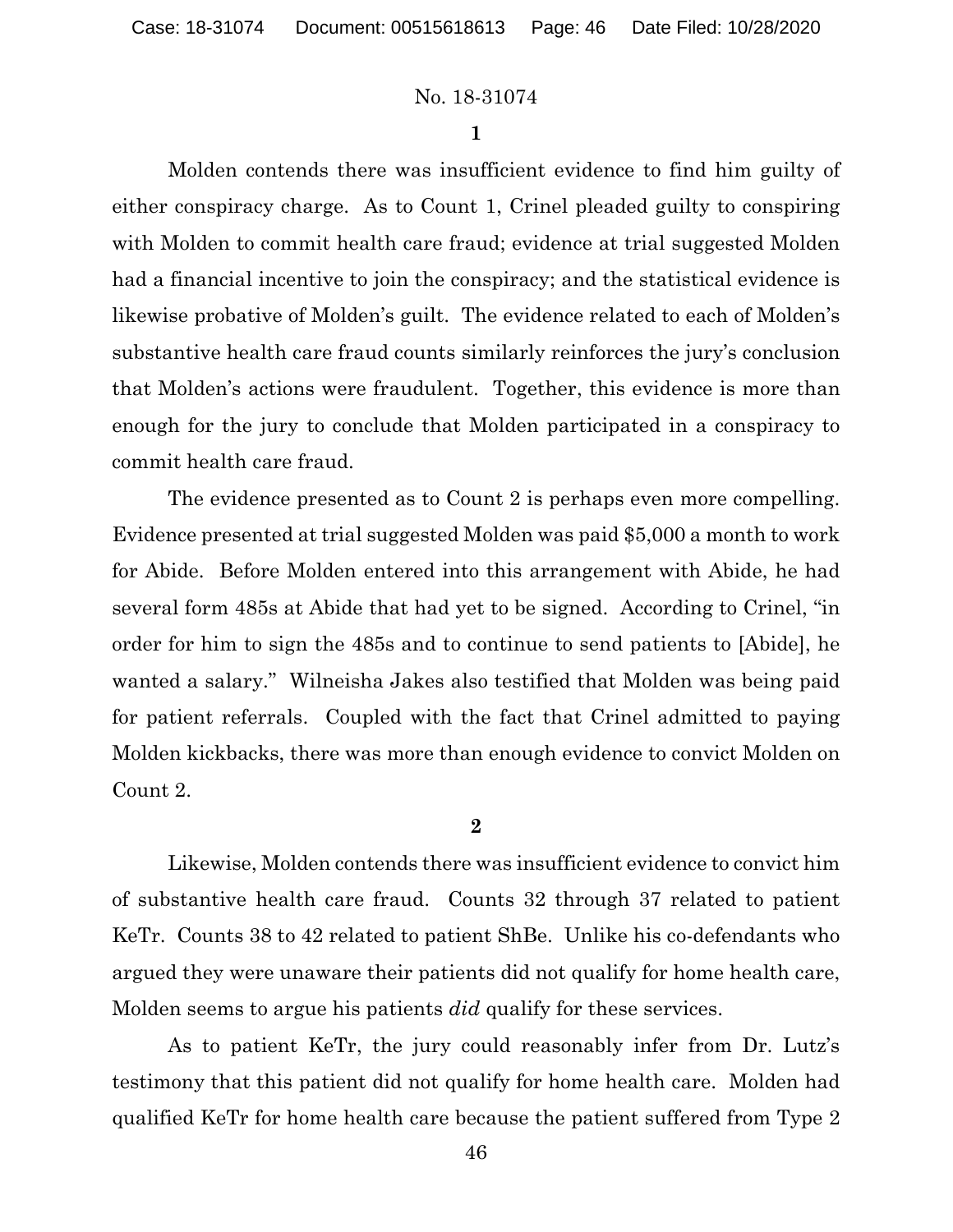diabetes. But as Dr. Lutz noted, "Molden ordered blood tests on the same day he admitted [KeTr] to home health, and those blood tests came back [within normal levels]." Thus, according to Dr. Lutz, KeTr's diabetes was "perfectly controlled." Dr. Lutz also testified that nurses had difficulty locating KeTr while he was receiving home health care. During several visits to KeTr's home, nurses would knock on the door, but no one would answer. The logical inference from such evidence is that KeTr was not, in fact, homebound. In fact, he was eventually disenrolled from home health care after nurses could not locate him. Together, this evidence more than suggests KeTr was not homebound when Molden certified him for home health care. There was thus sufficient evidence to convict Molden of substantive health care fraud with regard to his treatment of KeTr.

As for patient ShBe, the evidence was also sufficient to convict Molden of substantive health care fraud. Dr. Lutz testified that: (1) ShBe's patient file lacked documentation to support Molden's diagnoses; (2) ShBe's diagnoses were shuffled; and (3) ShBe was not home during several home health visits. As an example of suspicious certifications, Dr. Lutz noted that eight days prior to Molden recertifying ShBe for an episode of home health care based on hypertension, her blood pressure had been normal. He further opined that ShBe did not require skilled nursing care. The jury could reasonably have concluded that ShBe did not require home health care.

## **B**

Like Barnes, Molden argues the district court erred when it refused to read several Medicare instructions to the jury. For the reasons outlined earlier, the court did not abuse its discretion when it refused to read the proffered instructions to the jury.

47